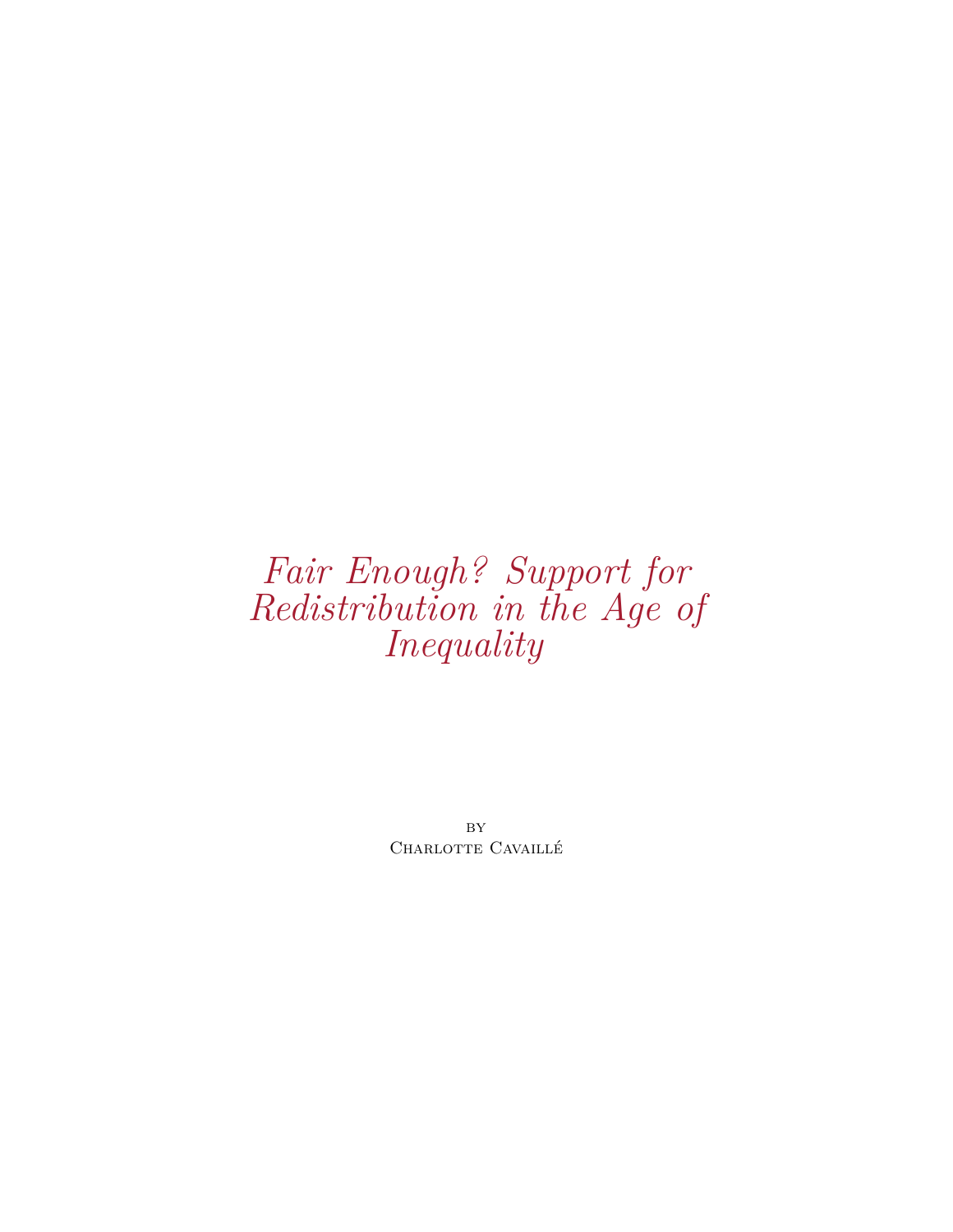# *Fair Enough? Support for Redistribution in the Age of Inequality* **ABSTRACT**

The public's reaction to rising inequality has perplexed many. Some commentators fnd it surprisingly muted and ponder why support for redistributive policies has not increased. Following Donald Trump's election and *Brexit*, others worry that the public's reaction is forceful, but misguided. According to the latter account, immigrants and racial minorities have become easy scapegoats for voters left behind by globalization and technological change.

*Fair Enough?* seeks to advance our understanding of this multifaceted response to rising inequality. It develops and tests a simple framework for studying mass attitudes toward redistributive social policies. A central claim is that the latter are shaped by at least two motives: material self-interest and fairness reasoning. On the one hand, people support (oppose) policies that, if implemented, would increase (decrease) their own expected income. On the other hand, people also support (oppose) policies that, if implemented, would move the status quo closer to (further from) what is prescribed by shared norms of fairness. Whether an outcome is perceived as fair depends on how well it fts the norms of reciprocity and proportionality. The reciprocity norm applies to institutionalized social solidarity, i.e. policies that cover high-risk individuals irrespective of past contributions, and requires that cooperative behavior be rewarded more than uncooperative behavior (i.e. free riding). The proportionality norm applies to the marketplace and pre-distribution policies and prescribes that rewards be proportional to efort.

Because people hold diferent empirical beliefs regarding the fairness of the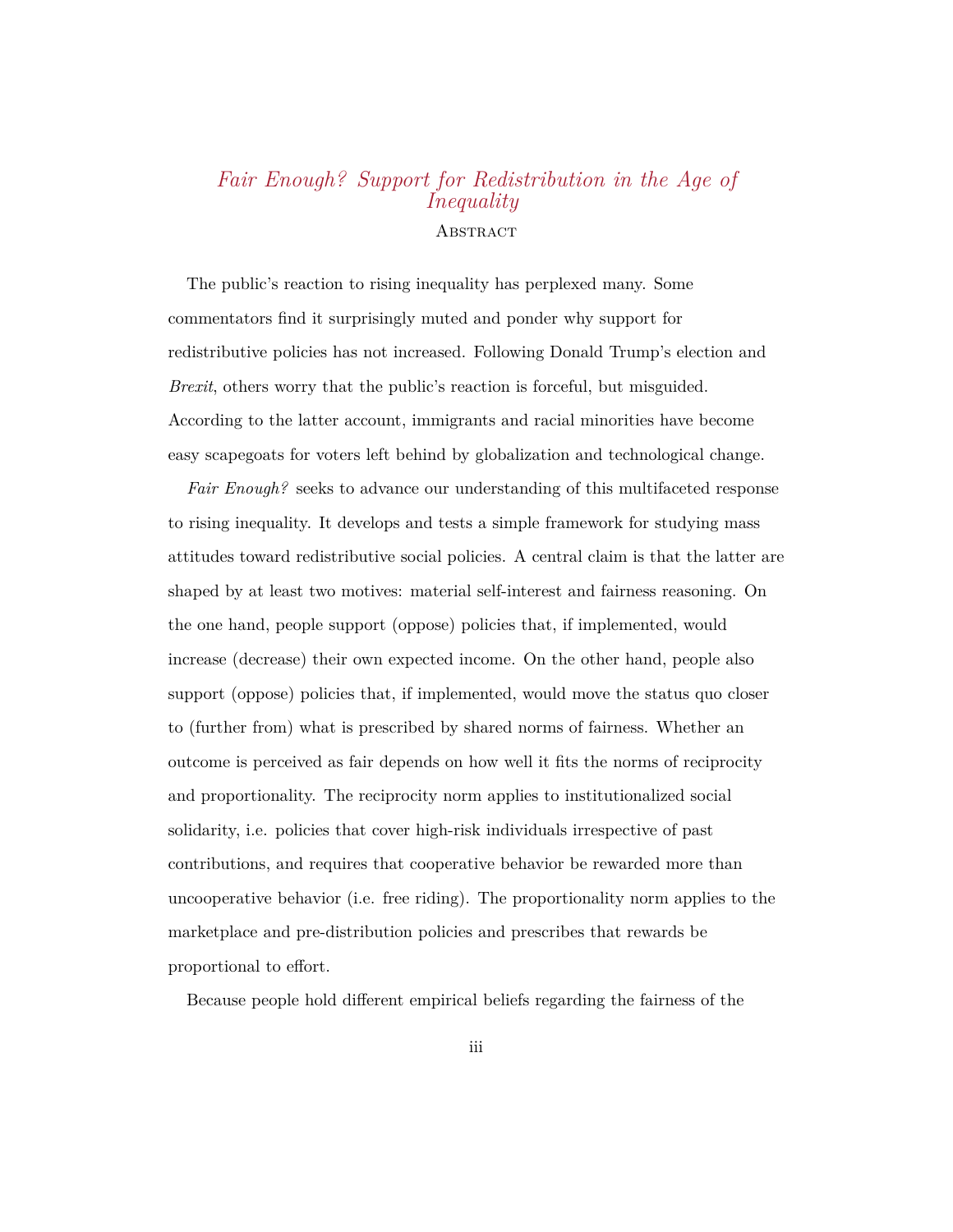status quo, they also disagree over which policies to support or oppose. Only when policies are high stakes will individuals consider the benefts of deviating from saying what is fair and express a self-serving policy position instead. Given that beliefs about the fairness of the status quo are often disconnected from an individual's own position in the income distribution, fairness reasoning only incidentally produces the types of policy preferences political political economists and commentators might otherwise expect, e.g. higher support for redistribution among economically insecure voters, or higher support for cuts in taxes and social spending among high-income voters.

Contextual factors afect how material self-interest and fairness reasoning combine to afect policy preferences. *Fair Enough* focuses on three factors: social policy design, supply-side dynamics (e.g. elite discourse), and public fnance. The resulting framework helps explain puzzling facts including high levels of attitudinal stability in most post-industrial democracies, a decline in support for redistribution in Great Britain and a decline in the income-gradient structuring support for redistribution in the United States.

Should we expect an increase in support for redistribution in reaction to a rise in income inequality? The book identifes several factors explaining the absence of a thermostatic reaction from the public. One factor is fairness reasoning itself. It introduces a disconnect between economic conditions and policy preferences. Part of the disconnect stems from the existence of *stable* beliefs regarding the fairness of the status quo. Furthermore, in the aggregate, fairness beliefs are more likely to be *enablers* of higher income inequality than to be shaped by it. Another factor is the structure of political competition, which, combined with fscal stress and ethnic diversity, contributes to the erosion of support for key redistributive features of the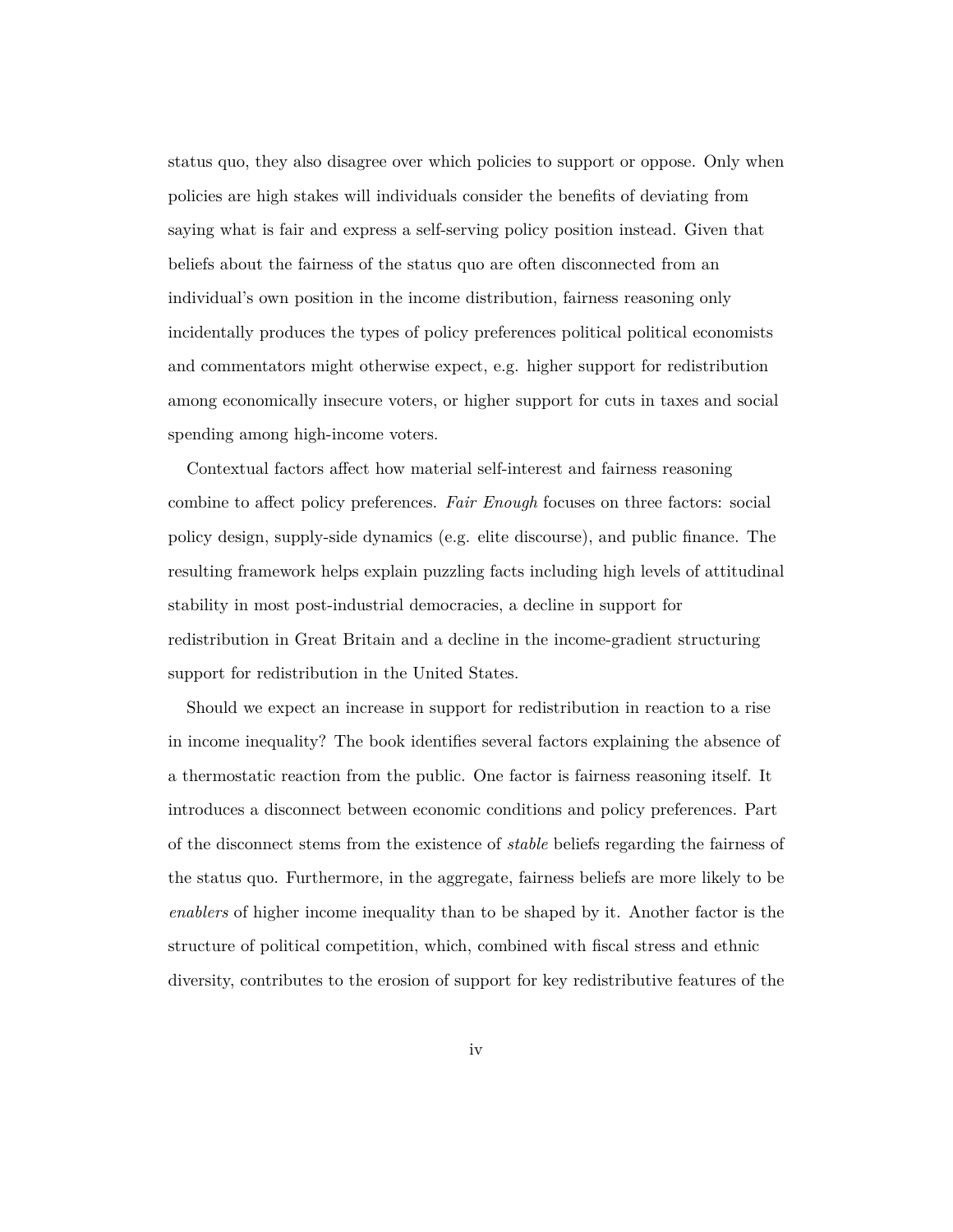welfare state.

*Fair Enough?* is based on doctoral work that has received the 2016 Mancur Olson Prize for Best Dissertation in Political Economy, awarded by the APSA Political Economy Section. The award committee emphasized its pioneering contribution "to our understanding of heterogeneity in public responses to the objective increase in inequality, a major policy and political issue of our time."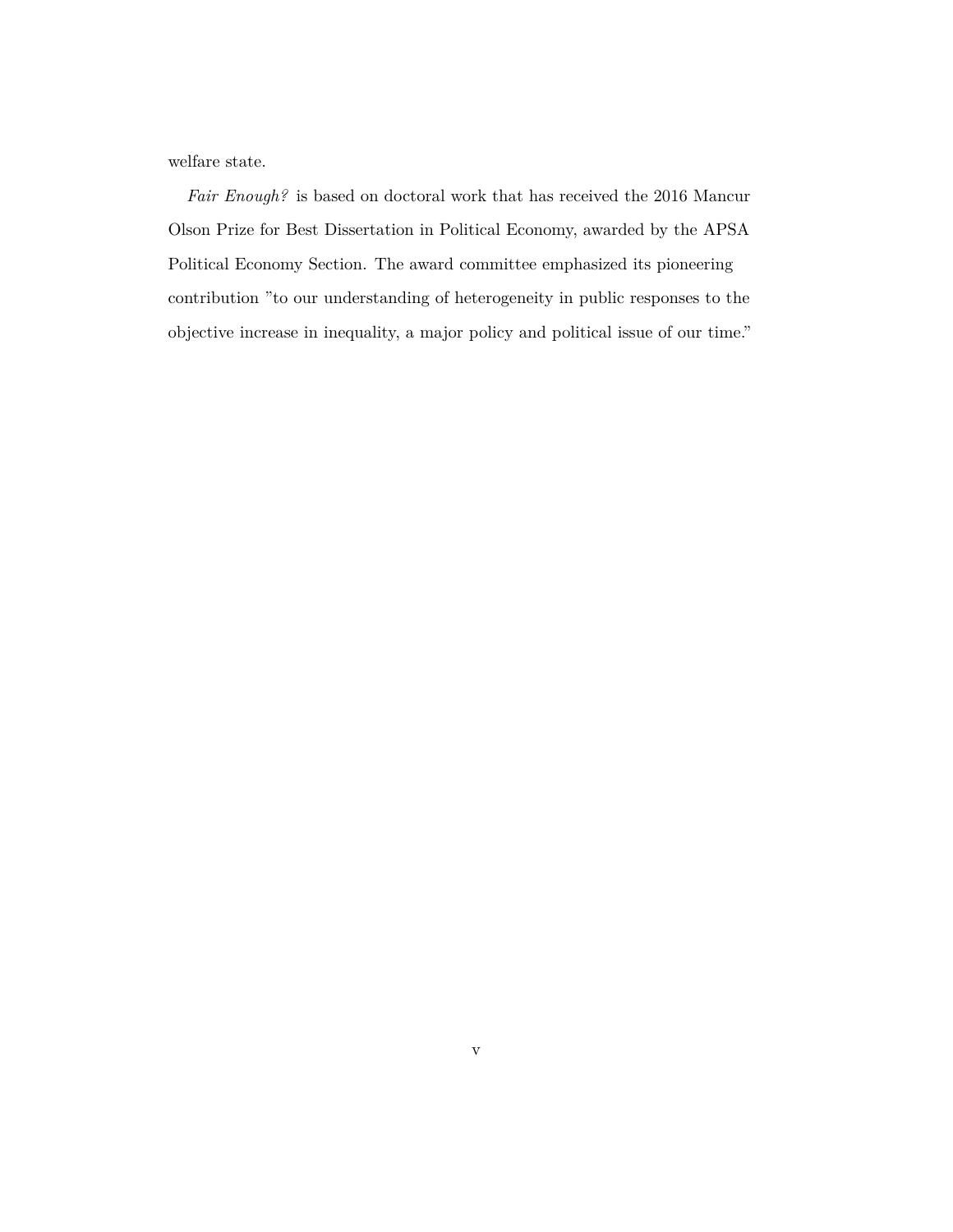# **2** What is Fair?

For most citizens, choosing the policy that aligns with their own material interest is a demanding task. Only in the rare cases when high-stakes policy reforms have credible implications for a voter's pocketbook can one reasonably expect such egocentric and rational behavior. If self-interested reasoning is the exception and not the rule, then what is the rule? As always with human behavior, there are many rules and parsimony requires choosing one among those that matter the most. In this chapter, I make the case for fairness reasoning.

The claim that fairness is important to redistributive politics has been made many times before ([Alesina and Angeletos,](#page-34-0) [2005;](#page-34-0) [Fong](#page-38-0), [2001;](#page-38-0) [Zajac](#page-44-0), [1996;](#page-44-0) [Blinder](#page-35-0) [and Choi,](#page-35-0) [1990\)](#page-35-0) and subjective data collected through ethnographic studies and surveys all document the ubiquity of fairness concerns in the realms of pre- and redistribution [\(Bewley](#page-35-1), [2007](#page-35-1); [Hochschild,](#page-39-0) [1981;](#page-39-0) [Lamont and Molnar,](#page-40-0) [2002;](#page-40-0) [Lynch and](#page-41-0) [Gollust,](#page-41-0) [2010\)](#page-41-0). Yet while fairness is a notion intuitively grasped by all, it is not easy to pinpoint what fairness is and what a positive analysis of fairness might look like. Relatedly, while the research community knows that fairness matters, researchers still struggle to explain why it matters and most importantly, how it matters. As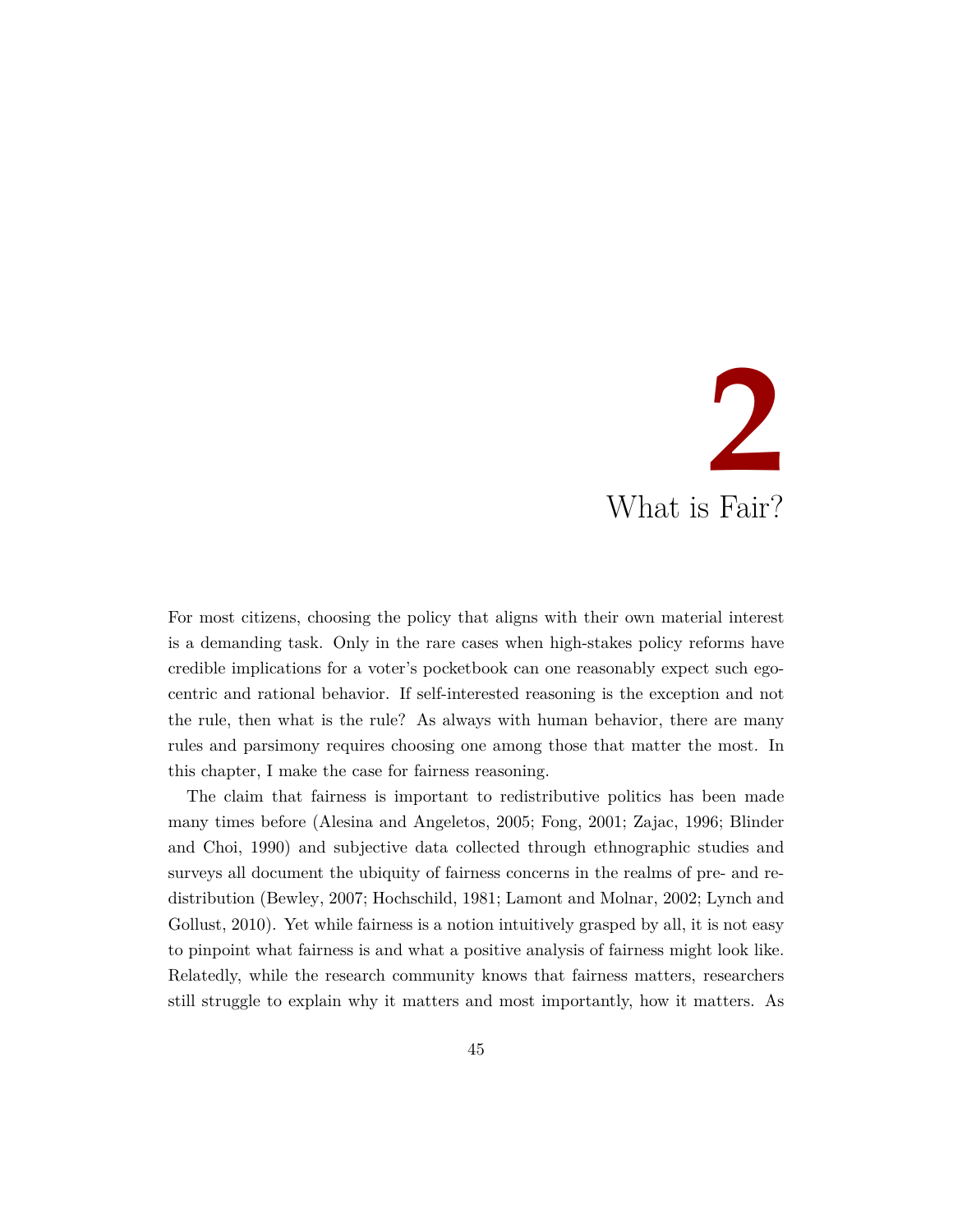a result, the conceptualization and operationalization of fairness reasoning in the context of redistributive politics remain far from consensual.

In this chapter, I start by defning fairness reasoning in broad functionalist terms, focusing on its role as a social technology articulating the individual to the collective. I build on work in behavioral economics, anthropology and evolutionary psychology to argue that fairness reasoning is central to social life: it helps placate the centrifugal forces of envy and opportunism and, under the right conditions, fosters social order and cooperation while minimizing coercion ([Levi](#page-40-1), [1991](#page-40-1)). From this general defnition, I derive a simple two-step way of conceptualizing and empirically documenting fairness reasoning "in action."

A frst step is to identify the shared principles people rely on when reasoning about the fairness of redistributive social policies. For this endeavor, experimental studies in social psychology and behavioral economics are particularly helpful: they carefully document the existence of a fnite set of consent-inducing allocation principles (*norms of fairness* for short). Within Western democracies, there is quasi-universal agreement on what these norms prescribe. Instead, people difer in their empirical beliefs about the prevalence of norm-violating outcomes and behaviors (*fairness beliefs* for short). Fairness beliefs provide individuals with a proto-ideology through which to interpret the world and pick policies that maximize fairness. A second step in the study of fairness in action is consequently to measure these beliefs using survey data and document how they structure mass attitudes toward redistributive social policies.

The frst step —identifying a fnite set of fairness norms— is the focus of this chapter. The second step —measuring fairness beliefs— occupies most of Chapter 3. Throughout both chapters, I show how the conceptualization of fairness reasoning proposed in this book out-performs competing approaches found in the literature.

#### Fairness Reasoning: An Overview

Humans are a social and cooperative species. "Without the invention of human society," writes Barrington Moore, "Homo Sapiens might well have become extinct long, long ago." The invention of society meant, among other things, the invention of morality. In line with other positivist studies of morality, I defne morality in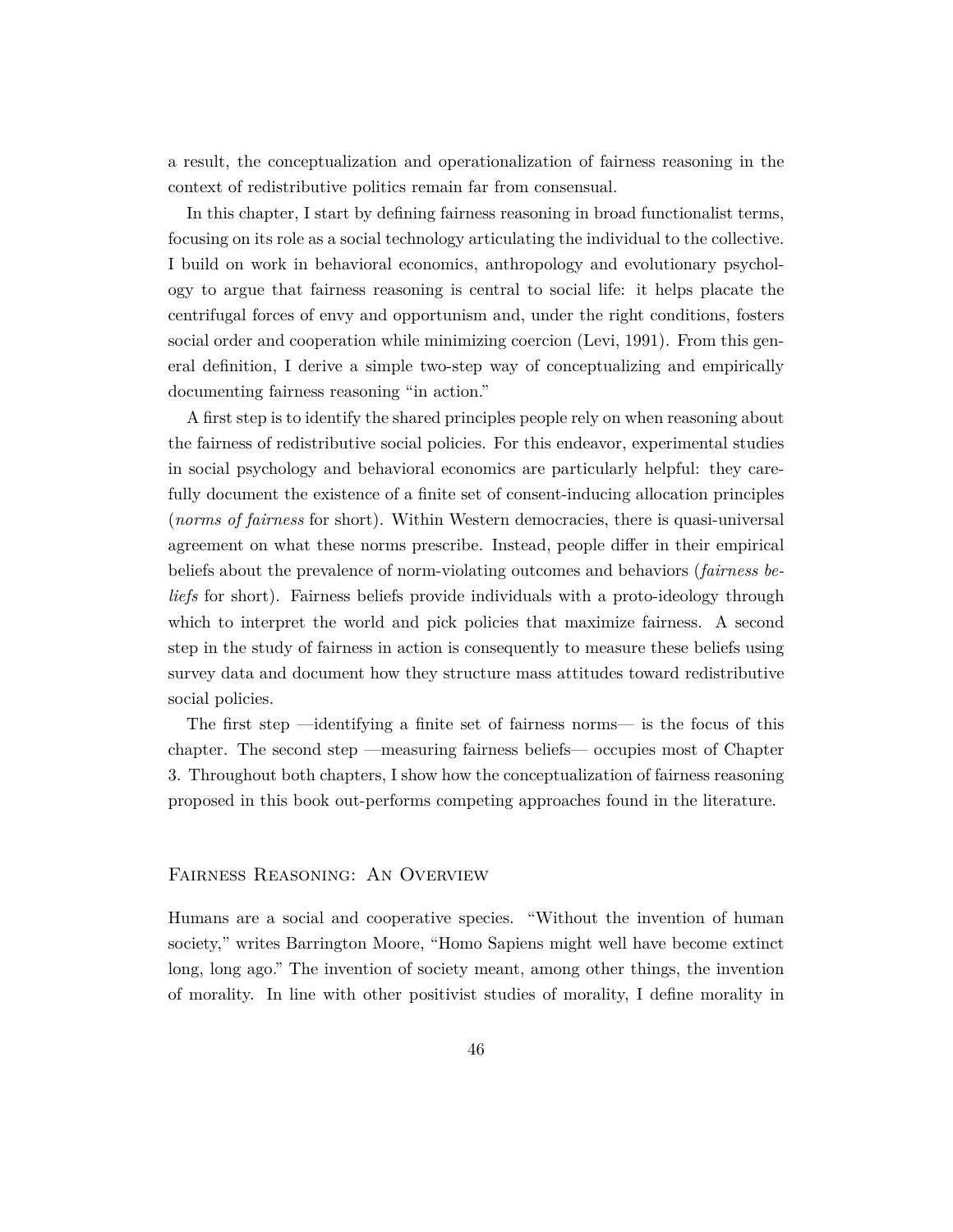neo-functionalistic terms, i.e. as a bundle of norms and behavioral traits "selected" over time for their capacity to suppress or regulate selfshness and make social life (and the goods it generates) possible, while still leaving some breathing space for the individual.<sup>1</sup> In other words, moral systems are social technologies that help regulate the constant toggle between cooperation and opportunistic behavior characteristic of social life ([Ostrom and Walker,](#page-42-0) [2003](#page-42-0); [Levi](#page-40-1), [1991\)](#page-40-1), ultimately contributing to social and institutional stability ([Graham, Haidt and Nosek](#page-38-1), [2009;](#page-38-1) [Binmore,](#page-35-2) [1994](#page-35-2); [Gintis](#page-38-2) [et al.,](#page-38-2) [2005;](#page-38-2) [Tomasello,](#page-43-0) [2016;](#page-43-0) [Baumard](#page-35-3), [2016](#page-35-3)). Like dark matter, a moral system cannot be directly observed or quantifed. Instead, its presence is inferred from its efects on human behavior.

There are many types of moral systems. In this book, I am interested in moral systems that shape how members of a group cooperate and settle on an *uncontested* allocation of economic goods.<sup>2</sup> These moral systems take the form of a shared commitment to the same principles of fairness alongside a similar understanding of the situations in which these principles can be called upon. Institutional stability implies that enough individuals 1) share the same understanding of what is fair, 2) care about maximizing fairness and 3) share the perception that the status quo is fair according to this defnition. Institutional change implies that enough individuals 1) share the same understanding of what is fair, 2) care about maximizing fairness and 3) share the perception that the status quo is unfair according to this defnition. The potential for disorder increases when enough individuals in the group share very diferent understandings of fairness. In this case, one might even question whether such a group exists as a social entity in the frst place. A bimodal distribution of fairness beliefs can also be a source of disorder. In other words, by caring about the *same* rules of fairness, and holding beliefs about the fairness of the status quo, individuals end up playing their part in the maintenance — or orderly change of the status quo. In contrast, a situation where members of a group care about *diferent* rules of fairness or hold polarizing beliefs, provides a most-likely case for disorderly contestation and the breakdown of social order.

<sup>&</sup>lt;sup>1</sup>This neo-functionalist approach to issues of fairness and morality echoes recent contributions in evolutionary psychology and economics. Morality in this line of work is a "solution" to the problem of large-scale cooperation ([Curry, Mullins and Whitehouse](#page-37-0), [2019](#page-37-0)).

<sup>&</sup>lt;sup>2</sup> Another expression found in the literature is "system of justification", see [Thévenot and Boltan](#page-43-1)[ski](#page-43-1) ([1991](#page-43-1)); [Forst](#page-38-3) ([2014](#page-38-3)).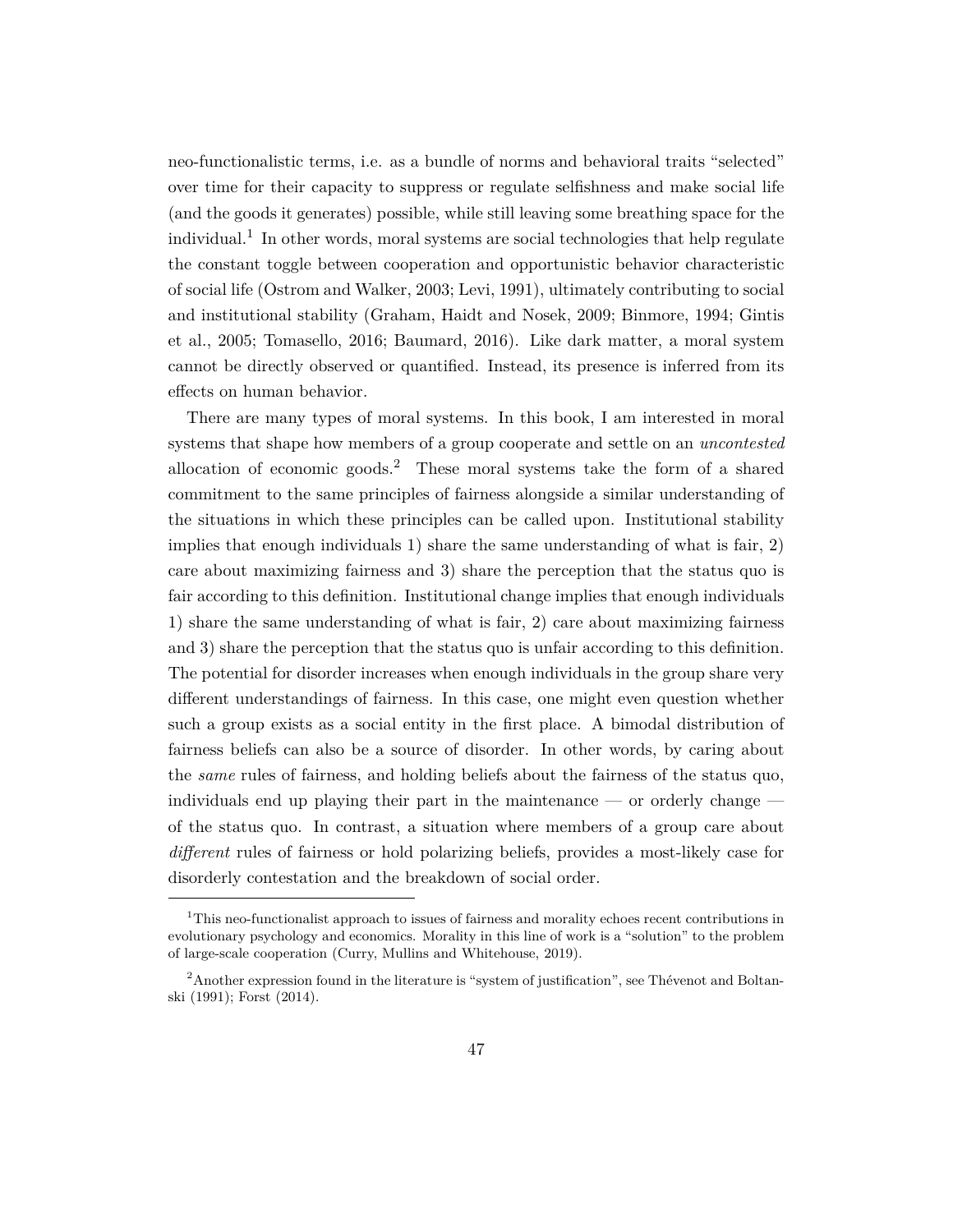Broadly speaking, in the context of redistributive politics, a stable social order is one where two related ideal-typical resource allocation problems have been (at least temporarily) addressed. Specifcally, a stable social order is one where there is a widely shared consensus that the solutions brought to these problems, are "fair." In this case, the term "solution" describes the bundle of formal institutions and informal practices that constitute the status quo. The frst of the two problems was famously discussed by Rousseau in the *Discours sur l'Inegalite*. According to Rousseau, in societies built on the division of labor and private property, men envy each other, resenting those who have more or feeling pride knowing that they are envied by those who have less. Social order implies the existence of formal and informal institutions that limit the public expression of envy and resentment. In Western liberal democracies, this problem comes with its own specifc twist: diferences in material resources need to be reconciled with the normative claim that all members of the group are nevertheless equal in dignity and worth. I consequently call this frst resource allocation problem the *inequality-among-equals* problem.3 The second problem to address is that of the provision by the group of basic material security for its members, lest the group not survive temporary material shocks. I call this ideal-typical problem the *social solidarity* problem. In practice the social solidarity problem is at least partially solved when the majority of group members are willing *contributors to* the provision of some form of social insurance (see [Levi](#page-40-1) ([1991](#page-40-1))) and do not feel resentment towards net-benefciaries of resource pooling.4 The existence of a shared understanding of what constitutes fair inequality and fair social solidarity (i.e. shared norms of fairness) helps regulate envy, minimize resentment and promote consensual resource sharing. Social stability is most likely when enough people believe that the status quo aligns with what these shared fairness norms prescribe.

The fact that a moral system helps foster social order and cooperation does not mean that it is inherently good or that no power is being exercised. Indeed, the argument presented in this chapter is compatible with the claim that the moral

 ${}^{3}$  For an overview of how different societies have found other solutions to allocation problems, see [Piketty](#page-42-1) ([2019](#page-42-1)) and references provided in this book.

<sup>&</sup>lt;sup>4</sup>Research has documented the range of emotions underpinning resource sharing and cooperation, most importantly outrage at being taken advantage of (contributing when others are not), shame for failing to "carry one's weight" (not contributing when others are), or outrage at seeing someone "jump the queue" (receiving the same access despite "slacking" behavior).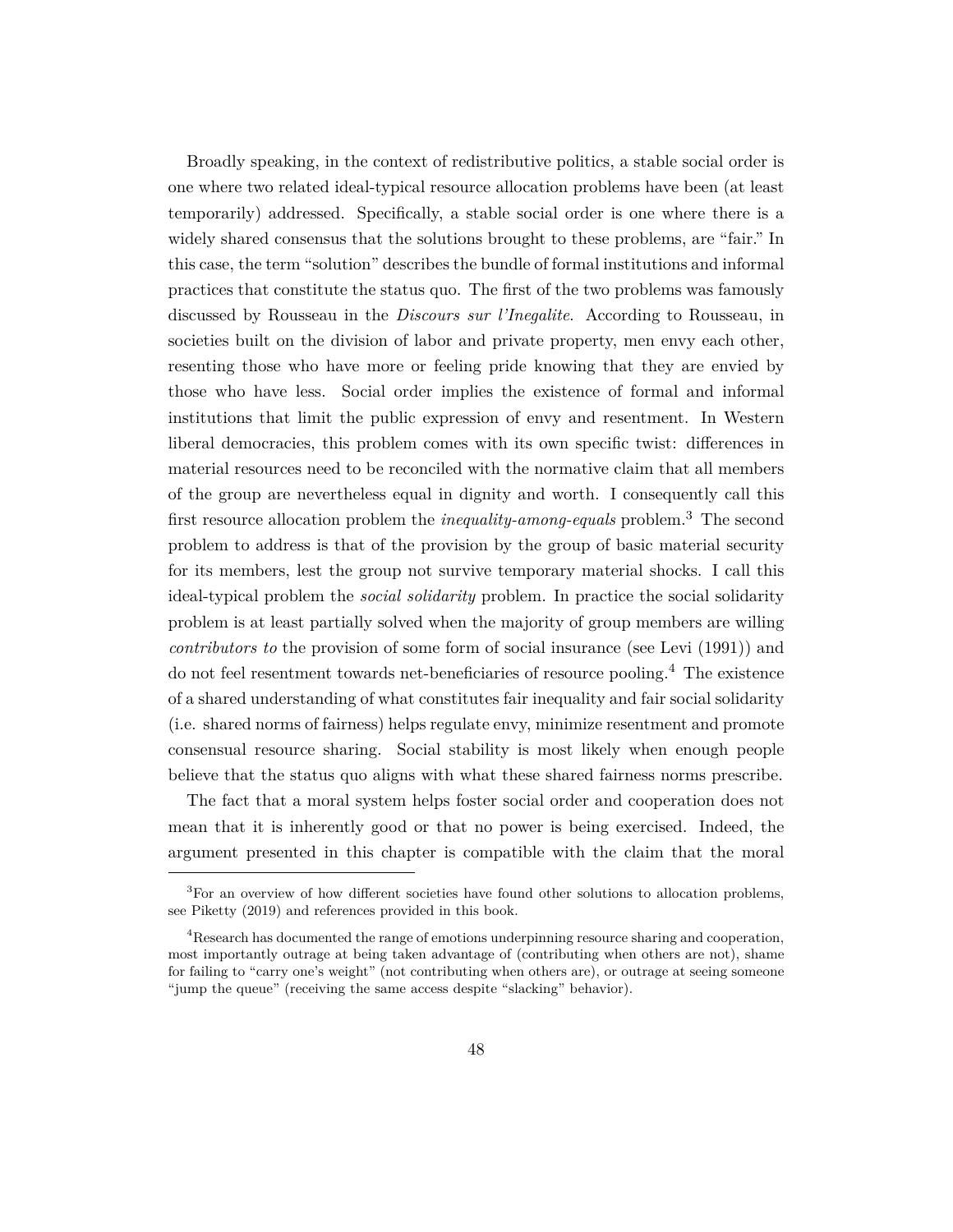system discussed throughout the book is an instance of Lukes' third face of power [\(Lukes,](#page-40-2) [2004\)](#page-40-2) in the service of a hegemonic ruling class ([Gramsci, Hoare et al.,](#page-39-1)  $1971$ <sup>5</sup>. Still, I avoid this language and chose instead to approach these moral systems as social facts.

Jointly, the evidence presented in this chapter and the next, document the existence of an imperative to justify that, under some conditions,  $6$  compels social agents to reason and behave in ways that conform to what shared norms of fairness prescribe ([Thévenot and Boltanski,](#page-43-1) [1991](#page-43-1); [Forst,](#page-38-3) [2014](#page-38-3)). As a short-hand, I call this behavioral imperative "fairness reasoning," which I defne as the thought process through which individuals act as if a third-party judge ruling on the fairness of a given situation and acting to maximize fairness accordingly.

In this section, I have argued that fairness reasoning is the individual-level manifestation of a social technology central to the provision of two types of social goods: social order in the face of inequality and risk management through resource sharing.7 This social technology combines a general agreement regarding *what ought to be* with shared beliefs regarding *what is*. In the next section, I turn to the task of identifying the fnite set of widely agreed upon norms of fairness used to help minimize envy and maximize resource sharing, focusing on the particular case of Western democracies. This task frst requires a description of the culturally-specifc and historically-situated ways in which the two allocation problems play out in Western democracies.<sup>8</sup>

<sup>&</sup>lt;sup>5</sup>However, my argument and findings highlight a degree of pluralism and discretion in how people engage in fairness reasoning that is disregarded by this line of work. In that sense, I am closer to the work of [Thévenot and Boltanski](#page-43-1) [\(1991\)](#page-43-1) which highlights areas where logics clash and generate critical discourse, without any "hegemonic" over-arching norm or authority of justifcation.

 ${}^{6}$ How this imperative interacts with self-interest is something I will discuss later in the book.

<sup>7</sup>Fairness reasoning is not the only behavioral mechanism helping articulate the self and the group. Other examples include social identity, linked-fate reasoning or socio-tropic reasoning. However, unlike these latter concepts, fairness reasoning has yet to join the political behavior tool box. This omission is in part due to the diffculty of defning, conceptualizing and operationalizing fairness concerns, an issue I take on in this chapter.

<sup>&</sup>lt;sup>8</sup>Researchers disagree over the fundamental nature of the social technology discussed in this book. To simplify, some researchers emphasize its biological (and ultimately evolutionary) roots, arguing that humans are hardwired to rely on a core set of fairness principles and fairness-related emotions (see [Jensen and Petersen](#page-40-3) [\(2017\)](#page-40-3); [Tooby and Cosmides](#page-43-2) [\(2010\)](#page-43-2); [Gintis](#page-38-4) [\(2016](#page-38-4)*b*)). According to this line of reasoning, the same core building blocks of fairness reasoning can be identifed in many cultures [\(Bowles and Gintis,](#page-35-4) [2011](#page-35-4); [Henrich et al.](#page-39-2), [2001;](#page-39-2) [Graham et al.](#page-39-3), [2013\)](#page-39-3). This work is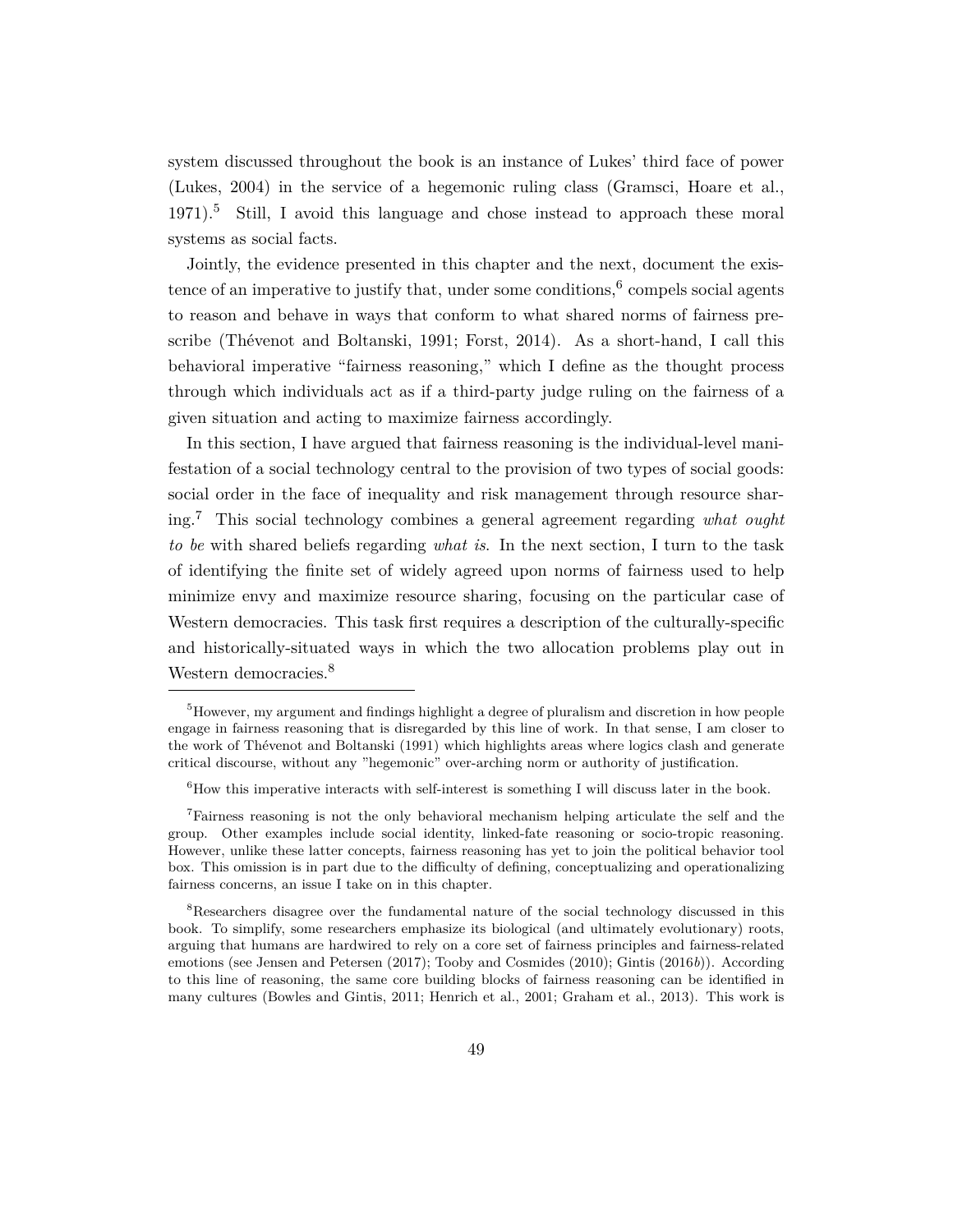#### Fairness Reasoning in Contemporary Western Societies

In Western Democracies, the allocation of economic resources is afected by a complex bundle of institutions and policies (sketched in Figure [2.1](#page-10-0)). A central distinction is the one made between the "market economy" on the one hand, and the "welfare state" on the other. The former generates market income that is then taxed to fund the social transfers distributed by the latter. The latter organizes social solidarity, i.e. the collective endeavor through which individuals are insured against life's main risks (unemployment, old age, illnesses...). Governments can afect the distribution of income in a given society through three channels: 1) pre-distribution policies, which afect how market income is generated and distributed, 2) taxation policies, which afect how much market income people get to keep, and 3) changes to the design of the welfare state, which afect the extent to which social insurance is redistributive. With regards to the latter, governments can increase the generosity of means-tested benefts, tweak the relative mix of earnings-dependent and non earnings-dependent benefts and change the legal defnition of who is included in the welfare state. These design features have important implications for income redistribution. As argued by [Esping-Andersen](#page-37-1) ([1990\)](#page-37-1), a welfare state dominated by earnings-dependent transfers ends up reinforcing existing social stratifcation. According to the "paradox of redistribution" highlighted by [Korpi and Palme](#page-40-4) ([1998\)](#page-40-4), while means-tested programs are redistributive by design, too high a share of such programs can ultimately undermine the overall redistributive implications of the welfare state. Ultimately, the design features that contribute the most to decreasing income inequality are those that make social benefts and services accessible to all irrespective of past contributions (e.g. universal access to public healthcare in

buttressed by fndings in child psychology that document the early emergence of fairness concerns among very young children including newborns. Other researchers give more weight to culture than to genes. While humans might be hard-wired to learn and care about group norms, these norms, including norms of fairness, might or might not share common features across cultures [\(Ostrom](#page-41-1), [1998](#page-41-1)). The approach taken in this book is closer in spirit to the latter school of thought. In the remainder of this chapter, I examine fairness concerns within one relatively homogeneous cultural block, i.e. post-industrial Western societies with large welfare states. While I claim, and show, that Western societies are similar enough to be studied as a whole, I remain agnostic with regards to the applicability of this framework to non-Western societies, and only tentatively extend the analysis to post-communist countries.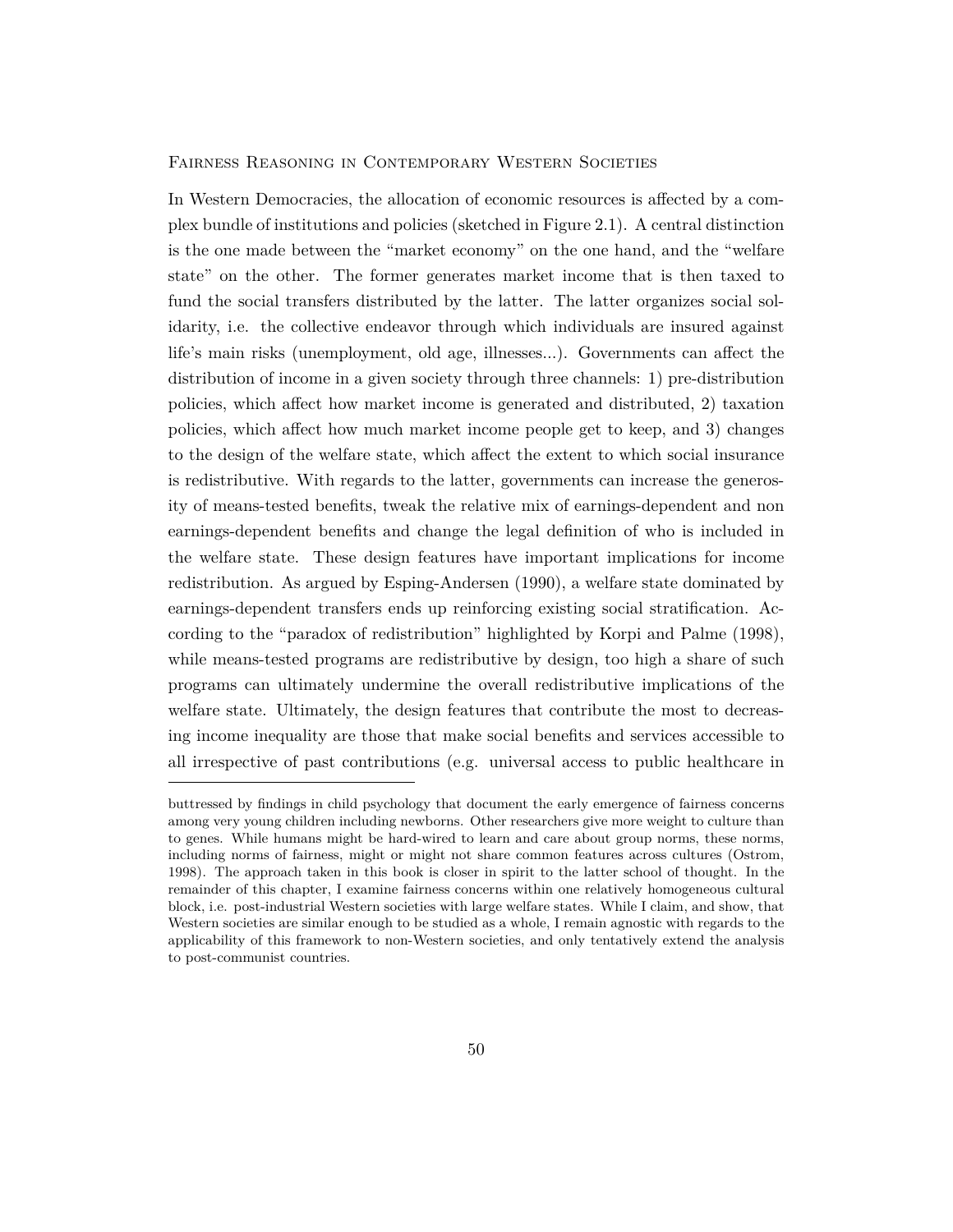Great Britain).

<span id="page-10-0"></span>**Figure 2.1:** Income Redistribution in Western Societies: Institutional and Policy Landscape



The market economy's existence as an autonomous institutional sphere separate from the welfare state is part institutional reality, part shared cultural myth. Similarly, the claim that pre-distribution and taxation policies "interfere" (whether for good or bad reasons depending on one's political leanings) with the "natural" functioning of markets is partly a cultural construct [\(Vogel](#page-44-1), [2018\)](#page-44-1). However, to the extent that I am interested in people's beliefs about the status quo, whether or not this description of the status quo is true is somewhat irrelevant, what matters is that people share this representation of the world.

Social stability and a resilient social insurance system are signs that a majority fnds the existing combination of institutions and policies fair, or at least "fair enough," according to shared norms of fairness. In contrast, institutional and policy change follow from a majority perceiving that the status quo is unfair. What exactly does "fair" mean in this context? Or to put it diferently, what are the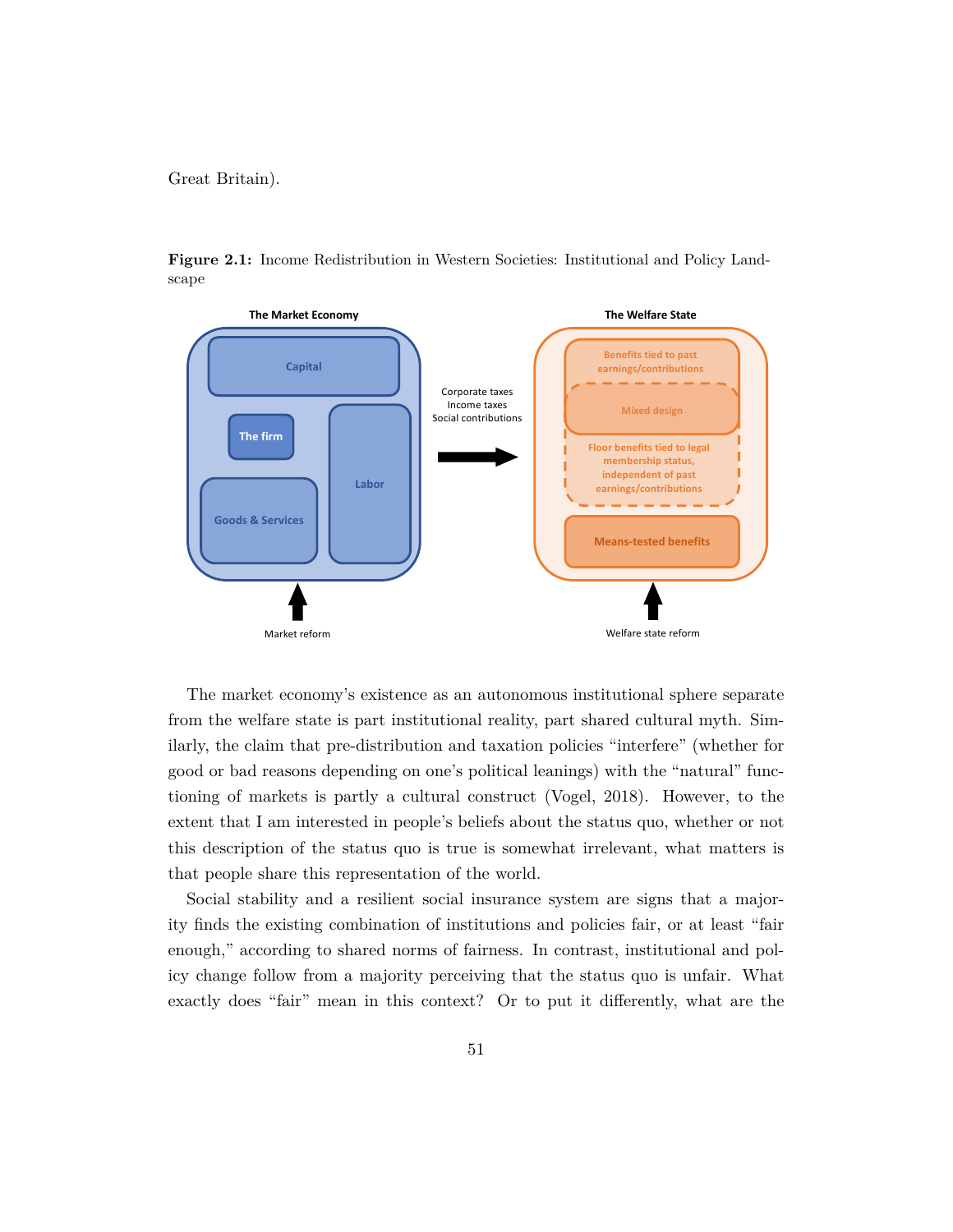norms of fairness people rely on to justify their support or opposition to status quochanging policy proposals, whether related to pre-distribution, taxation or social policy design?

A dominant line of research emphasizes the following allocation principle: a fair allocation is one in which economic rewards are related to effort (i.e. "effort pays"). In the words of [Benabou and Tirole](#page-35-5) [\(2006](#page-35-5)), support for income redistribution is afected by the views people hold about "the causes of wealth and poverty, the extent to which individuals are responsible for their own fate, and the long-run rewards to personal efort." This common approach to fairness reasoning in Western democracies overlooks several important features of resource allocation in these societies. Once these features are accounted for, a diferent conceptualization of fairness reasoning emerges.

First, the "does efort pay?" framework does not explicitly engage with the market economy/welfare state dualism sketched in Figure [2.1.](#page-10-0) A market economy turns people's labor into a commodity, either directly as labor or indirectly through the goods and services they produce, and the welfare state helps people face the socioeconomic costs of their commodifcation. As a result, meaning and status derived from being a "productive" member of society has at leas two distinct sources. One source is an individual's market value made visible to all by one's income. The other is an individual's membership in a resource pool of historically unprecedented scope. Membership (i.e. group boundaries), facilitates resource pooling. Resource pooling is what gives membership its value. A quote by [Walzer](#page-44-2) ([1983\)](#page-44-2) succinctly captures this relationship between membership, the welfare state and self-worth:

Membership is important because of what the members of a political community owe to one another and to no one else, or to no one else in the same degree. And the frst thing they owe is the communal provision of (...) welfare. This claim might be reversed: communal provision is important because it teaches us the value of membership. If we did not provide for one another, if we recognized no distinction between members and strangers, we would have no reason to form and maintain political communities.(page 64)

Simply put, there is no resource sharing and risk pooling without a clear understanding of whom is sharing with whom. In contrast, a market economy is an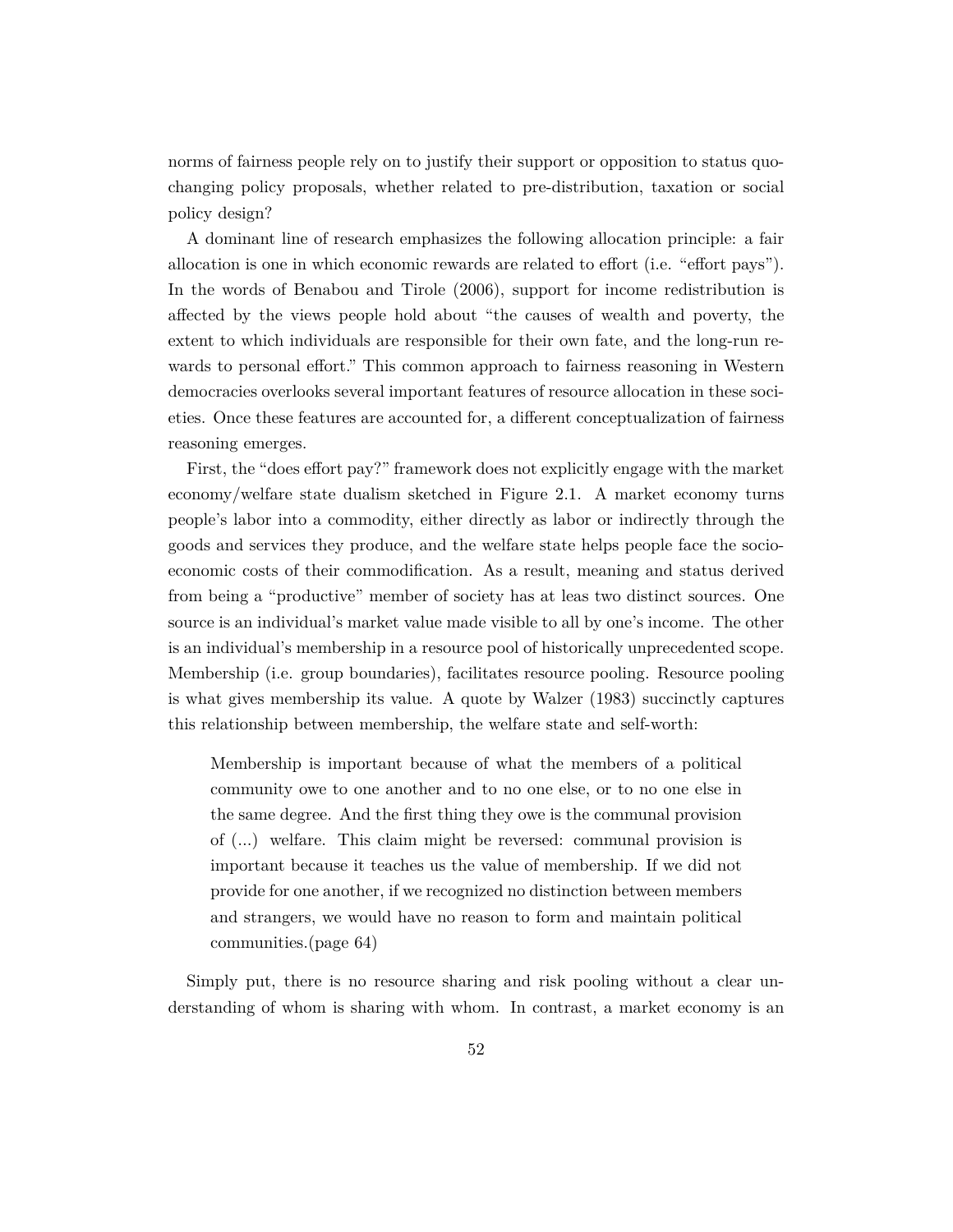"indiferent association, determined solely by personal preference and market capacity", one "open to whoever chooses to come in."

A second important distinction overlooked by the "does efort pay?" literature is the famous free rider problem, which, while a central concern in the context of resource sharing, is irrelevant to how people interact in a market economy. Indeed, resource pooling and sharing constitute what researchers call a social dilemma: the collective interest does not align with the individual interest. Specifcally, all members have an individual incentive to take advantage of the shared resource without contributing suffciently to its maintenance. Contrast this with market institutions, which are explicitly presented as aligning (and designed to align) the general interest with the individual interest. Writing in the 18th century, Adam Smith famously saw market institutions and the selfsh pursuit of one's own material interest as liberating: it was a way to extract individuals from an unequal and oppressive web of interdependence and reciprocal rights and duties. Today, one might say that it is the market economy that, in the common imaginary, has successfully extracted itself from the web of interdependence and reciprocal rights and duties that defne social solidarity. Put diferently, the market economy has been expunged from the social solidarity problem, only the inequality-among equal problem remains.<sup>9</sup>

As a result, the manufacturing of consent is achieved very diferently depending on the institutional realm under consideration. In the market economy, mass consent implies the shared agreement that the status quo abides by what the *proportionality norm* prescribes, namely that rewards be proportional to merit, itself a combination of personal decisions as a free agent, individual work ethic, acquired skills and innate talent. Milton Friedman himself emphasized its centrality to the market economy's system of justifcation: "payment in accordance to product," he writes, is part of the "basic core of value judgments that are unthinkingly accepted by the great bulk of [a society's] members" and enables "resources to be allocated effciently without compulsion" (page 167). This is the norm captured by the previously discussed "does effort pays?" literature. But, as argued above, people's experiences is two faceted: what they experience as actors in the market economy is separate from

<sup>&</sup>lt;sup>9</sup>Some leaders regularly seek to redefine markets in ways that emphasize social solidarity. One example is Obama's controversial "you did not built that" speech where he stated that economic entrepreneurs succeed as a result of others' help and work, partly through the government.The backlash was strong and immediate.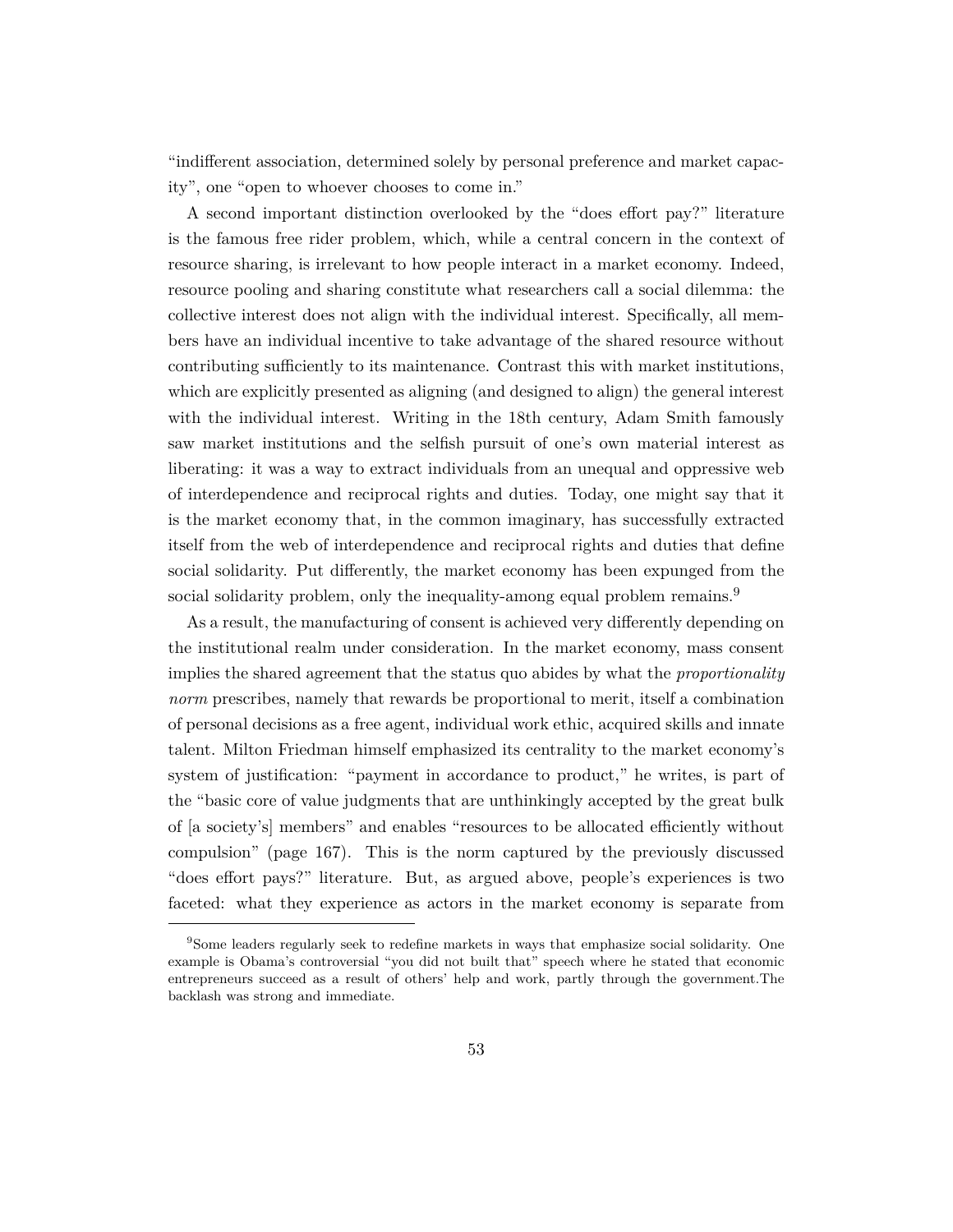what they experience as stakeholders in a resource pooling efort embodied in the welfare state. This suggests the existence of a second norm, the *reciprocity norm*, which prescribes that all members of a group contribute to the collective efort and that free riding does not go unpunished.

Institutional dualism and normative pluralism have important implications for fairness reasoning and mass policy preferences. On the one hand, policies that afect market institutions and market income are shaped by beliefs regarding the latter's fairness as defned by the proportionality norm (i.e. is market income roughly proportional to talent and efort or not?). On the other hand, policies that afect the welfare state are shaped by beliefs regarding its fairness as defned by the reciprocity norm (i.e. are net-beneficiaries of social transfers mostly undeserving free riders or not?). For some people, proportionality and reciprocity beliefs are correlated. Someone who believes that efort pays (i.e. the rich deserve their higher income) can also believe that net-recipients of social transfers are undeserving free rider who could be self-reliant if they "really tried." Yet, as I will document extensively in chapters 3 through 5, membership considerations and diferences in how people react to free riding mean that proportionality and reciprocity beliefs are most often disconnected: the belief that the status quo is fair according to one norm need not imply that the status quo is fair according to the other. In other words, two distinct norms of fairness imply at least two types of fairness beliefs with, I will show, important implications for mass social policy preferences.

Researchers seeking to study fairness in action need to chose carefully the words they use. The distinction between deviations from what the proportionality norm prescribes on the one hand, and deviations from what the reciprocity norm prescribes on the other is partly obscured by the generic terms available to discuss the fairness of a given situation, and relatedly the fairness of the status quo. Specifcally, two outcomes can be both judged as fair or unfair with each evaluation referring to diferent norms of fairness. Relatedly, the same concept of desert or deservingness can apply to very diferent fairness judgments. Figure [2.2](#page-14-0) captures this heterogeneity in the context of the institutional set up sketched in Figure [2.1](#page-10-0).

Before I discuss the empirical evidence in support of this framework, a word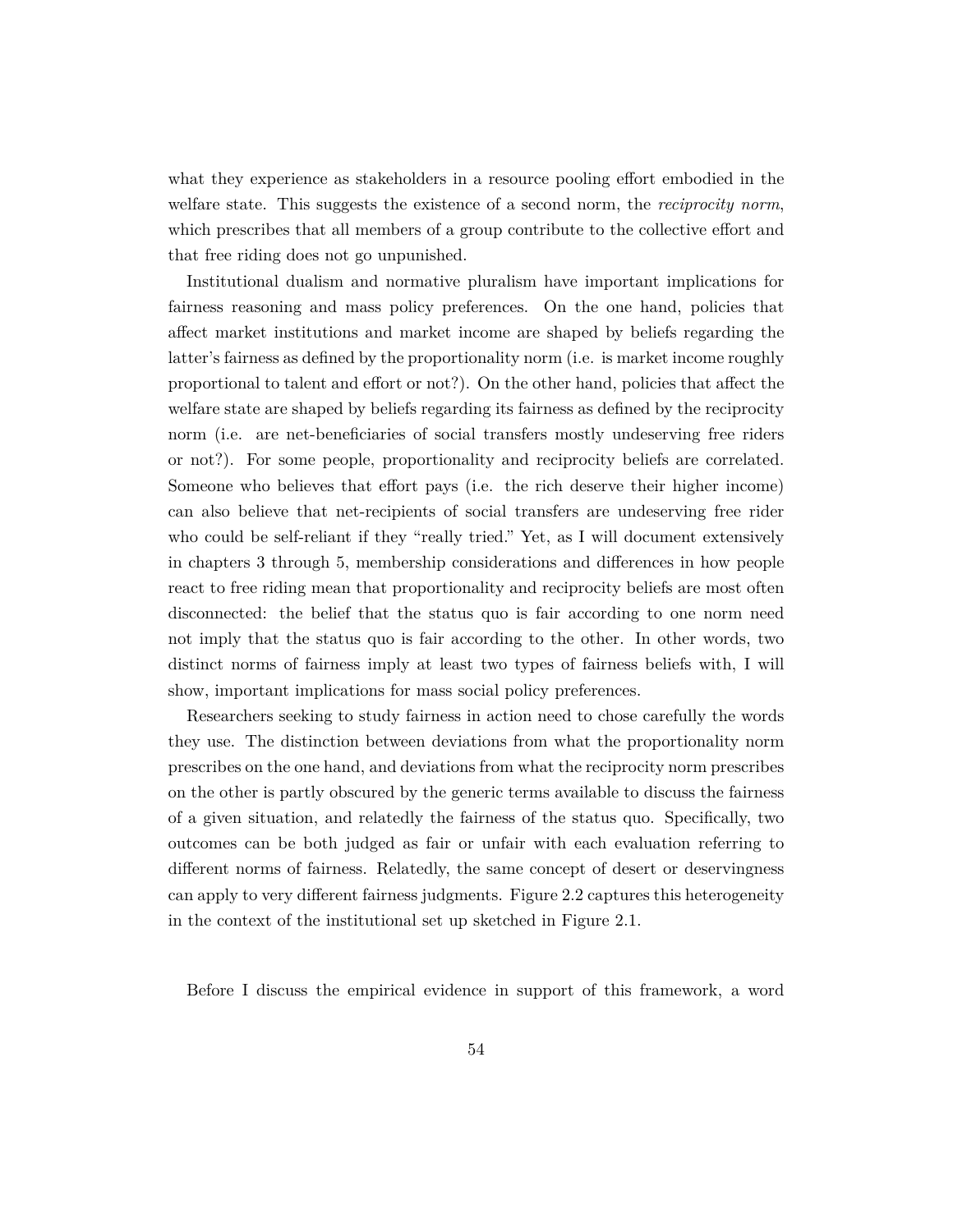<span id="page-14-0"></span>

**Figure 2.2:** What is Fair? Who is Deserving?

about alternative ways in which allocation institutions and norms of fairness might combine. For example, under what conditions might the fairness of the market economy be assessed not only in reference to the proportionality norm but also in reference to the reciprocity norm? One example is given by [Scheve and Stasavage](#page-42-2) [\(2016](#page-42-2)). They argue that total warfare can turn the sphere of production into an additional front alongside the military front. Total warfare also faces a free rider problem: citizens' individual interest is to defect, at the expense of the collective. In line with the reciprocity principle, their willingness to contribute their blood to the war efort is conditional on the belief that everyone is engaged in a similar sacrifce, i.e. nobody is free riding ([Levi](#page-40-1), [1991\)](#page-40-1). In such a context, large economic profts are perceived to violate the reciprocity norm: they refect an actors' selfsh economic gains at the expense of the collective (ultimate) sacrifce. According to Scheve and Stavasage, the ability to frame high income earners as war profteers who violate the reciprocity norm helps explain why some countries were able to introduce wealth taxation while others were not.

Relatedly, the reciprocity norm used to be much more salient in the economic realm in the 60s and 70s. Following WWII, wage labor became the norm. At the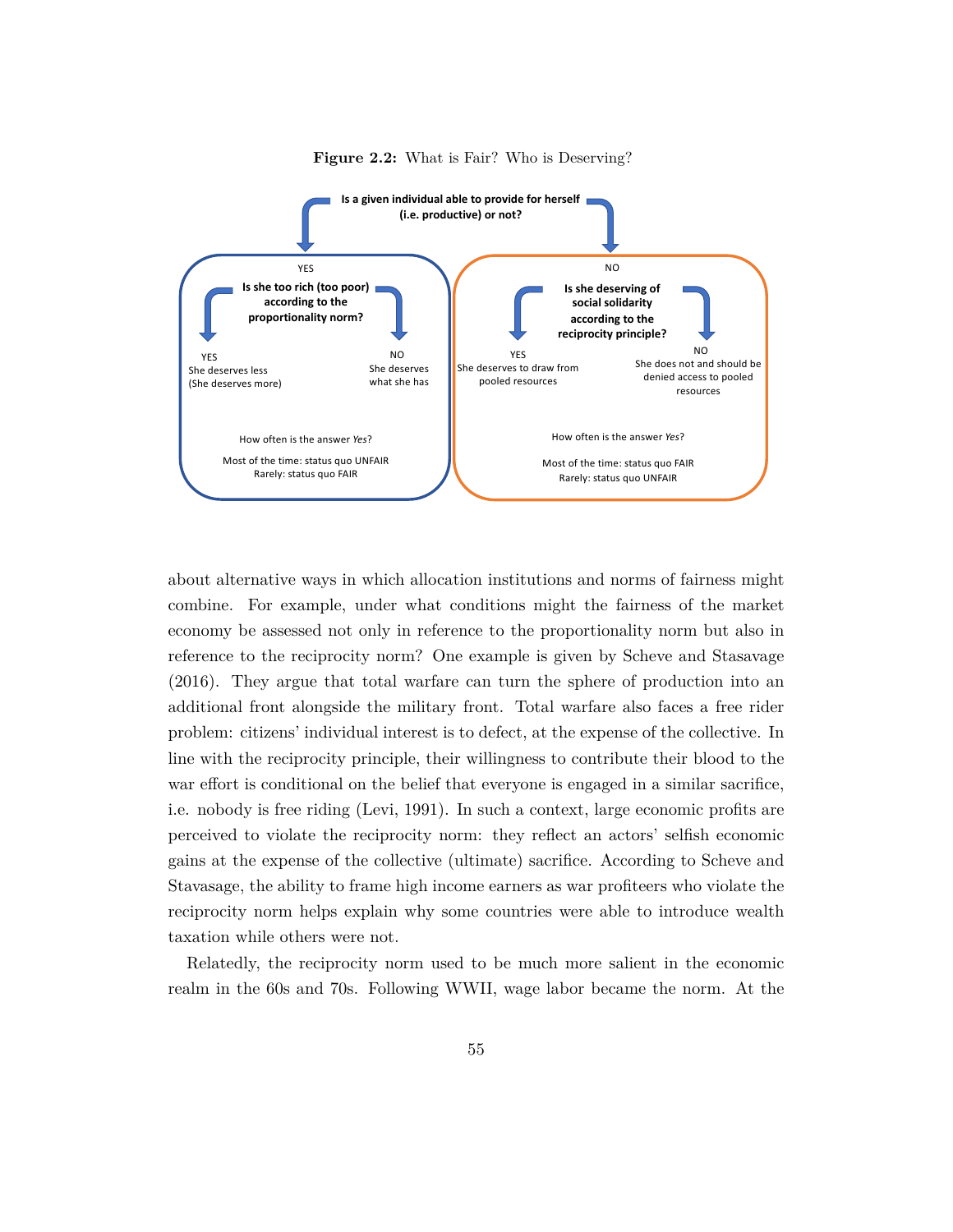same time, long-term reconstruction and growth plans under the leadership of a powerful state turned workers into a distinct class of stakeholders ([Przeworski and](#page-42-3) [Sprague](#page-42-3), [1988\)](#page-42-3). Economic output was partly understood as a public good resulting from large-scale cooperation at the frm and country-level, under the coordinating power of the state and of economic corporatism.10 The organization of labor at the frm-level was also diferent in that period. Wage-setting practices were often similar to those found in state bureaucracies: they under-weighted individual factors such as productivity in favor of collective understanding of worth, such as seniority or a given occupation's centrality to economic production.<sup>11</sup>

In the past three decades, political and economic elites have shifted the emphasis from cooperation to competition: growth models are now built on the principle that growth is at the intensive margin and that markets are much better at doing this than states and centralized collective bargaining . Governments thus endeavor to build institutional environments where these market mechanisms can unleash their full potential. This, in a nutshell, is the mandate of the European Union. The "neo-liberal" turn has often been portrayed as a swing back towards "markets against society" [Polanyi](#page-42-4) [\(1957](#page-42-4)), but what we have witnessed since the 1970s might be better described as "society in support of *fair* markets". This latter expression better captures a form of discourse and policies according to which regulations, taxes and transfers are justifed as ways to bring economic institutions closer to what is prescribed by the proportionality norm, namely a distribution of economic resources truly proportional to individual merit, and not based on the cooperation of diferent class of stakeholders. Changes at the frm-level have been especially dramatic. Merit-based pay is now the norm. Workplaces have "fssured" ([Weil,](#page-44-3) [2014;](#page-44-3) [Card, Heining and Kline,](#page-36-0) [2013\)](#page-36-0), moving closer to Ronald Coase's ideal-typical example of smaller units trading bilaterally through contracts on a market. Large corporations have shed their role as direct employers of the people responsible for their products, in favor of outsourcing work to small companies that compete with one another. The gig economy is the most recent stage in this development. This implies the concomitant retreat of reciprocity concerns and an over-investment in the

 $10$ These national-level cooperative compromises are well known to students of postwar capitalism.

 $11$ This institutional set up would ultimately lead Galbraith to develop his concept of 'technostructure," in which managers co-opted labor against the interests of shareholders, with the ultimately goal being the reproduction of what he called the bureaucratic technostructure.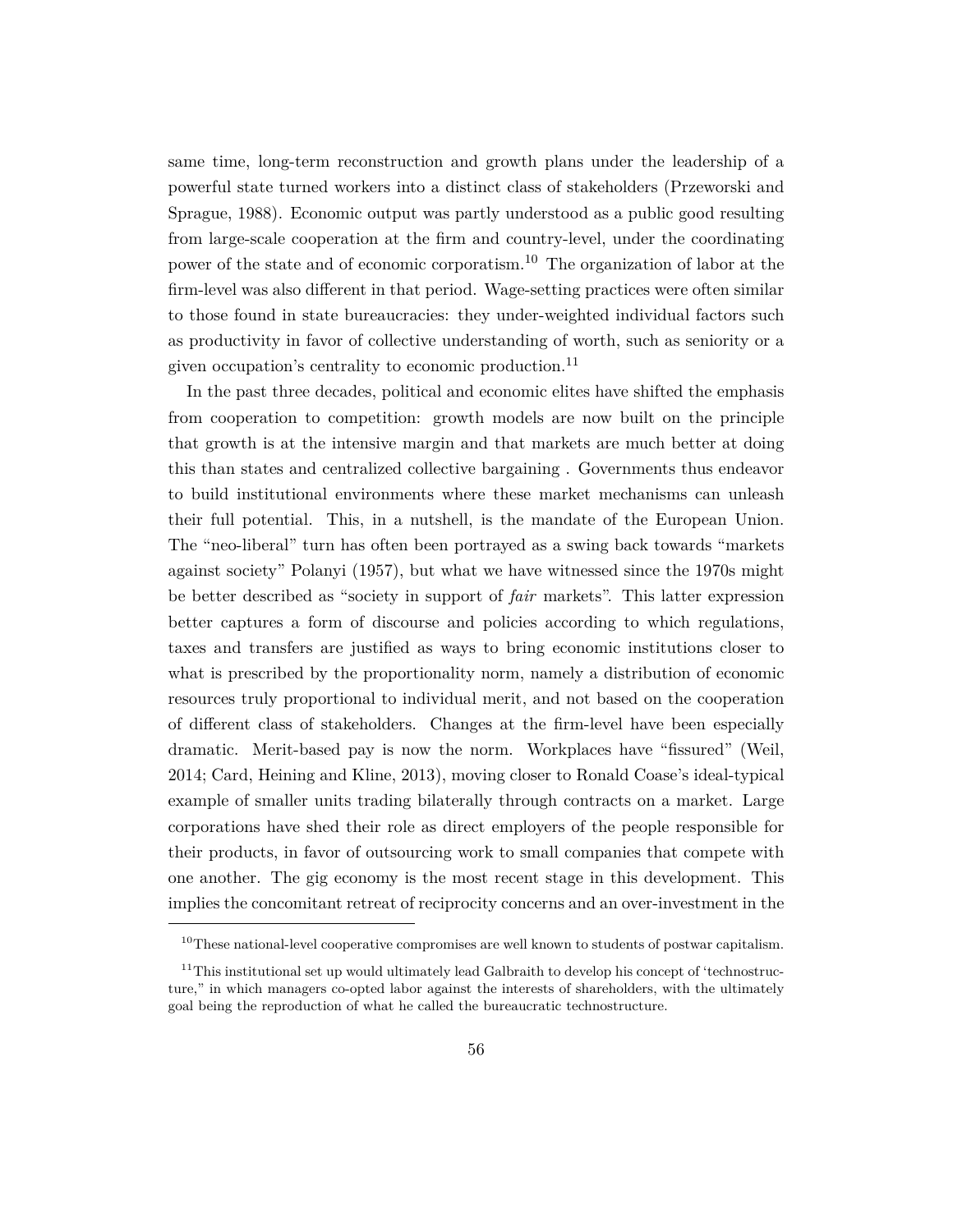proportionality norm. One implication is the retreat of the kind of critical discourse regarding labor's fair share of profts that was previously enabled by the perception that economic growth was built on interdependence and cooperation more so that on entrepreneurship and decentralized competition.

I am now ready to provide a full defnition of fairness reasoning as it manifests itself in Western democracies. As already mentioned, fairness reasoning is the thought process through which individuals act as if a third-party judge ruling on the fairness of a given situation and acting to maximize fairness accordingly. In the context of this book, fairness is maximized by favoring (opposing) a policy change that moves the status quo closer to (further from) what is prescribed by shared norms of fairness. I emphasized two norms of fairness: the proportionality norm –according to which market rewards should be proportional to merit (more below)– and the reciprocity norm –according to which people should contribute to the collective efort unless it mostly benefts free riders–. The proportionality norm, I argue, is most relevant for evaluating the fairness of market outcomes and policies that interfere with such outcomes. Implementing fairness in line with the proportionality norm will mean, for example, opposing (supporting) high taxes because diferences in market income (do not) refect diferences in efort and talent. The reciprocity norm, I argue, is most relevant for evaluating the fairness of social insurance in general and the design features that make it redistributive in particular.<sup>12</sup> Doing the "fair thing" in line with the reciprocity norm will lead some to oppose social spending cuts because it unfairly afects "deserving" recipients (more on what deserving means below). Others, in contrast, will support cuts to programs that unfairly reward free riders over those who, in contrast, "carry their weight." This reasoning implies that individuals hold empirical beliefs about the nature of the status quo: while people agree on the two norms –i.e. what ought to be–, they disagree over the extent to which the status quo conforms to what these two norms prescribe –i.e. what is–. In the remainder of this chapter, I review studies documenting the existence of a consent-inducing imperative to behave fairly as defned by the proportionality and reciprocity norms. I leave evidence regarding the diferences in fairness beliefs to Chapter 3.

 $12$ These include means-tested programs as well as the design features that make some social benefts accessible to all irrespective of past contributions (e.g. universal access to public healthcare in Great Britain).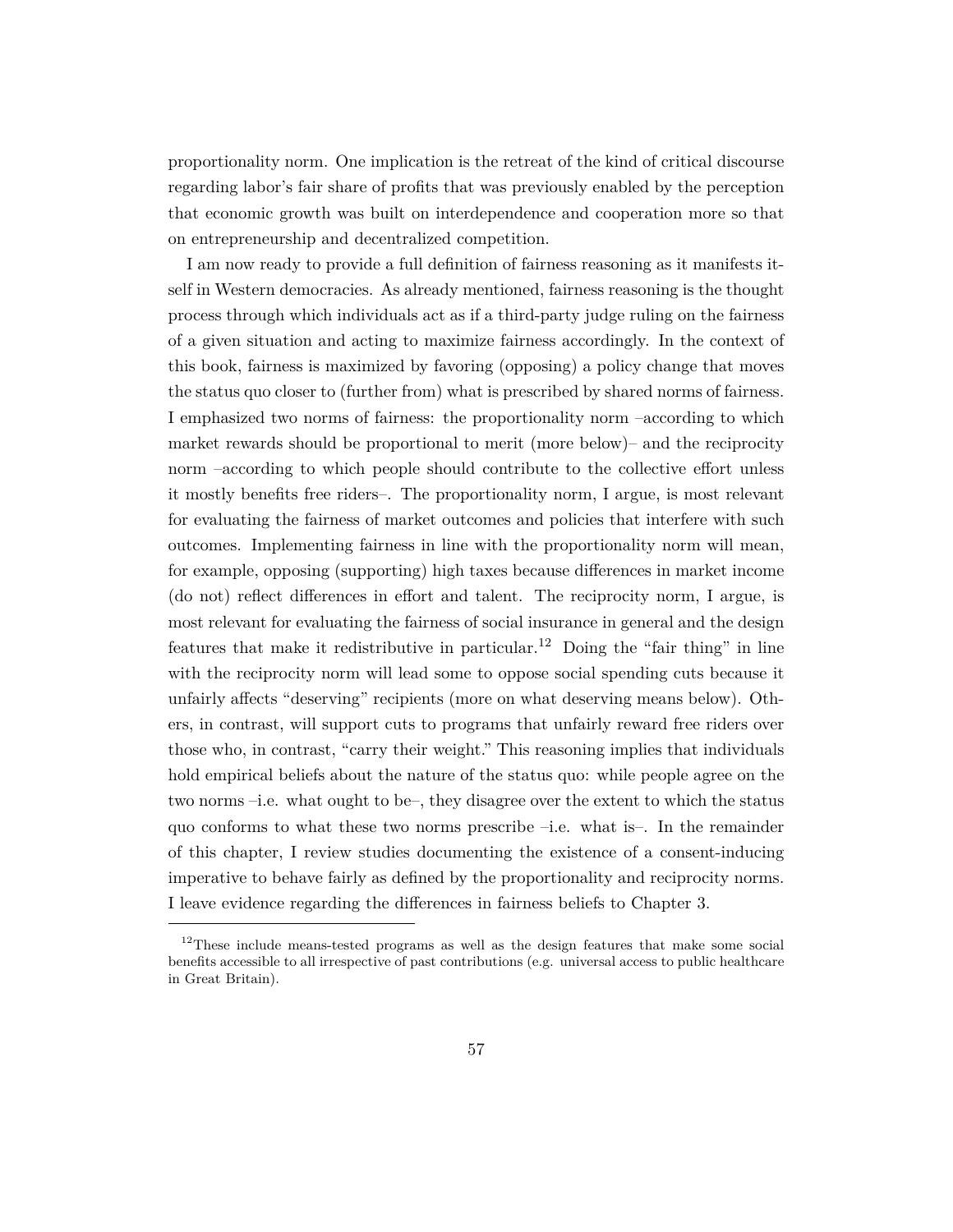#### Norms of Fairness: Evidence

In line with the framework of study presented above, I focus on evidence that documents *the existence of a fnite set of norms understood in the same way by all involved and behaviorally consequential for all involved.* Empirically, this implies two types of evidence: one documenting universal agreement about a given normative principle, the other documenting the absence of competing norms beyond the identifed set. Studies of fairness often rely on ethnographic evidence combined with interviews in which implicated parties are asked to make explicit the reasoning behind their actions. Such research strategy sufers from the usual concerns about competing motives beyond fairness maximization, including material self-interest, or group-specifc concerns (e.g. parochial altruims). Furthermore, these empirical strategies do not tell us if people are using the same, behaviorally-constraining fairness *norms*, merely that they are using the same fairness language.

Experimental methods in a controlled setting provide one solution. First, researchers can come up with designs that either neutralize competing motives (participant design versus third-party design), or pit one motive against the other (selfinterest versus fairness) to see which one matters most. Second, researchers use experimental variations to document the existence of a shared norm. To understand how this works, one can think of a norm as a mathematical function: the function is fixed  $(f(X) = Y)$  while the output  $(Y)$  varies with the input  $(X)$ . Specifically the fairness evaluation and the resulting fairness maximizing behavior (*Y* ) vary with people's understanding of the features (*X*) of the problem under consideration. To study the norm, researchers have two main research strategies available to them. One is to vary *X* experimentally and examine whether this change afects *Y* in systematic ways. This gives researchers information on the content of the norm as understood by all participants. Another strategy is to maximize or minimize the diferences in how people understand the features of a given situation and see how it afects the variance in *Y* . If all share the same *X* and apply the same norm then they should all agree and the variance in *Y* should be very small. In contrast, disagreement over the *X* will be refected in disagreement over the *Y* . There is by now a large literature across the social sciences that implements these strategies. Below, I review the most important studies, focusing frst on the proportionality norm and then on the reciprocity norm. The same studies also show that emphasizing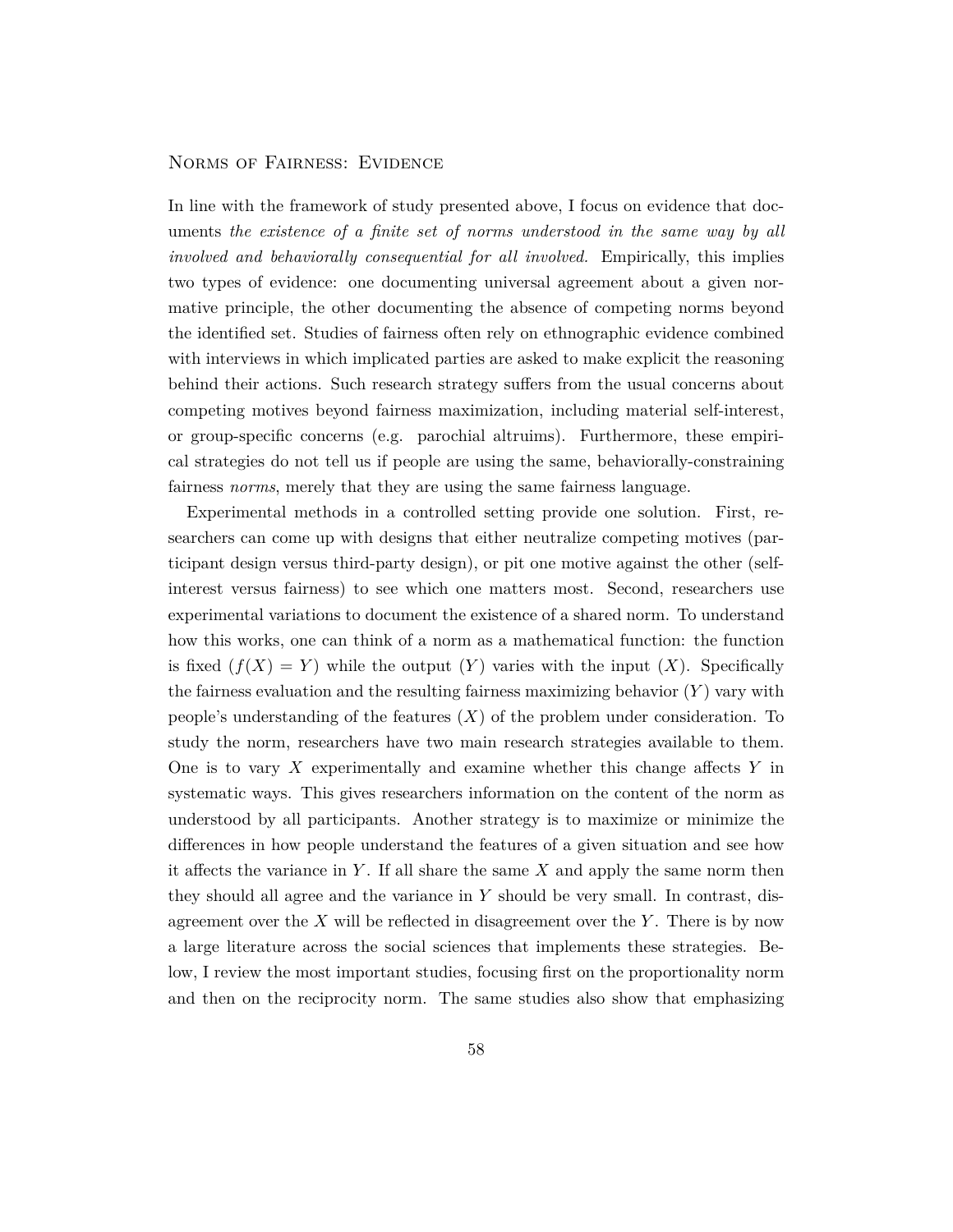only these two norms covers a lot of grounds: relative to the proportionality and reciprocity norm, other distributive principles (e.g. equality or need) take a back seat.

# WHAT CONSTITUTES FAIR INEQUALITY AMONG EQUALS? THE PROPORtionality Norm

Aristotle famously provided the frst known explication of the proportionality principle broadly defned. According to Aristotle, for an unequal division of resources to be fair, individual rewards and punishments have to be proportional to individual contributions to good or bad outcomes. Any division of resources that is not proportional to individual contributions is unfair based on this principle. In the context of a market economy, an individual contribution is any factor that 1) can be attributed to the decisions and actions of a given individual and 2) increases the market value of tradable goods and services. These factors include, efort, talent, skills and individual bets on the future such as saving and investment decisions (or failure to make such bets). There are two main sources of inequality in this framework: diferences in individual contributions, assuming all have the same opportunity to make a value-increasing decision, and diferences in the opportunity to makes such value-increasing decisions [\(Cappelen et al.,](#page-36-1) [2007](#page-36-1); [Almås et al.,](#page-34-1) [2010;](#page-34-1) [Cappelen et al.](#page-36-2), [2013](#page-36-2); [Konow](#page-40-5), [2003\)](#page-40-5). An overwhelming majority of people fnd the former fair and the latter unfair in line with the proportionality norm [\(Frohlich,](#page-38-5) [Oppenheimer and Kurki,](#page-38-5) [2004](#page-38-5); [Miller and Komorita](#page-41-2), [1995;](#page-41-2) [Oxoby and Spraggon,](#page-42-5) [2008;](#page-42-5) [List](#page-40-6), [2007](#page-40-6)). This general pattern has been documented experimentally in many diferent contexts and with diferent types of individual contributions. In the context of debates over income inequality, references to the proportionality norm take the form of debates over talent, luck, the genetic lottery or the "meritocracy" of the existing educational system.<sup>13</sup>

<sup>13</sup>A recent example is the reception of Piketty's most recent book in the press. In *Capitalism and Ideology*, Piketty defends a set of highly progressive income and wealth taxes. Most responses to the book's proposals make references to the fairness of the status quo as defned by the proportionality norm. Favorable reviews highlight how existing income and wealth distributions have little to do with efort and talent, describing the wealthy as lucky at best or self-interested resource hoarders at worse. Unfavorable reviews challenge this interpretation: according to Raghu Rajam, today's rich are self-made "working-rich", whose wealth derives from their "ability to put resources to good use." Piketty's proposal is unjust and would lead to economic suicide (FT March 7th). Middle-of-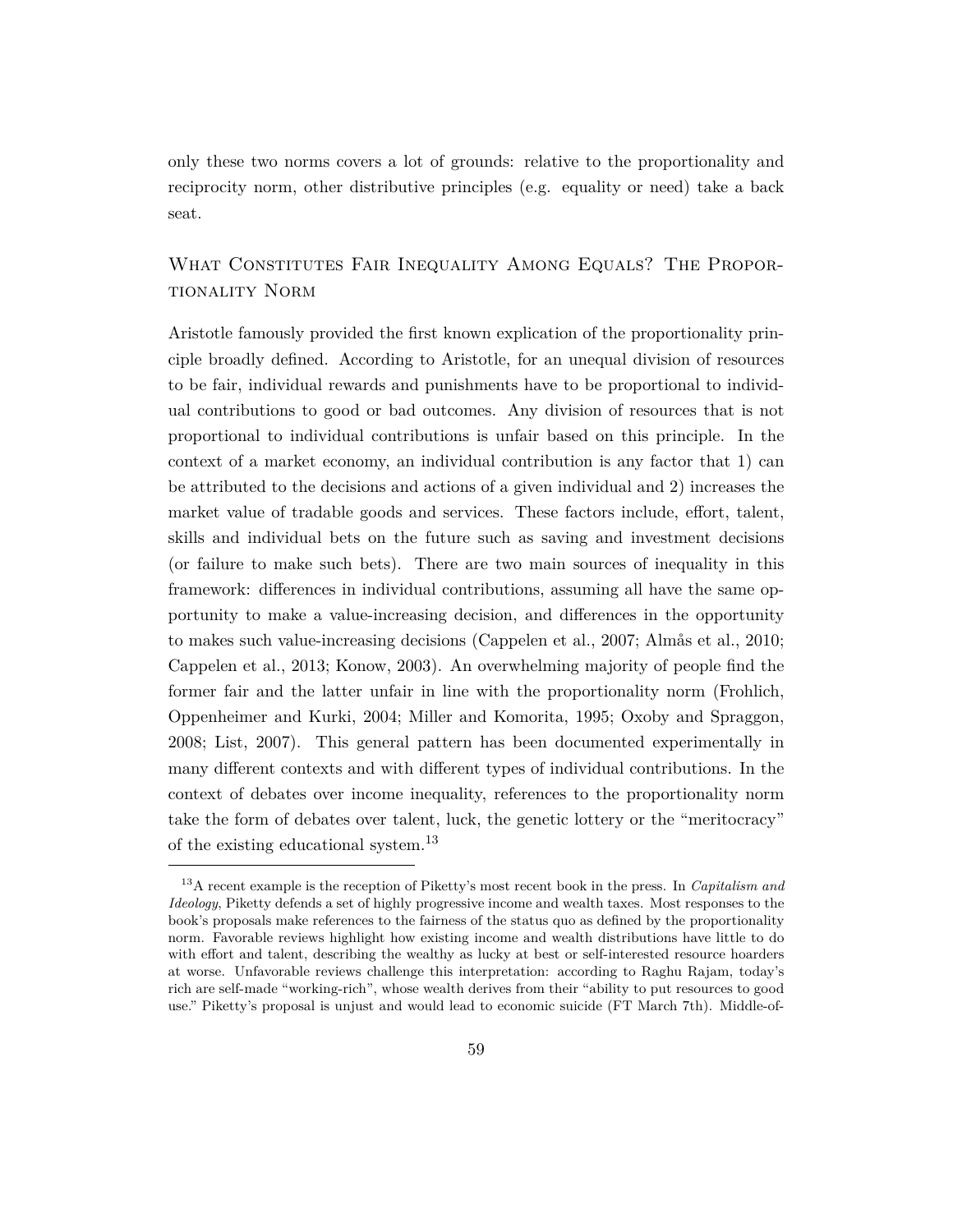A stylized laboratory game called the Ultimatum Game (UG) provides strong evidence of the importance of the proportionality norm for manufacturing consent. The UG, frst developed by [Güth, Schmittberger and Schwarze](#page-39-4) [\(1982\)](#page-39-4), is a twoplayer two-stage game, with a Proposer and a Responder. In its most common form, the game proceeds as follows: the Proposer ofers a division of a fxed sum to an anonymous Responder who then accepts or rejects the ofer. If the Responder accepts, the sum is divided as originally proposed. If the Responder rejects, both players receive nothing. An income maximizing Proposer should always ofer the minimum amount and the Responder should always accept (lest they walk away with zero). In practice, the Proposer ofers on average a 60-40 split and the Respondent rejects half of the ofers that are below an 80-20 split. In the earned variant of the UG, the Proposer has either earned the fxed sum to split with the Responder through her own efort or, in some designs, has earned the right to be the Proposer instead of the Responder. These studies return one consistent result: Proposers ofer signifcantly less than the usual 40% and Responders' rejection rates are much lower.

Diferences between the *baseline* and *earned* conditions align with what researchers know about the proportionality norm, i.e. rewards should be proportional to merit. In the baseline condition, the fair thing to do is a 50/50 split, as none of the two players have earned the right to get more. One way to interpret the Proposer's modal 60/40 split is to conceptualize it as a two-step reasoning: she frst starts with what the norm prescribes  $(50/50)$  and then, from this baseline, tries to maximize her payoff within the constraints set by the norm. Under the assumption of a shared norm, a rational actor seeking to maximize her payof will pick something higher than 50, but not too high in order to avoid having the Responder enforce the norm by rejecting an offer that deviates too much from it.<sup>14</sup> In the earned condition, one player has worked for the right to have more: the fair baseline split is an unequal

the-road reviews argue that deviations from what the proportionality norm prescribes are not large enough to justify wealth expropriation and make a more moderate case for incremental changes moving the status quo closer to what is "fair" through "market-based inclusiveness" and "stronger link between achievement and reward" (bloomberg).

 $14$ Early research has interpreted the convergence to something close to a 50/50 split as evidence of an equality norm. Instead, I follow [Konow, Saijo and Akai](#page-40-7) ([2008](#page-40-7)) in interpreting this evidence as merely the implementation of the proportionality norm in a context where individual contributions are equal.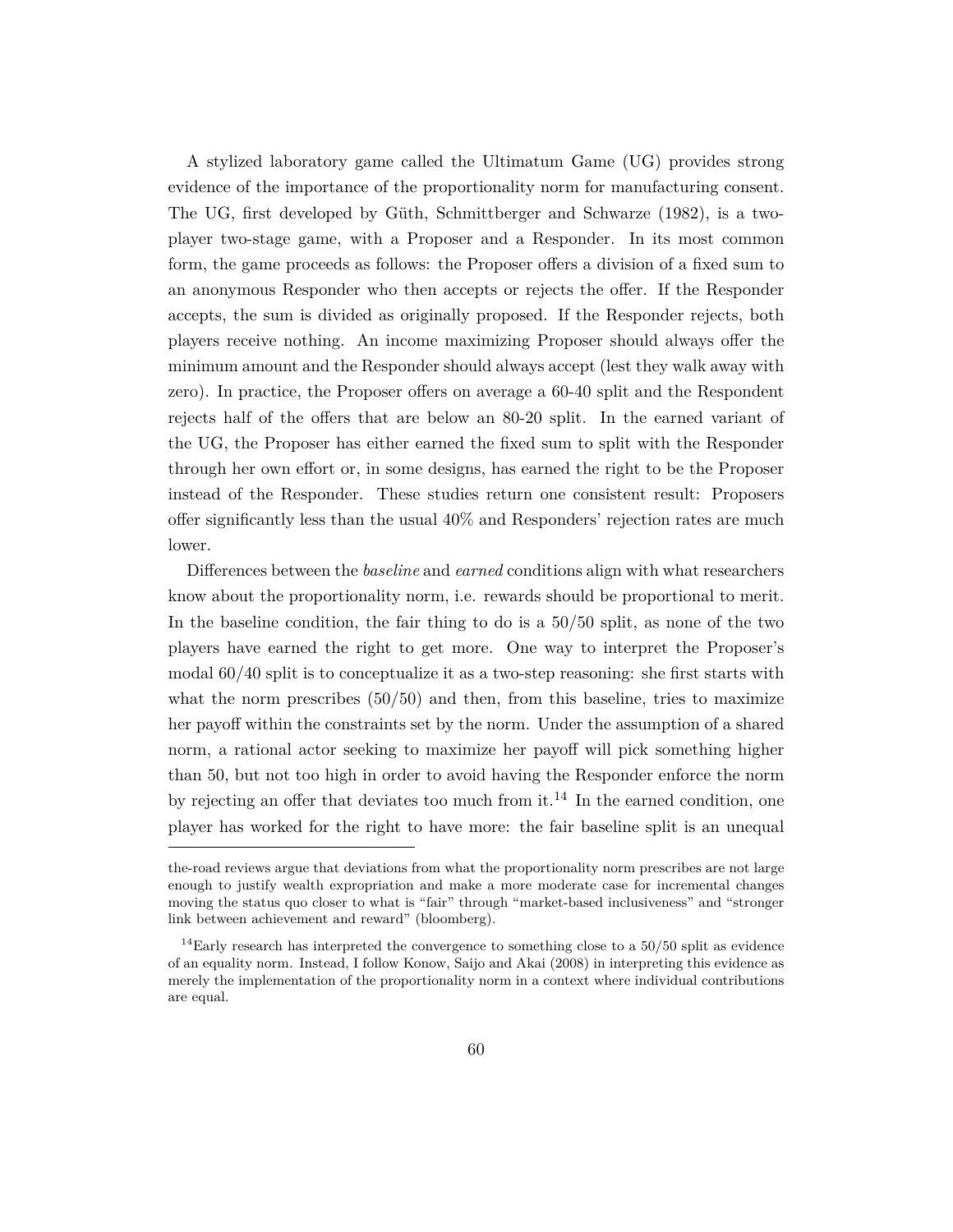split, with more rewards going to the most productive individual. Because both players abide by a similar fairness norm, the Proposer knows he can be very selfsh and yet avoid punishment. Indeed, no shared norms of fairness are broken when she does so and the party with less has no reason to dissent: the outcome is fair. Overall, the existence of a shared proportionality norm, and the knowledge that this norm is shared by all parties, best explains results from UGs.

These experiments have been repeated across many Western societies, creating a patchwork of evidence for the existence of the proportionality norm as an orderinducing form of fairness reasoning allowing members of a group to agree on a given resource allocation. As of writing, the research community still lacks a comprehensive study that would assess the existence of the proportionality norm across a large sample of Western societies.<sup>15</sup> Cross-national surveys provide a useful, albeit imperfect, substitute. If the proportionality norm is widely shared across post-industrial democracies, items that measure agreement with a statement in line with what the norm prescribes should receive overwhelming support. The closest available survey item that directly measures agreement with the proportionality norm is an item from the World Value Survey worded as follows: "Imagine two secretaries, of the same age, doing practically the same job. One fnds out that the other earns considerably more than she does. The better paid secretary, however, is quicker, more effcient and more reliable at her job. In your opinion, is it fair or not fair that one secretary is paid more than the other?" This question holds constant attributes one is not responsible for (age, tasks being given to accomplish) and only varies factors one has control over. In all countries, more than 4 out of 5 respondents fnd it fair that one secretary is paid more than the other. Relatedly, the 2018 wave of the ESS asked respondents whether they agreed with the statement that "(a) society is fair when hard-working people earn more than others." On average over 80% of respondents agree, with a high of 92% in Austria and a low of 70% in the Czech Republic.

A comparative study by [Almås, Cappelen and Tungodden](#page-34-2) [\(2019](#page-34-2)) is also very informative. It presents two groups of respondents, one American and one Norwegian

<sup>&</sup>lt;sup>15</sup>[Henrich et al.](#page-39-2) ([2001](#page-39-2)) famously implemented the baseline UG in 15 small-scale societies, but without the earned condition the interpretation is diffcult. The main conclusion is that most societies have a norm in place that requires some sharing. However, what this norm is is impossible to pin down given the design.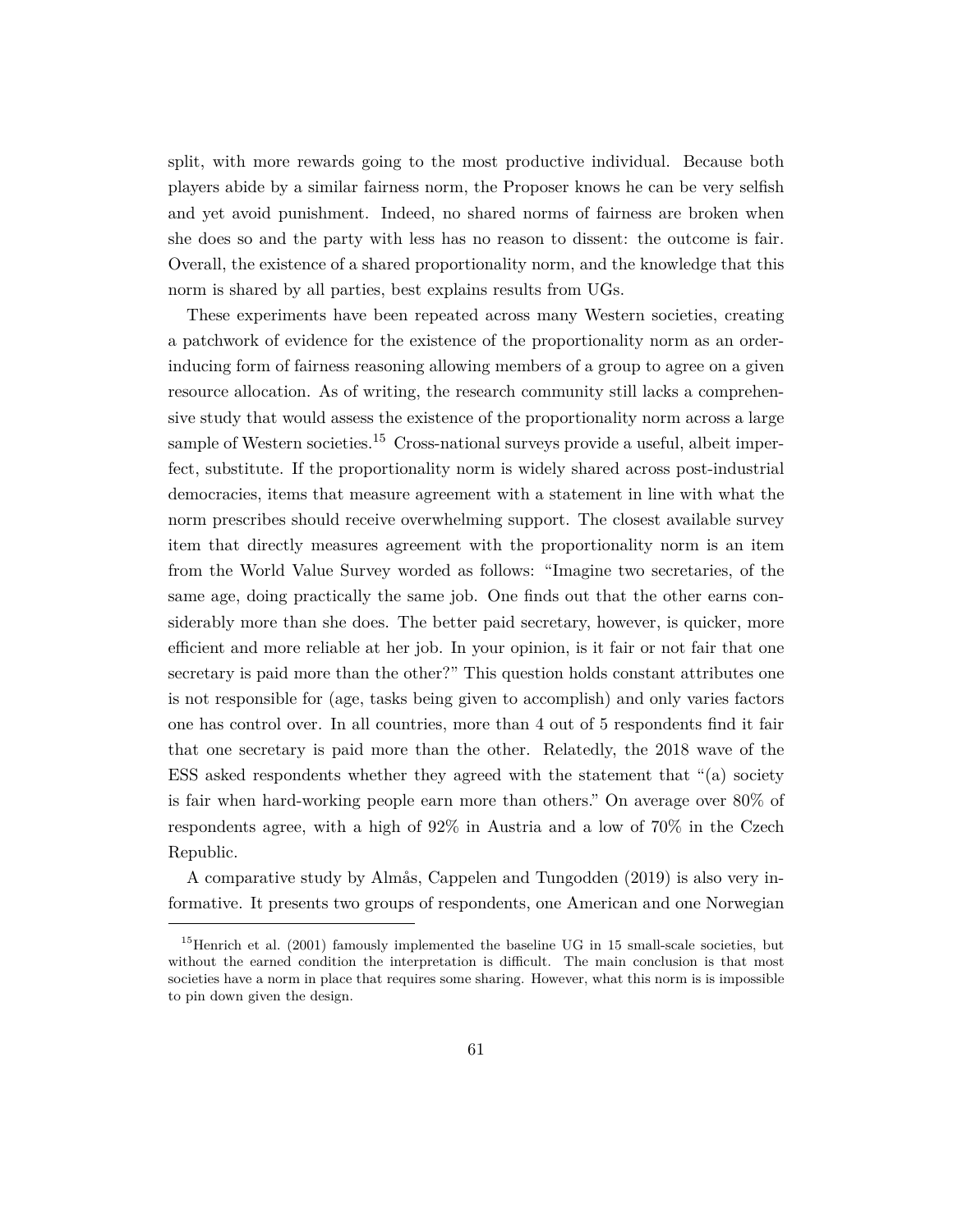(both representative of the overall population),  $^{16}$  with the same unequal outcome. In this case, the latter takes the form of a pair of real life individuals (recruited on M-Turk) with unequal earnings. Participants in both countries are asked whether they want to redistribute income between the two individuals and if so how. The design ensures that American and Norwegian respondents hold the same priors about the causes of this inequality. Assuming the same priors and the same norm, this should imply the same predictable response in both countries. Researchers experimentally varied the reason why earnings were unequally distributed across the two individuals. In one condition, which they call the merit condition, earnings were unequal because workers difered in productivity — the more productive individual got 6 dollars and the least productive 0 dollars. In another condition, where earnings were diferent as a result of the luck of the draw, the luck condition, the lucky winner got 6 dollars and the loser got nothing. The respondents had the option to leave the division of resources as such (6-0) or redistribute in one-dollar increments. When luck explained diferences in earnings, 76% of the U.S. sample chose some amount of redistribution with  $54\%$  choosing to equalize incomes  $(3-3)$ .<sup>17</sup> In the merit condition, the share of individuals who equalized dropped by about 40 percentage points in both countries. The majority (60% for Norway and 80% for the U.S.) implemented an unequal outcome, with the modal response being, in both countries, the 4-2 split (the most productive gets twice the amount received by the least productive). These results indicate that respondents in both countries contribute, through their actions, to implementing a distribution of resources roughly proportional to the work contributions. Against claims of American exceptionalism, a large majority of American respondents implement some redistribution and more than half implement full equality in the luck condition.

The luck treatment results are worth a brief discussion. In the luck treatment, a larger share of American respondents chose, despite the absence of any diference in work contribution, not to intervene and to leave diferences in rewards as is (6-0). This diference suggests that American respondents are less likely to act to correct inequalities due to luck. One possible reason behind this diference is American respondents' interpretation of the randomness of the allocation: in expectation,

<sup>&</sup>lt;sup>16</sup>See also ([Konow, Saijo and Akai,](#page-40-7) [2008\)](#page-40-7) for evidence on Japan and the U.S.

 $17$ The share of Norwegians choosing to equalize in the luck condition is higher at 78%.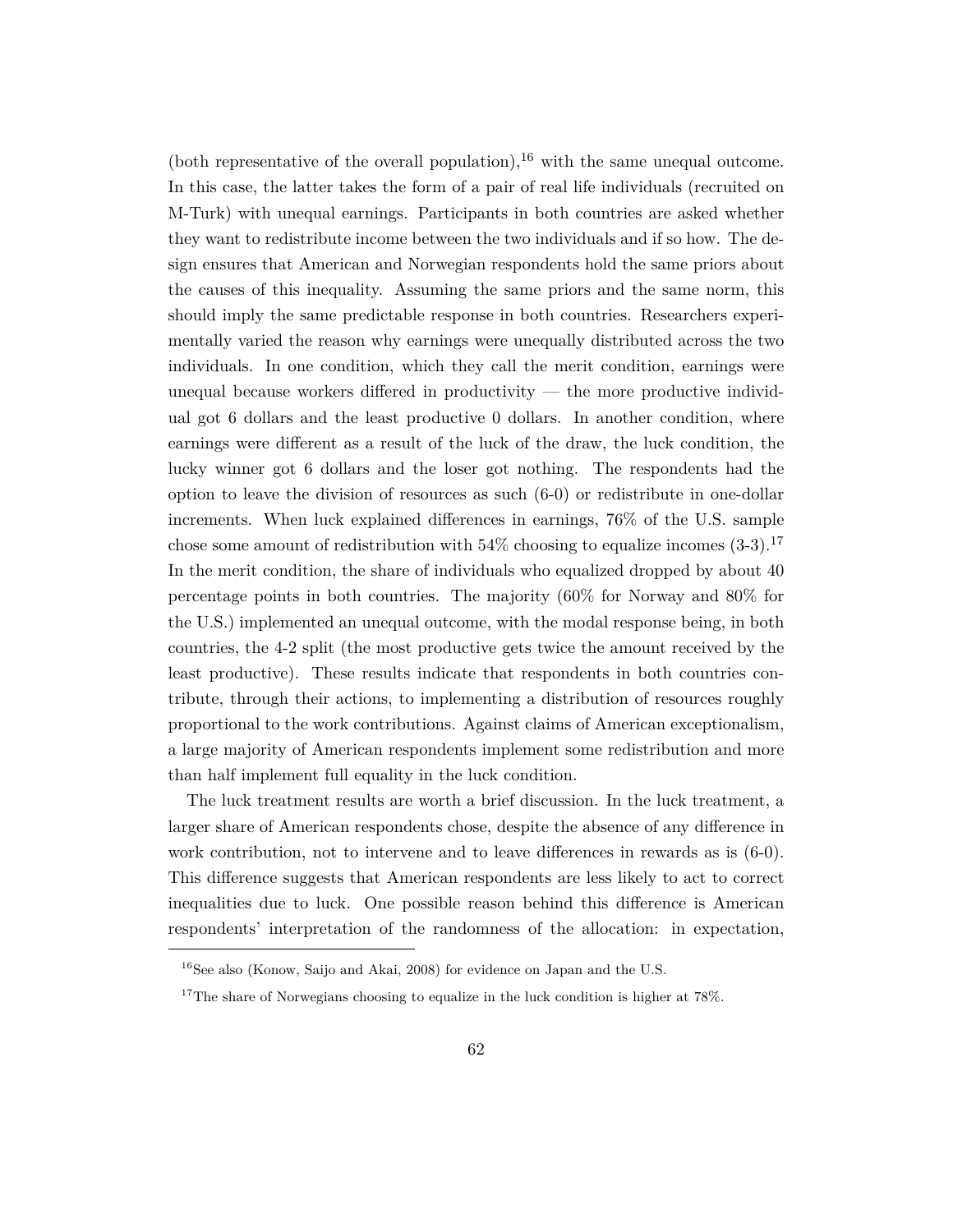even if not in practice, the allocation is equal. Because all individuals in the group get a "fair shot" and redistributing away from the winners would mean introducing an unfair outcome in a fair allocation process. According to this logic, compensating the losers in the lottery requires unfairly punishing the winners in an equal race. This experiment points to possible cultural diferences in how individuals apply the proportionality norm and research is required to better understand why such diferences exist and with what consequences. For the purpose of this book, I will focus on the similarities – in both cases, reliance on the proportionality norm is widespread – and leave the diferences to follow-up research.

#### IN SEARCH OF COMPETING ALLOCATION PRINCIPLES

To what extent is focusing on the proportionality norm enough to understand how people come to consent to unequal outcomes among equals. The literature has identifed a subset of competing allocation principles: one is effciency and the other is equality. While the conceptualization of fairness reasoning presented in this chapter does not imply the absence of competing allocation principles, it does elevate the proportionality principle to the exclusive status of a behaviorally binding norm. In support of this assumption, evidence repeatedly shows that proportionality concerns are much more important than effciency considerations [\(Almås, Cappelen and](#page-34-2) [Tungodden](#page-34-2), [2019;](#page-34-2) [Durante, Putterman and Van der Weele](#page-37-2), [2014\)](#page-37-2). In addition, a closer look at the manifestation of the efficiency norm in public debates indicates that it is, by construct, subordinated to the proportionality norm. Indeed, one of the reasons why redistribution risks decreasing the "size of the pie" is that it can demotivate high achievers. The latter reasoning implicitly assumes that those who have a higher income have it because of high productivity. In other words, anyone who explicitly expresses efficiency concerns is implicitly assuming that the status quo is fair as prescribed by the proportionality norm. Economists, in that regard, are not neutral proponents of effcient decentralized modes of coordination. Their work builds on deeply held beliefs about the latter's fairness.

The case of the equality norm is less clear cut. Indeed, some of the previously mentioned results by [Almås, Cappelen and Tungodden](#page-34-2) ([2019\)](#page-34-2) suggest its possible existence: the fnal distribution in the Norwegian sample was more equal because, even on the merit condition, a higher share of Norwegians chose the equal split (3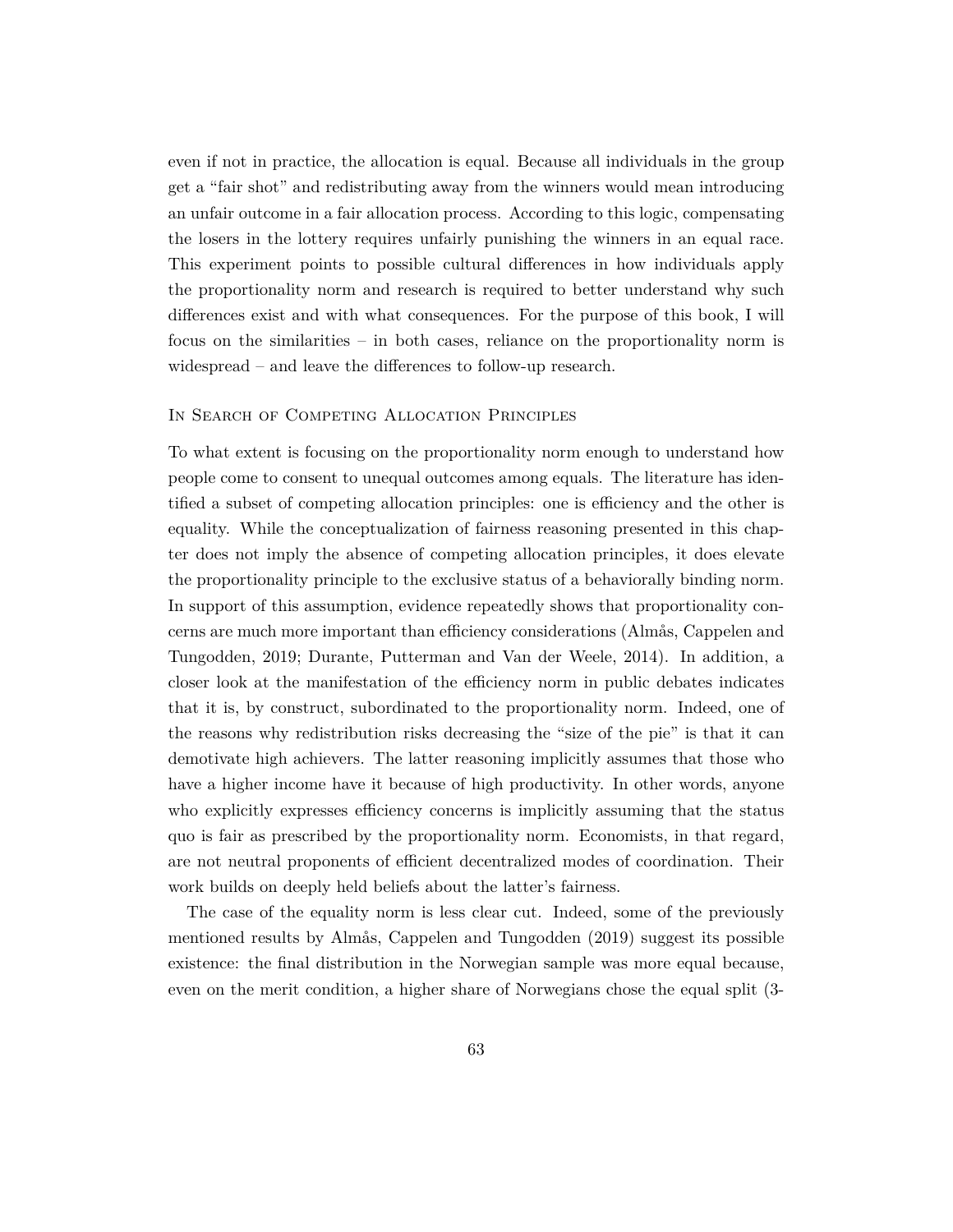3). One possible interpretation is that participants' behaviors are best explained by assuming a mix of two norms, the proportionality norm (rewards are proportional to efort) and the equality norm (if any diference, then equalize), with Norwegians putting more weight on the latter than Americans. Yet neuroimaging data from a follow-up study by the same team suggests that the proportionality norm remains the one in the driver seat. [Cappelen et al.](#page-36-3) ([2017\)](#page-36-3) show that while deviations from a proportional income distribution generate strong reactions as measured by brain activity, deviations from an equal income distribution do not. The authors conclude that "concerns for outcome equality is of relatively little importance in situations in which income has been earned through work effort." They emphasize that these results are "particularly striking" since respondents are from "a Scandinavian country that is among the most egalitarian countries in the world."

More generally, even if some individuals seek to follow the equality principle, they are likely to be a small minority, undermining the equality principle's ability to manufacture consent. In 1991, the International Social Justice Project asked respondents in a small number of Western and Eastern European countries their attitudes toward the proportionality and equality principles. In all countries, around 90% of respondents agreed with the following statement, "(p)eople who work hard deserve to earn more than those who do not." Relatedly, about 80% agreed that "(i)t is fair if people have more money or wealth, but only if there are equal opportunities." In contrast, less than 20% on average agreed with the claim "(t)he fairest way of distributing wealth and income would be to give everyone equal shares." The 2018 wave of the ESS also included an item asking about fairness and equality. Respondents were asked whether they agree with the following statement, "(a) society is fair when income and wealth are equally distributed among all people." In this case, close to half of respondents in the survey agree, with a high of 72% in Slovenia and a low of 24% in Estonia. Yet as Figure [2.3](#page-24-0) illustrates countries where agreement is high are also countries where a high share of the population also believes that the education system and the job market are unfair, as defned by the proportionality norm. It is thus very likely that respondents who agree with this claim are not expressing support for a competing norm but merely expressing their belief that, given that income diferences generates by the market economy are unfair according to the proportionality norm, the only fair outcome, also according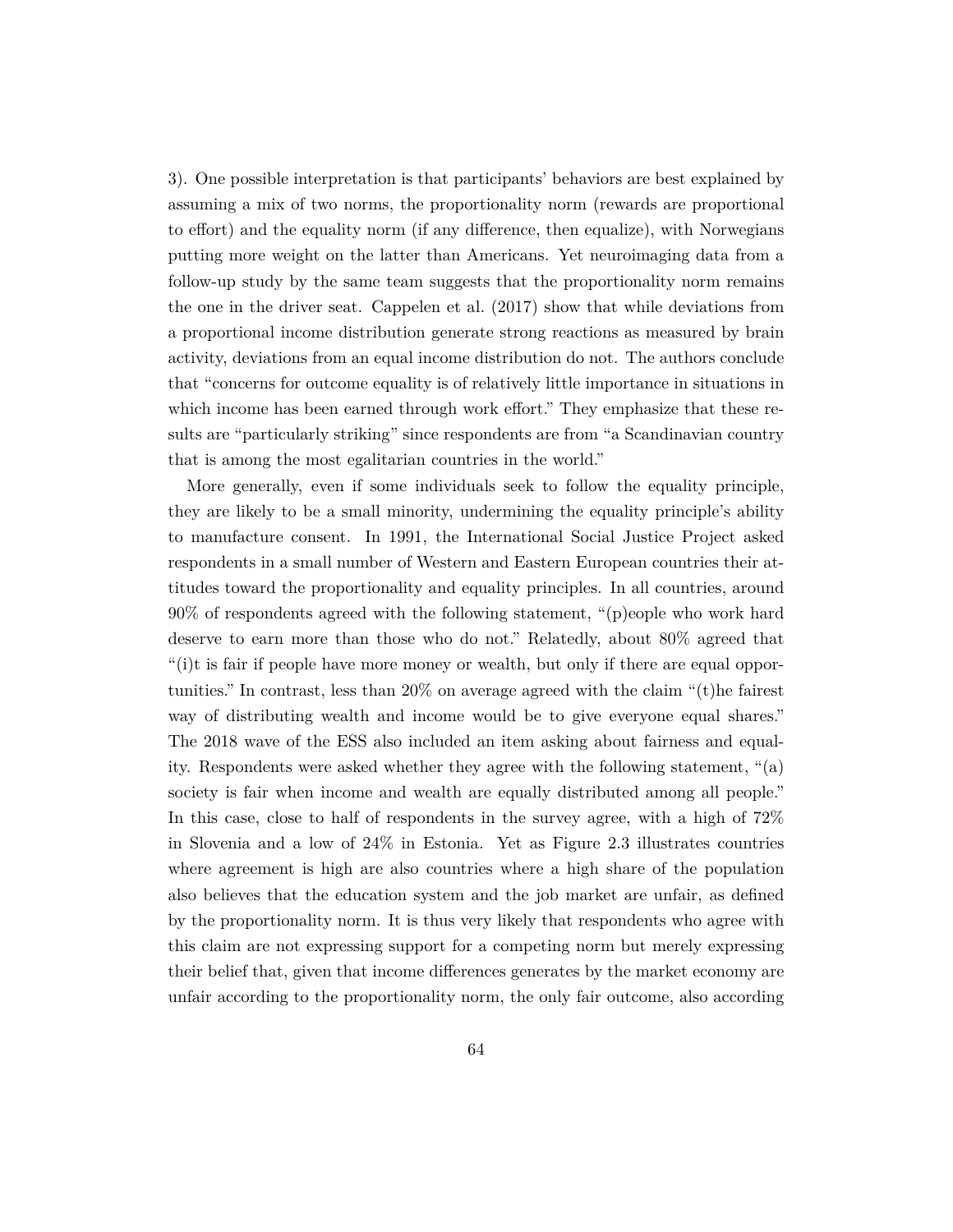<span id="page-24-0"></span>



X-axis: Mean of answers to two items (Cronbach's alpha: 0.77). "Overall, everyone in [country] has a fair chance of achieving the level of education they seek." / "Overall, everyone in [country] has a fair chance of getting the jobs they seek."

Y-axis: % respondents who agree that a fair society implies equal distribution of wealth and income.

Data: ESS 2018, weighted.

to the proportionality norm, is an equal distribution of market income.

The evidence reviewed in this section examines how individuals behave in situations where material rewards are unequally distributed. Taken jointly, results show that the proportionality norm is widely agreed upon by all, behaviorally consequential and faces limited competition from alternative allocation principles.

Unfair allocations are not limited to inequality-among-equals situations in which outcomes are unrelated to individual contributions. Another example is a situation in which social solidarity, i.e. the pooling of resources to help individuals who can no longer provide for themselves, is plagued by free riding. Free riders are violating the reciprocity norm: the principle according to which pro-social behavior should be reciprocated in kind. In the next section, I review the evidence in support of the reciprocity norm as a universally shared and behaviorally relevant norm of fairness that helps manufacture consent, specifcally the consensual provision of generous and redistributive social insurance. I examine whether all individuals appear to share the *same* understanding of the reciprocity norm and whether individuals act to enforce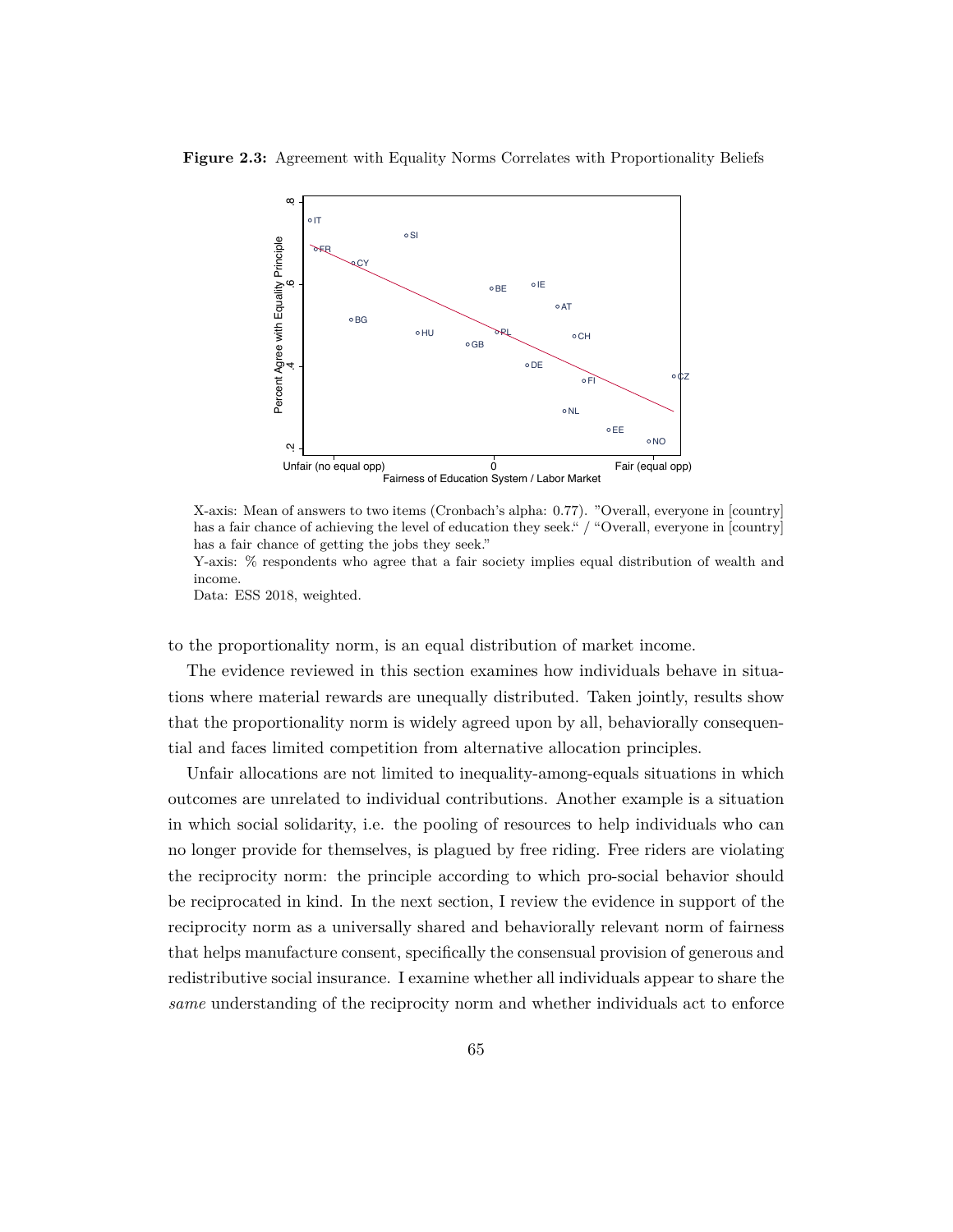a fair outcome as defned by this norm. I also show that, in the case of redistributive politics, the reciprocity norm faces limited competition from alternative norms of fairness.

#### What Constitutes Fair Resource Sharing? The Reciprocity Norm

Numerous studies have documented the importance of the reciprocity norm when people are engaged in joint cooperative endeavors ([Axelrod,](#page-34-3) [1980](#page-34-3); [Ostrom and](#page-42-0) [Walker](#page-42-0), [2003\)](#page-42-0). This norm is both simple to describe and surprisingly diffcult to theorize. Simply stated, the norm turns people into conditional cooperators. People willingly contribute to a collective endeavor if they feel others are not free riding (positive reciprocity). They punish free riders by either ceasing to cooperate or by excluding them from accessing the goods generated by cooperation (negative reciprocity). Behavior attached to the reciprocity norm is thus inherently two-faceted and can be presented in one of two lights. The more positive light casts it as a form of conditional altruism: people's default position is to help others unless others are "antisocial" [\(Henrich et al.](#page-39-2), [2001;](#page-39-2) [Fong, Bowles and Gintis,](#page-38-6) [2006\)](#page-38-6). Viewed in a negative light, it is a form of conditional punishment: people's default position is to deny help to others unless they are prosocial.

Researchers have argued that the reciprocity norm is a powerful cooperationinducing social technology: it helps solve the previously mentioned social solidarity problem by turning all group members into willing cooperators, despite the incentive to free ride ([Berg, Dickhaut and McCabe](#page-35-6), [1995](#page-35-6); [Falk, Fehr and Fischbacher,](#page-37-3) [2003\)](#page-37-3). To unpack the relationship between the reciprocity norm and this cooperative equilibrium, behavioral economists rely on an ideal-typical game called the public goods game (PGG) ([Fehr and Gächter,](#page-37-4) [2000;](#page-37-4) [Fischbacher, Gächter and Fehr,](#page-37-5) [2001;](#page-37-5) [Ostrom and Walker,](#page-42-0) [2003;](#page-42-0) [Bechtel and Scheve,](#page-35-7) [2014\)](#page-35-7). In this setup, participants independently (and privately) choose how many of their private tokens to put into a public pot. The collectively pooled tokens are multiplied by a fxed factor and then divided among players. Each subject gets to keep the tokens they do not contribute on top of their cut of the common pot. The multiplying factor is chosen to create a tension between collective interest and self-interest. On the one hand, the group's total payoff is maximized when everyone contributes all of their tokens to the public pot. On the other hand, each player could walk away contributing nothing (keep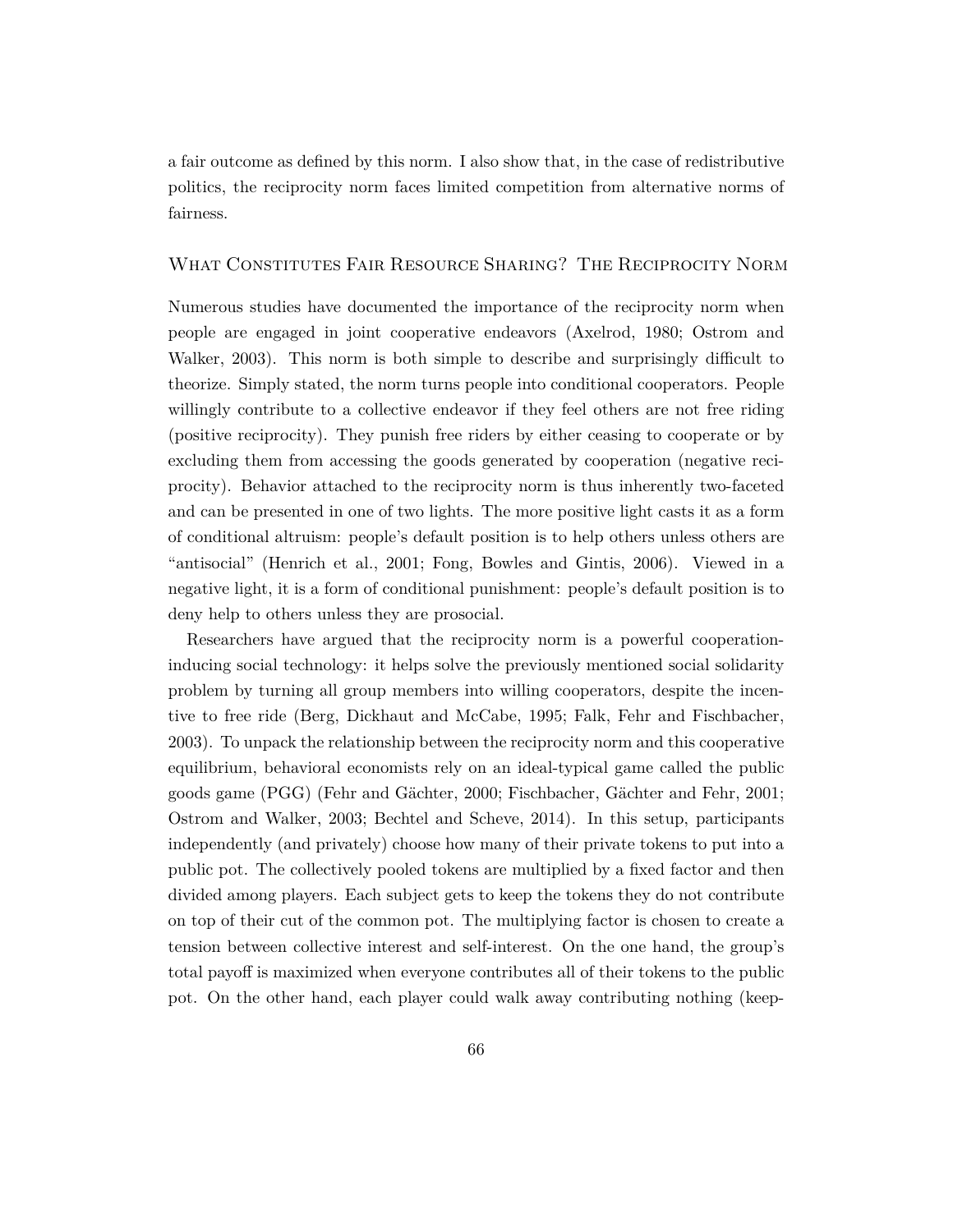ing their tokens) yet still receive their share of the collective pot. Ultimately, each player faces the same dilemma: contributing more tokens only makes sense if others are also contributing, but the more others contribute, the more it makes sense to contribute zero tokens and "free ride" on others' contributions.

Results from studies with repeated iterations of the PGG show that, left to their own devices, individuals start by contributing a share of their tokens, but ultimately end up contributing nothing. Detailed follow-up studies suggest the following dynamic: a signifcant share of players start with optimistic priors about what others will do (i.e. contribute) and consequently contribute tokens. Yet, after one or several rounds, having observed that not all players contribute and/or many players contribute but only small amounts, players update their priors in a more pessimistic direction. Over multiple iterations, the fnal result is that nobody contributes to the common pot.<sup>18</sup> What the PGG captures is the group's joint failure to solve a social dilemma. Everyone would be better of cooperating, but *failure to develop the shared understanding that all will cooperate* ultimately means that, in line with the tit-for-tat logic of the reciprocity norm, nobody does.

A striking fnding coming from this line of work is that under specifc conditions, the exact opposite outcome occurs and the group converges to full cooperation, with everyone donating all of their tokens. These conditions include information on prior contributions, the ability to communicate and, most importantly, the ability to punish beyond simply refusing to cooperate. In most designs, the option to punish implies taking tokens away from someone who has not behaved in a reciprocal fashion, i.e. someone who has contributed less than others. In some studies, this punishment also comes at a personal cost, with individual players having to give up some of their own tokens to have the option to punish one of the players. With punishment, cooperation is much more likely to emerge. The emergence of cooperation happens through a four step process. First, cooperation is jump-started by a group of "altruistic" individuals willing to take the risk of assuming that others will cooperate. Second, the introduction of punishment limits the share of individuals

<sup>&</sup>lt;sup>18</sup>Interestingly, evidence shows that the mismatch between expectations and actual contributions is due to actors hedging their bets: they would be willing to contribute large sums but, absent certainty that others will contribute the same amount, they ultimately decrease their exposure to loss by contributing a smaller amount. This "play-it-safe" strategy is what ultimately undermines the whole collective endeavor with each actor ending up seeming less cooperative than they actually are ([Fischbacher and Gachter](#page-37-6), [2010](#page-37-6)).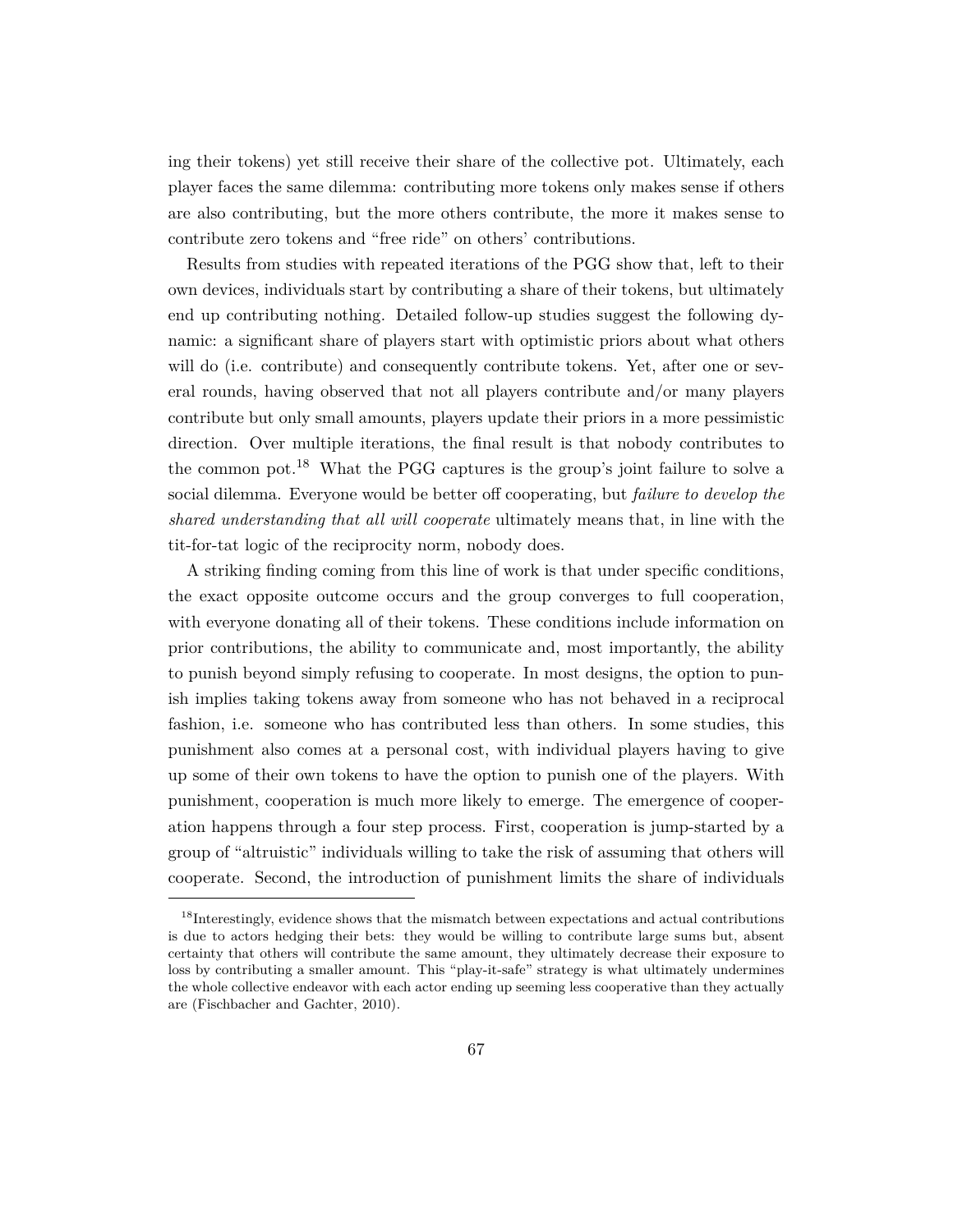who decide to free ride in the frst place and increases the share of individuals who believe that others will cooperate. Third, with punishment, a subset of individuals (which may or may not include the "altruistic" optimists in round one) pays the price of punishing people who free ride, forcing this latter group to change their behavior. Fourth, after punishment is observed, it leads more to update their priors about the relative share of cooperators and free riders. Core to this dynamic is the existence of individuals willing to punish even if at their own expense, resulting in the shared expectations that free riding will not go unpunished (this is why many fewer people free ride once punishment is introduced).

Jointly, these results and others (see [Ostrom and Walker](#page-42-0) ([2003](#page-42-0)) for an overview) highlight the existence of a norm, particularly relevant to situations of mutual help and interdependence, that makes people react negatively to free riding and positively to prosocial behavior, and to expect others to do the same. As third party judges seeking to enforce this norm, people will behave in ways that punish free riders and reward prosocial individuals.

To the extent that social insurance can be characterized as mutual assistance and resource pooling on an unprecedented scale, one can expect the reciprocity norm to be on people's minds when reasoning about social insurance. The best evidence comes from the literature on welfare and deservingness which documents a baseline willingness to help those in need, conditional on evidence that a needy recipient is not a free rider. How do people know someone is a free rider? Assessments are particularly sensitive to what is known about an individual's choice set (constrained or not), agency (is one's behavior a conscious decision or not) and intentions (are they intentionally free riding) [\(Fehr and Schmidt,](#page-37-7) [2006](#page-37-7); [Meier,](#page-41-3) [2006;](#page-41-3) [Akbaş, Ariely](#page-34-4) [and Yuksel,](#page-34-4) [2019](#page-34-4)). Evidence that someone had the option to be self-reliant and did not take it is used to deny help, especially if this was intentional. Jointly, this suggests that people are willing to engage in resource sharing if and only if it does not reward someone trying to "take advantage" of this willingness to help.

The cues most often used to detect free riding is information on job options, work efort and overall labor force attachment ([Kootstra,](#page-40-8) [2016](#page-40-8); [Sniderman et al.,](#page-43-3) [2014\)](#page-43-3). In most countries with large welfare states, having a job is the best way to avoid being in need. In addition, given that this insurance component of the welfare state often relies heavily on the taxation of labor income ([Kato](#page-40-9), [2003\)](#page-40-9), not working means both needing help and not contributing to resource sharing.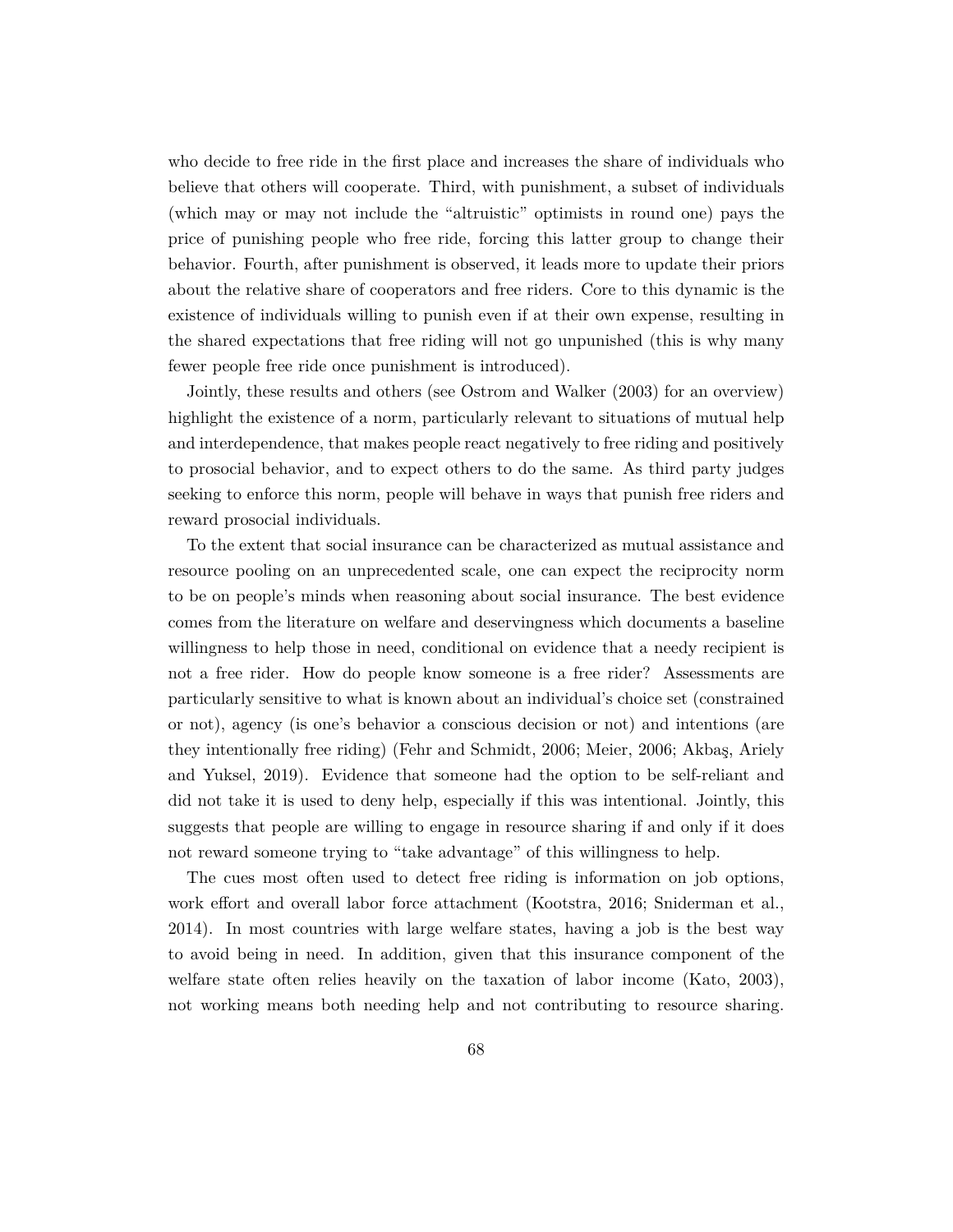The reasons for one's unemployed status are consequently up for scrutiny. Jobless but able-bodied individuals —who could in theory be working— raise the most suspicion. For example, [Sniderman et al.](#page-43-3) ([2014](#page-43-3)) show that negative assessment of immigrants in Denmark are tied to stereotypes about a group's time spent working: least deserving are Muslim housewives who are perceived to draw more than they contribute due to their "intentionally" weak labor market attachment.

At frst sight, there appears to be an overlap between the reciprocity norm and the proportionality norm: both rely on individual actions observed in the economic realm as inputs X into the fairness function  $f(X)$ . Specifically, individual effort in the economic realm is used sometimes as a numeraire to judge the amount of resources one should hold relative to another (proportionality norm) and other times as a cue to judge how secure one's access to shared resources is (reciprocity norm). Yet, because of institutional dualism and norm pluralism, the same *X* can lead to very diferent fairness judgments. For example, it might be fair, based on the reciprocity principle, to help a hard-working individual who is unemployed for no fault of her own. This does not necessarily imply that it would also be fair to increase her wage when employed. The diference between the two norms is most obvious in the case of frst generation immigrants: as hardworking individuals, they are often perceived to be deserving of higher market incomes. Yet, as low-skill outsiders accused of welfare shopping, they can also be undeserving of means-tested social benefits.<sup>19</sup>

As with the proportionality norm, systematic comparative studies documenting the relevant of the reciprocity norms across all post-industrial democracies are unavailable. One exception is a recent set of studies by Michael Bang Petersen and co-authors which, as with the Cappelen et al. study described earlier, experimentally show that the reciprocity norm is important in two most-diferent cases, namely the United States and Denmark. [Petersen et al.](#page-42-6) ([2012](#page-42-6)) randomly assign representative samples of American and Danish respondents to one of three treatment conditions.

 $19$ Note however that, in the context of the reciprocity norm, ground boundaries are not fixed. Indeed, free riding behavior in the context of a resource pooling efort exposes one to the dangers of being excluded from the group (or relegated to minimal and residual help). Conversely, it might be fair, based on the reciprocity principle, to include non-members based on evidence they are prosocial cooperators ([Kootstra](#page-40-8), [2016](#page-40-8)). This connection between desert, as defned by the reciprocity norm, and group boundaries has been extensively documented by work in sociology on boundary formation ([Lamont and Molnar,](#page-40-0) [2002\)](#page-40-0).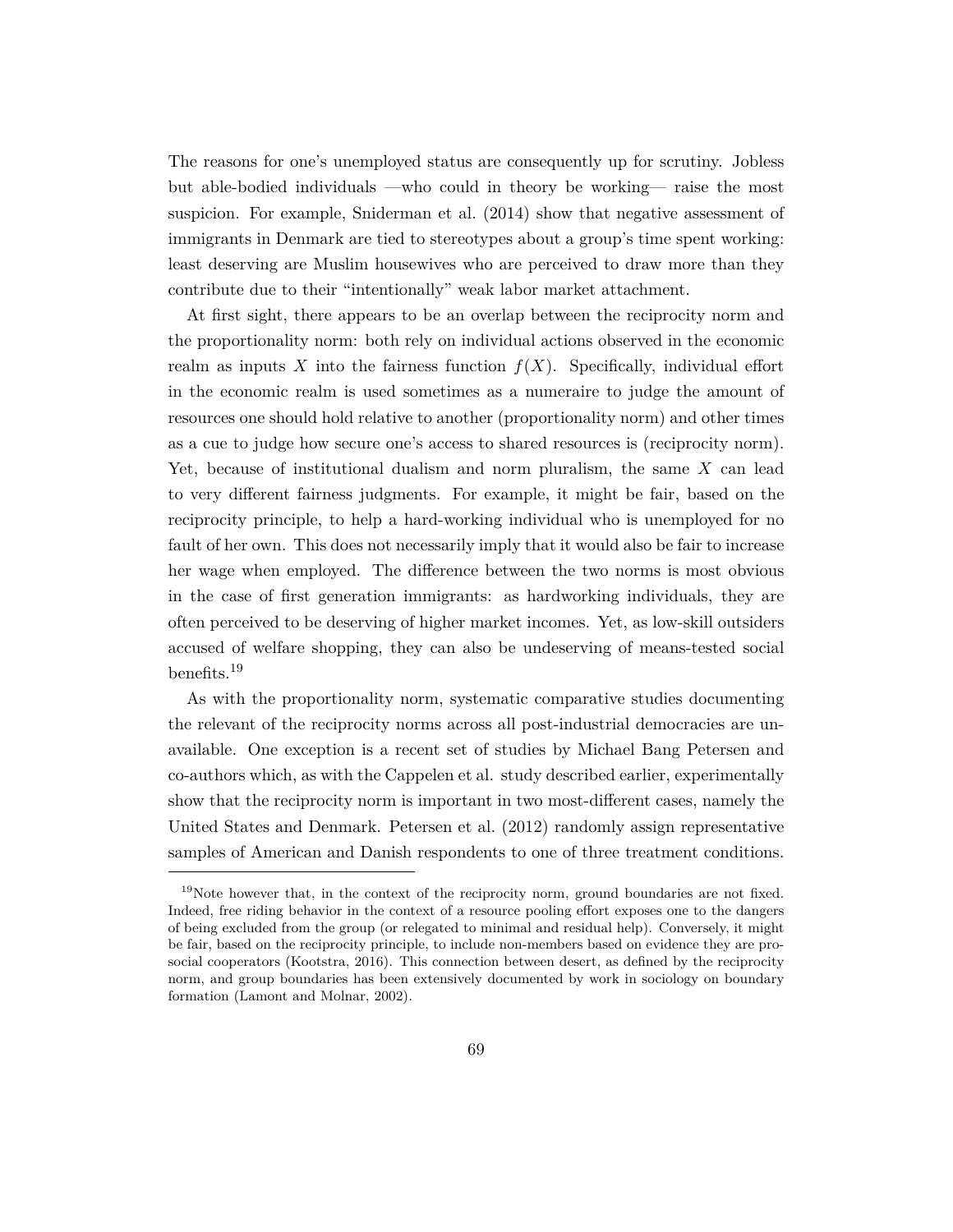All respondents are presented with a male welfare recipient and then asked, "To what extent do you disagree or agree that the eligibility requirements for social welfare should be tightened for persons like him?" In one treatment, no cues are provided about the recipient's labor market attachment and efort. In another treatment condition, respondents are told that he "never had a regular job" that while "he is ft and healthy" he is not "motivated to get a job." In a third treatment condition, respondents are told that the recipient "always had a regular job" but was afected by a "work-related injury" and is "motivated to get back to work again." Assuming individuals in both countries reason in similar ways based on the reciprocity norm, there should be little to no diference in how respondents treat the deserving recipient relative to the undeserving one. Indeed, as the authors write, "despite decades of exposure to diferent cultures and welfare institutions, two sentences of information (...) make welfare support across the U.S. and Scandinavian samples substantially and statistically indistinguishable." One implication is that the well known diferences between the two countries stem less from diferences in willingness to punish free riders in line with reciprocity but diferences in the beliefs that free riding is ubiquitous among net-benefciaries of social insurance. I come back to this issue in the next chapter.

#### In Search of Competing Allocation Principles

The last claim in need of examination is whether or not the reciprocity norm crowds out other competing allocation principles. In the case of the reciprocity norm, I have identifed two such principles. One is need, a principle according to which a fair outcome is one where the neediest get access to shared resources first.<sup>20</sup> Overall, most decisions to allocate resources based on need appear implicitly or explicitly tied to evaluations of the *reasons* for need, i.e. deservingness as defned above ([Skitka](#page-43-4) [and Tetlock,](#page-43-4) [1993](#page-43-4)). Furthermore, while need might overrule deservingness when deciding to help a *specifc* individual, one can reasonably expect need to take a back seat when reasoning at the group level. This does not imply that need plays no role: it most likely explains why, even in the least generous social system, there is always a residual system that enables survival. To the extent that this book is interested in

 $^{20}$ For example, 75% of ESS (2018) respondents agree that "A society is fair when it takes care of those who are poor and in need regardless of what they give back to society."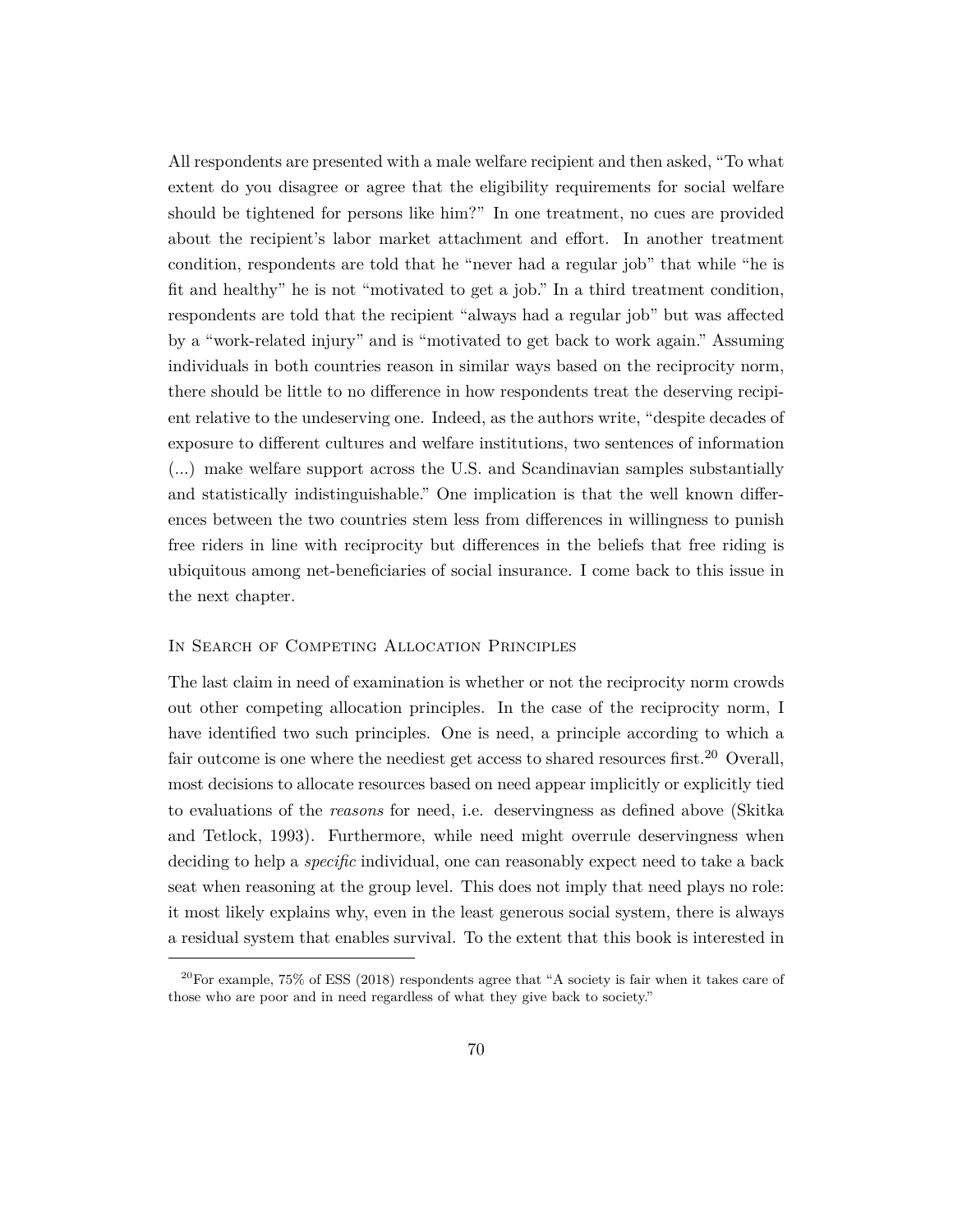inequality and redistribution, my focus is not on the existence of such a residual net, but the extent to which voters are willing to increase its generosity and/or include recipients into the more generous social insurance programs that cover the majority of the population. This is when the reciprocity norm and, as a result, beliefs about the prevalence of free riding matter the most.

The second candidate as a competing norm is parochial altruism. According to this principle, a fair outcome is one where only group members get benefts, while non-members are excluded. Above, I argued that group boundaries and the reciprocity norm are intimately tied to each other. In other words, parochial altruism might be better thought of as one manifestation of the reciprocity norm. A famous study by Martin Gilens supports this interpretation. In his work on Americans' attitudes toward means-tested benefts (a.k.a. "welfare"), [Gilens](#page-38-7) ([1999\)](#page-38-7) famously shows that prejudice and racial stereotyping play a key role in explaining why "Americans hate welfare." Americans tend to believe that most welfare recipients are black and that black people lack sufficient commitment to a moral ethic of hard work and diligence. He fnds that Americans ultimately refuse to contribute to a social program they believe to be overridden by free riding (see also the recent study by [Condon and Wichowsky](#page-36-4) ([2019\)](#page-36-4)). In other words, racial prejudice (i.e. a positive efect limited to members of one's own racial group) and perceptions of deviations from what the reciprocity norm prescribes are deeply intertwined. In a carefully designed vignettes experiment, [Fong and Luttmer](#page-38-8) [\(2011](#page-38-8)) fnd that racial cues do indeed afect Americans' perception of a given recipient as hard-working. In a separate study, [Sniderman, Tetlock and Brody](#page-43-5) ([1993\)](#page-43-5) further document the key role of the reciprocity norm and deservingness beliefs. He fnds that ideologically conservative Americans are *more* generous toward an hypothetical deserving black recipient than a deserving white recipient. The reasoning appears to be that, given the respondents' prior beliefs about the modal black recipients, any given specifc black individual (i.e. the one in the experiment) that does not behave according to the stereotype must be particularly hard-working. As a concept, prejudice alone cannot explain these diverse outcomes. Instead, a model accounting for the ways in which the reciprocity norm both enables and constrains prejudice does a much better job (more on this in Chapter 5).

The evidence reviewed in this section examines how individuals behave when having to cooperate to provide resources to those who cannot provide for themselves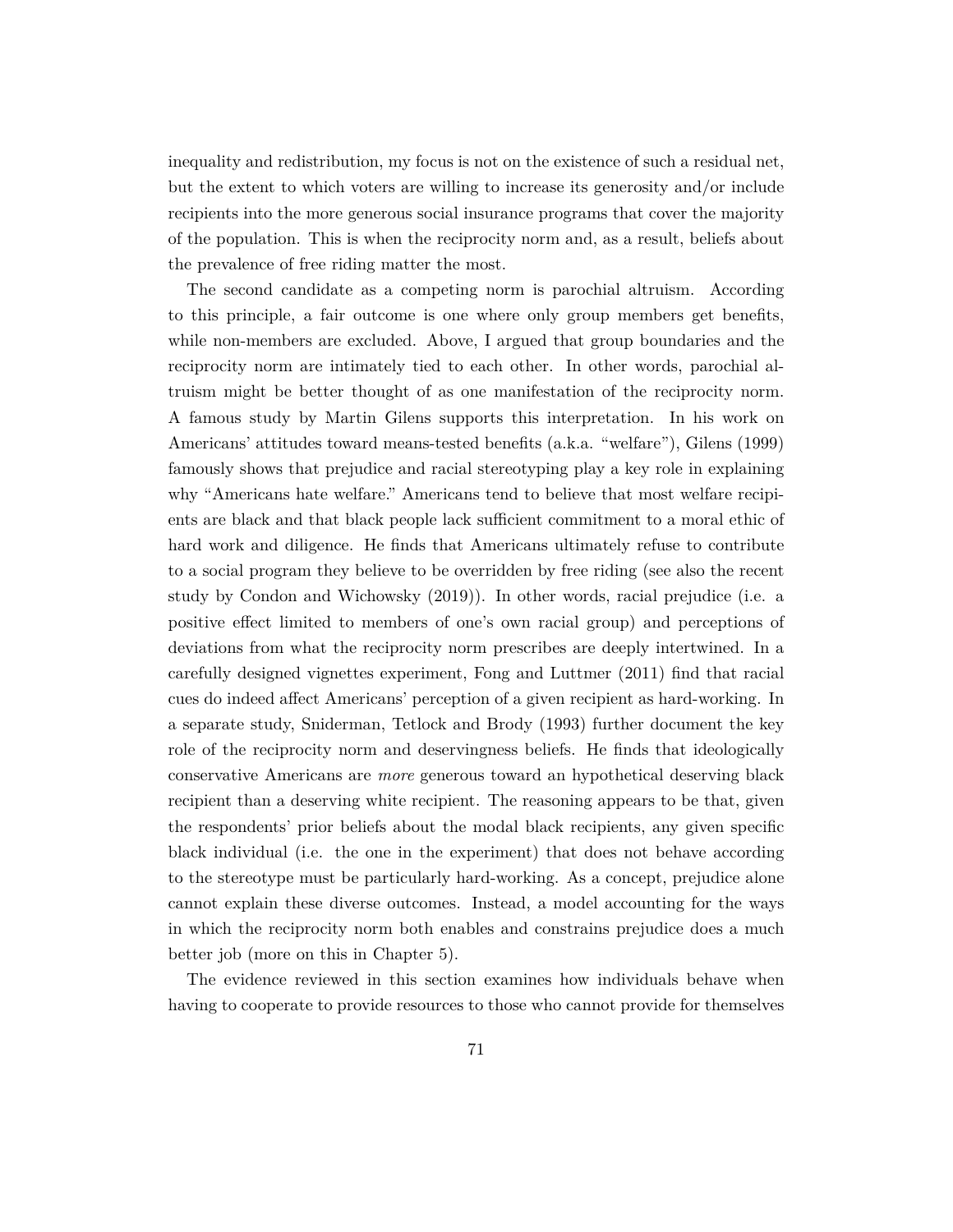while minimizing incentives to free ride (the social solidarity problem). Taken jointly, results show that the reciprocity norm is widely shared by all and behaviorally consequential. In the context of redistributive politics, it crowds out other allocation principles.

#### Beyond Western Democracies?

How universal are the proportionality and reciprocity norms? There is tentative evidence indicating that the proportionality norm might be specifc to Western marketbased societies. Indeed, a recent study of children in western and non-western societies found that "while children from a modern Western society distributed the spoils of a joint enterprise precisely in proportion to productivity, children from a gerontocratic pastoralist society in Africa did not take merit into account at all." The authors go on to conclude that "the results suggest that some basic notions of distributive justice," such as the proportionality norm, "are not universal intuitions of the human species but rather culturally constructed behavioral norms." More intuitively, the overlap between the proportionality norm and market ideology is so extensive that one need not probe much to hypothesize that the proportionality norm is the moral DNA of Western market economies.<sup>21</sup>

An emerging consensus among social scientists is that the reciprocity norm is itself rooted in a more fundamental tit-for-tat behavior deeply ingrained in the human psyche [\(Axelrod and Dion,](#page-35-8) [1988\)](#page-35-8). This line of research has identifed the proximate psychological mechanisms that make such a tit-for-tat dynamic possible. Among these mechanisms are the capacity to grasp interdependence and reason as a collective "we" [\(Ostrom](#page-41-1), [1998](#page-41-1); [Tomasello and Vaish](#page-43-6), [2013](#page-43-6)). This fundamental form of sociotropic reasoning is required if individuals are to develop an intuitive grasp of the collective dilemma they face as a group ([Gintis,](#page-38-9) [2016](#page-38-9)*a*; [Baumard,](#page-35-3) [2016\)](#page-35-3). If each constitute elements of the collective free rides, then the collective cannot survive. This intuitive understanding of the "we" is central to peoples' immediate grasp of a social dilemma. It provides the basis for prosocial behaviors such as the famous "sense of duty" parameter seeking to explain, for example, why people vote despite there being no direct benefts to the self. An abundant literature on trust (see [Ostrom and Walker](#page-42-0) ([2003\)](#page-42-0) for a review) also fnds that people have an

 $21$ Extending some of the studies to China seems like a fruitful avenue for future research.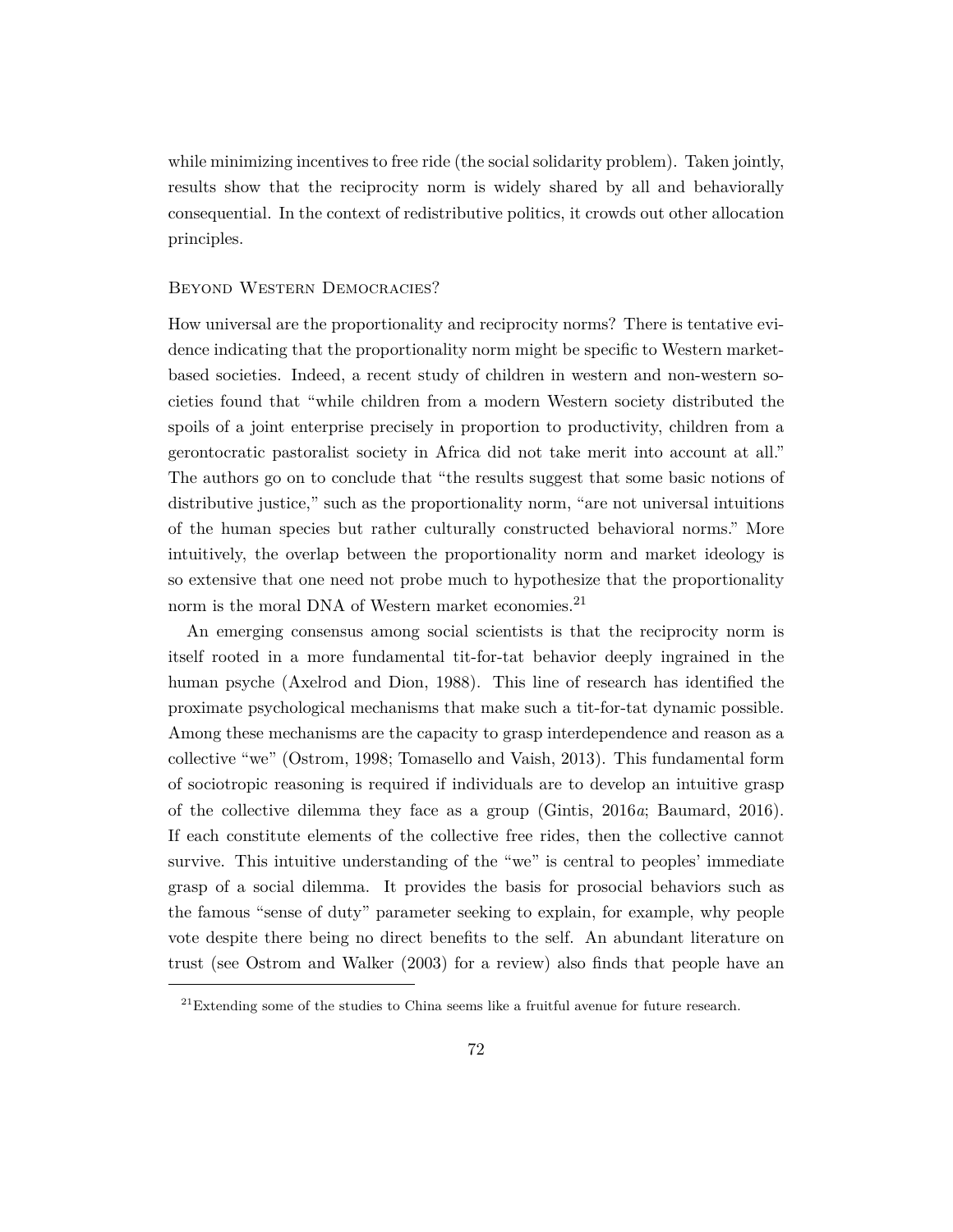intuitive understanding of moral hazard and are attentive to cues signaling whether or not one is being taken advantage of. Finally, [Delton et al.](#page-37-8) [\(2012](#page-37-8)) and others have documented the emotional underpinning of reciprocity, i.e. the emotional outrage felt when witnessing undeserving free riders get benefts they do not "deserve" and take advantage of well-meaning cooperators. Even assuming that the basic structure of the reciprocity norm is common to most cultures, its exact embodiment is likely to be culture-specifc. In other words, perceptions of "who is carrying their (fair) weight and who isn't" will follow culture-specific cues, suggesting some amount of variation also within Western democracies (e.g. more racialized cues in the U.S. than in Europe). In this book, I am interested in countries in which redistributive politics are interpreted through the reciprocity lens. This implies the existence of an expansive and relatively generous welfare state. In other words, while evidence that some version of the reciprocity norm existing in most societies, the particular version discussed in this book is likely limited to countries with mature welfare states.

#### Chapter 2: Summary and Next Steps

Table [2.1](#page-33-0) list the core claims made in this chapter regarding the nature of fairness reasoning and its implications for redistributive preferences. In support of claims 1 through 3.2, I have reviewed experimental evidence documenting "the contours" of the proportionality and reciprocity norms and their role in manufacturing consent in two types of situations: 1) situations in which some have more 'earned' income than others, and 2) situations in which some beneft from social cooperative resource pooling more than others. In the next chapter, I move from the controlled conditions of a lab or survey experiment to the messy world of redistributive politics. Specifcally, I use survey data to examine claims 4 through 6 and their implications for how to understand the structure of mass attitudes toward redistributive social policies.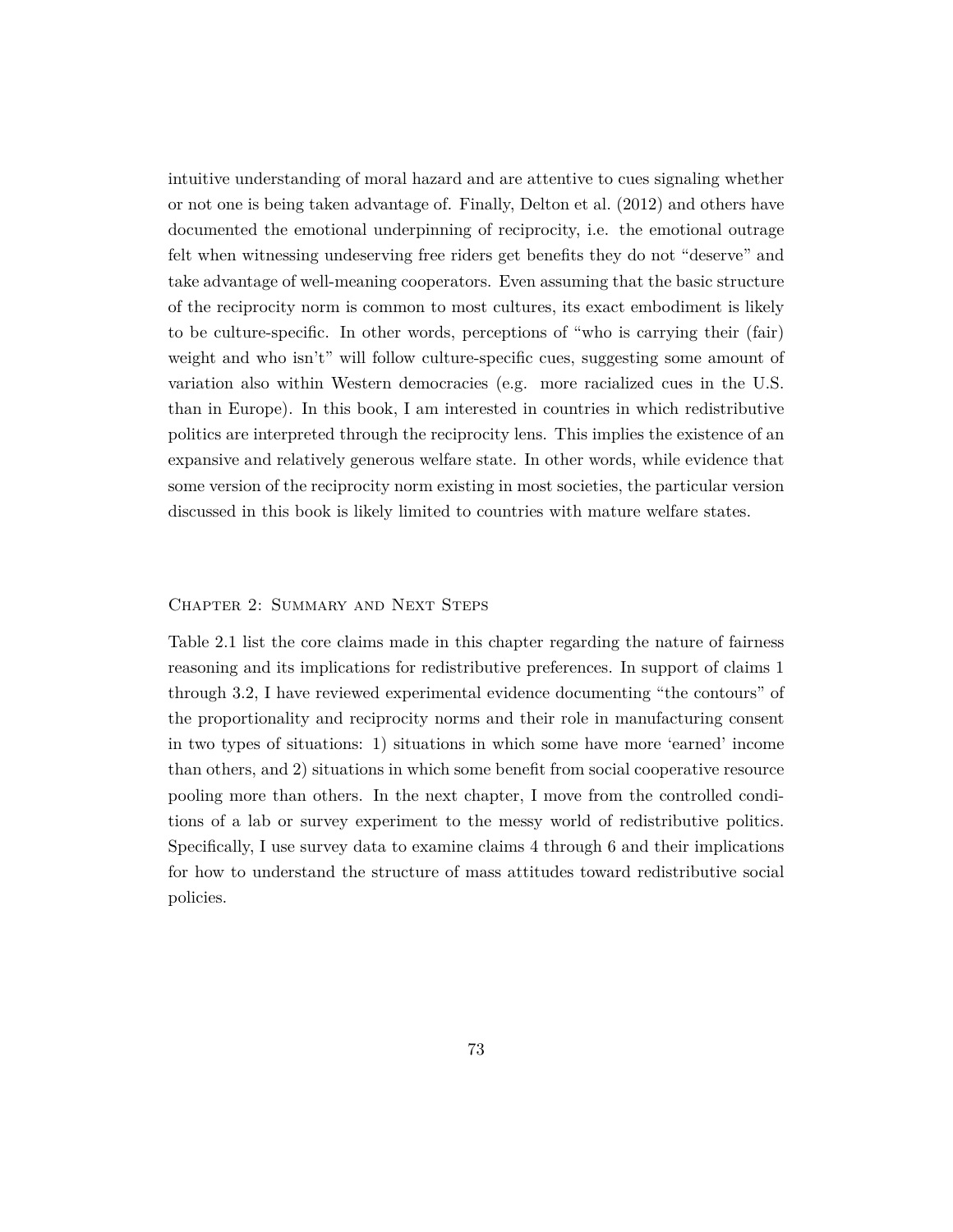<span id="page-33-0"></span>

| $\mathbf{1}$   | In Western societies, redistributive social policies evoke two fundamental allocation<br>problems: the <i>inequality-among-equals</i> problem and<br>the <i>social solidarity</i> (or mutual help) problem. Fairness reasoning $-$ i.e. the desire to do the<br>fair thing as prescribed by shared norms of fairness – contributes to solving these allocation<br>problems. |
|----------------|-----------------------------------------------------------------------------------------------------------------------------------------------------------------------------------------------------------------------------------------------------------------------------------------------------------------------------------------------------------------------------|
| $\sqrt{2}$     | These problems are "solved" when enough individuals believe that the status quo is fair.<br>Specifically, they believe that differences in income are fair according to the proportionality<br>norm <i>(inequality-among-equals problem)</i> and contribution/reliance on social insurance is<br>fair according to the reciprocity norm (social solidarity problem).        |
| 3.1            | The proportionality norm states that individual material rewards should be proportional to<br>individual merit, defined as a combination of individual effort and features equally<br>accessible to all (e.g. talent, thanks to the genetic lottery, or a degree, assuming a<br>"meritocratic" education system).                                                           |
| $3.2\,$        | The reciprocity norm states that individuals should behave prosocially (i.e. cooperate,<br>share and not free ride) if others are behaving in a similar way.                                                                                                                                                                                                                |
| $\overline{4}$ | Within Western democracies, agreement with $-$ and reliance on $-$ the proportionality norm<br>and reciprocity norm are quasi-universal. Instead, people differ on their beliefs about the<br>prevalence of norm-violating outcomes and behaviors.                                                                                                                          |
| $\overline{5}$ | Attitudes toward redistributive social policy preferences are shaped by the desire to do<br>what is fair. Consequently, fairness beliefs provide individuals with a proto-ideology<br>through which to interpret the world and pick fairness-maximizing policies. Policy<br>preferences will vary in predictable ways with fairness beliefs.                                |
| 6              | To understand the relationship between policy preferences and fairness beliefs, we need to<br>examine the extent to which a policy moves the status quo closer to, or further from, what<br>fairness norms prescribe. Policies that have no implications for fairness will not trigger<br>fairness reasoning.                                                               |

### **Table 2.1:** Unpacking Fairness Reasoning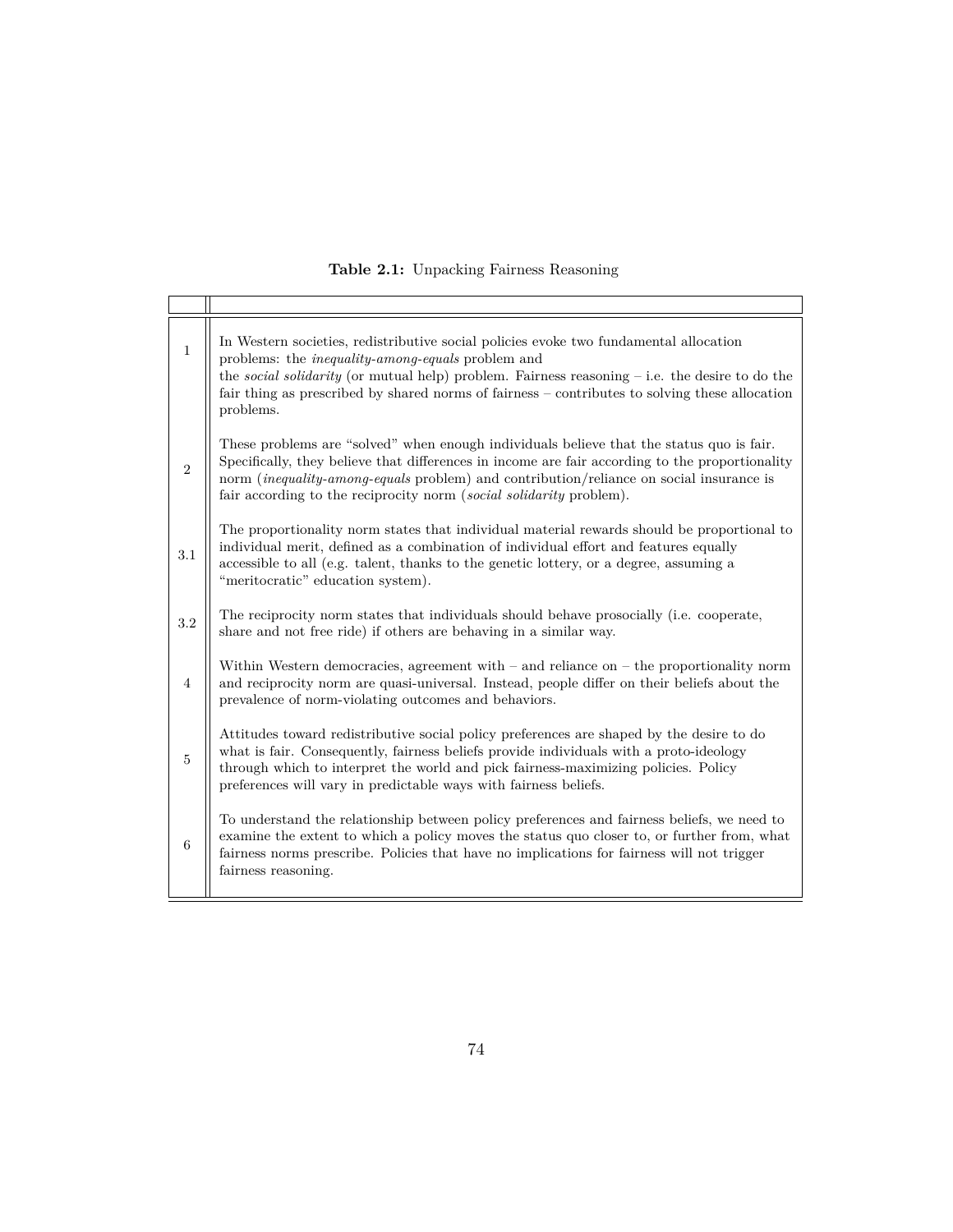#### **REFERENCES**

- Achen, Christopher H and Larry M Bartels. 2017. *Democracy for realists: Why elections do not produce responsive government*. Princeton University Press.
- <span id="page-34-4"></span>Akbaş, Merve, Dan Ariely and Sevgi Yuksel. 2019. "When is inequality fair? an experiment on the efect of procedural justice and agency." *Journal of Economic Behavior and & Organization* 161:114–127.
- Alesina, Alberto, Armando Miano and Stefanie Stantcheva. 2018. Immigration and redistribution. Technical report National Bureau of Economic Research.
- Alesina, Alberto, Edward Glaeser and Bruce Sacerdote. 2001. "Why Doesn't the US Have a European-Style Welfare System?". Technical report National bureau of economic research.
- <span id="page-34-0"></span>Alesina, Alberto and George-Marios Angeletos. 2005. "Fairness and redistribution." *American Economic Review* 95(4):960–980.
- Alesina, Alberto and Paola Giuliano. 2011. "Preferences for redistribution". In *Handbook of social economics*. Vol. 1 Elsevier pp. 93–131.
- <span id="page-34-2"></span>Almås, Ingvild, Alexander Cappelen and Bertil Tungodden. 2019. "Cutthroat capitalism versus cuddly socialism: Are Americans more meritocratic and effciencyseeking than Scandinavians?" *NHH Dept. of Economics Discussion Paper* (4).
- <span id="page-34-1"></span>Almås, Ingvild, Alexander W Cappelen, Erik Ø Sørensen and Bertil Tungodden. 2010. "Fairness and the development of inequality acceptance." *Science* 328(5982):1176–1178.
- Alt, James and Torben Iversen. 2017. "Inequality, labor market segmentation, and preferences for redistribution." *American Journal of Political Science* 61(1):21–36.
- Ansolabehere, S., J. Rodden and J.M. Snyder. 2008. "The strength of issues: Using multiple measures to gauge preference stability, ideological constraint, and issue voting." *American Political Science Review* 102(02):215–232.
- Ansolabehere, Stephen and James M Snyder. 2008. "The end of inequality: One person, one vote and the transformation of American politics.".
- Atkinson, Anthony Barnes. 2008. *The changing distribution of earnings in OECD countries*. Oxford University Press.
- <span id="page-34-3"></span>Axelrod, Robert. 1980. "More efective choice in the prisoner's dilemma." *Journal of Confict Resolution* 24(3):379–403.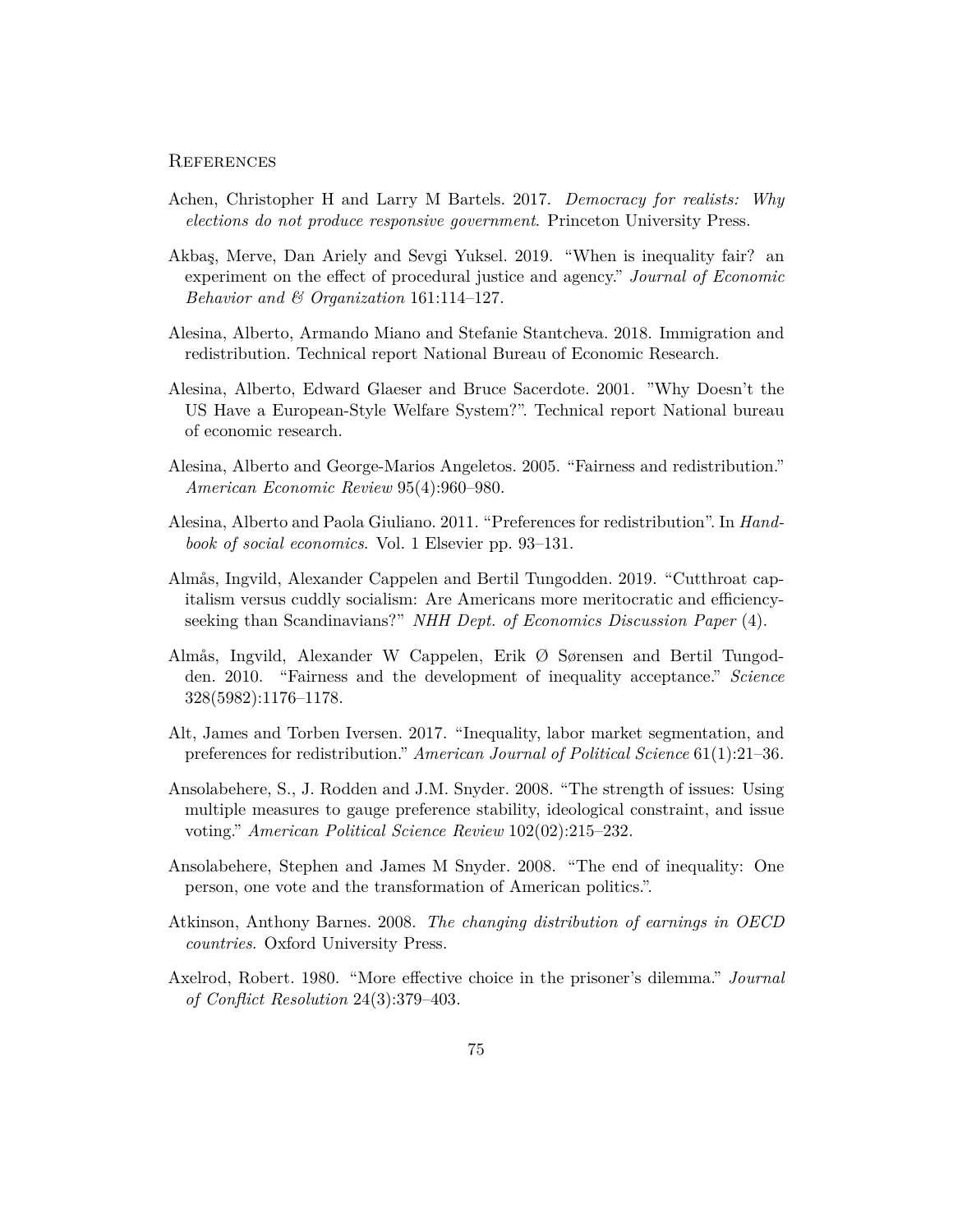- <span id="page-35-8"></span>Axelrod, Robert and Douglas Dion. 1988. "The further evolution of cooperation." *Science* 242(4884):1385–1390.
- Barrington Moore, JR. 1978. "Injustice: the social bases of obedience and revolt." *White Plains, New York* .
- Bartels, L.M. 2005. "Homer gets a tax cut: Inequality and public policy in the American mind." *Perspectives on Politics* 3(01):15–31.
- <span id="page-35-3"></span>Baumard, Nicolas. 2016. *The origins of fairness: How evolution explains our moral nature*. Oxford University Press.
- <span id="page-35-7"></span>Bechtel, Michael M and Kenneth Scheve. 2014. "Public Goods, Reciprocity, and the Causal Efect of Expected Cooperation in Representative Samples.".
- <span id="page-35-5"></span>Benabou, Roland and Jean Tirole. 2006. "Belief in a just world and redistributive politics." *The Quarterly Journal of Economics* 121(2):699–746.
- Bénabou, Roland and Jean Tirole. 2011. "Identity, morals, and taboos: Beliefs as assets." *The Quarterly Journal of Economics* 126(2):805–855.
- Beramendi, Pablo and Philipp Rehm. 2016. "Who gives, who gains? Progressivity and Preferences." *Comparative Political Studies* 49(4):529–563.
- <span id="page-35-6"></span>Berg, Joyce, John Dickhaut and Kevin McCabe. 1995. "Trust, reciprocity, and social history." *Games and economic behavior* 10(1):122–142.
- Bertrand, Marianne and Sendhil Mullainathan. 2001. "Do people mean what they say? Implications for subjective survey data." *American Economic Review*  $91(2):67-72.$
- <span id="page-35-1"></span>Bewley, Truman F. 2007. "Fairness, reciprocity, and wage rigidity." *Behavioral Economics and Its Applications* pp. 157–188.
- <span id="page-35-2"></span>Binmore, Ken G. 1994. *Game theory and the social contract: just playing*. Vol. 2 MIT press.
- <span id="page-35-0"></span>Blinder, Alan S and Don H Choi. 1990. "A shred of evidence on theories of wage stickiness." *The Quarterly Journal of Economics* 105(4):1003–1015.
- <span id="page-35-4"></span>Bowles, Samuel and Herbert Gintis. 2011. *A cooperative species: Human reciprocity and its evolution*. Princeton University Press.
- Brooks, Clem and Jef Manza. 2008. *Why welfare states persist: the importance of public opinion in democracies*. University of Chicago Press.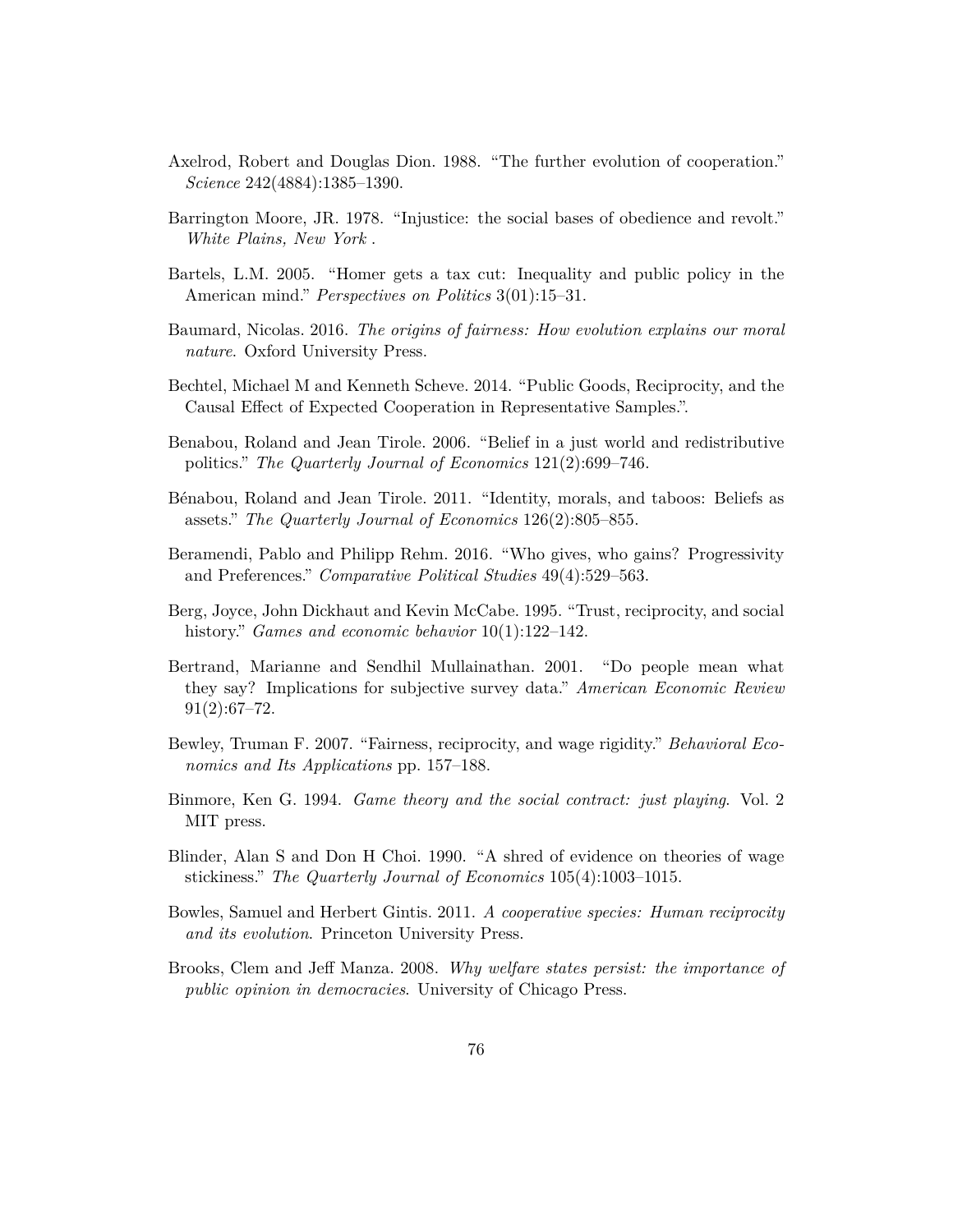- Brynjolfsson, Erik and Andrew McAfee. 2014. *The second machine age: Work, progress, and prosperity in a time of brilliant technologies*. WW Norton & Company.
- <span id="page-36-1"></span>Cappelen, Alexander W, Astri Drange Hole, Erik Ø Sørensen and Bertil Tungodden. 2007. "The pluralism of fairness ideals: An experimental approach." *American Economic Review* 97(3):818–827.
- <span id="page-36-2"></span>Cappelen, Alexander W, James Konow, Erik Ø Sørensen and Bertil Tungodden. 2013. "Just luck: An experimental study of risk-taking and fairness." *American Economic Review* 103(4):1398–1413.
- <span id="page-36-3"></span>Cappelen, Alexander W, Karl O Moene, Siv-Elisabeth Skjelbred and Bertil Tungodden. 2017. "The merit primacy efect.".
- <span id="page-36-0"></span>Card, David, Jörg Heining and Patrick Kline. 2013. "Workplace Heterogeneity and the Rise of West German Wage Inequality\*." *The Quarterly Journal of Economics* 128(3):967–1015.
- Caughey, Devin and Christopher Warshaw. 2016. "The dynamics of state policy liberalism, 1936–2014." *American Journal of Political Science* 60(4):899–913.
- Cavaille, Charlotte, Daniel L. Chen and Karine Van Der Straeten. 2019. "A Decision Theoretic Approach to Understanding Survey Response: Likert vs. Quadratic Voting for Attitudinal Research." *University of Chicago Law Review Online* 87:22– 43.
- Cavaille, Charlotte and Kris-Stella Trump. 2015. "The Two Facets of Social Policy Preferences." *Journal of Politics* .
- Chan, Tak Wing and John H Goldthorpe. 2007. "Class and status: The conceptual distinction and its empirical relevance." *American sociological review* 72(4):512– 532.
- Charness, Gary and Matthew Rabin. 2002. "Understanding social preferences with simple tests." *The Quarterly Journal of Economics* 117(3):817–869.
- Collier, David. 2011. "Understanding process tracing." *PS Political science and politics* 44(4):823.
- <span id="page-36-4"></span>Condon, Meghan and Amber Wichowsky. 2019. "Inequality in the social mind: Perceptions of status and support for redistribution." *Journal of Politics* .
- Cruces, Guillermo, Ricardo Perez-Truglia and Martin Tetaz. 2013. "Biased perceptions of income distribution and preferences for redistribution: Evidence from a survey experiment." *Journal of Public Economics* 98:100–112.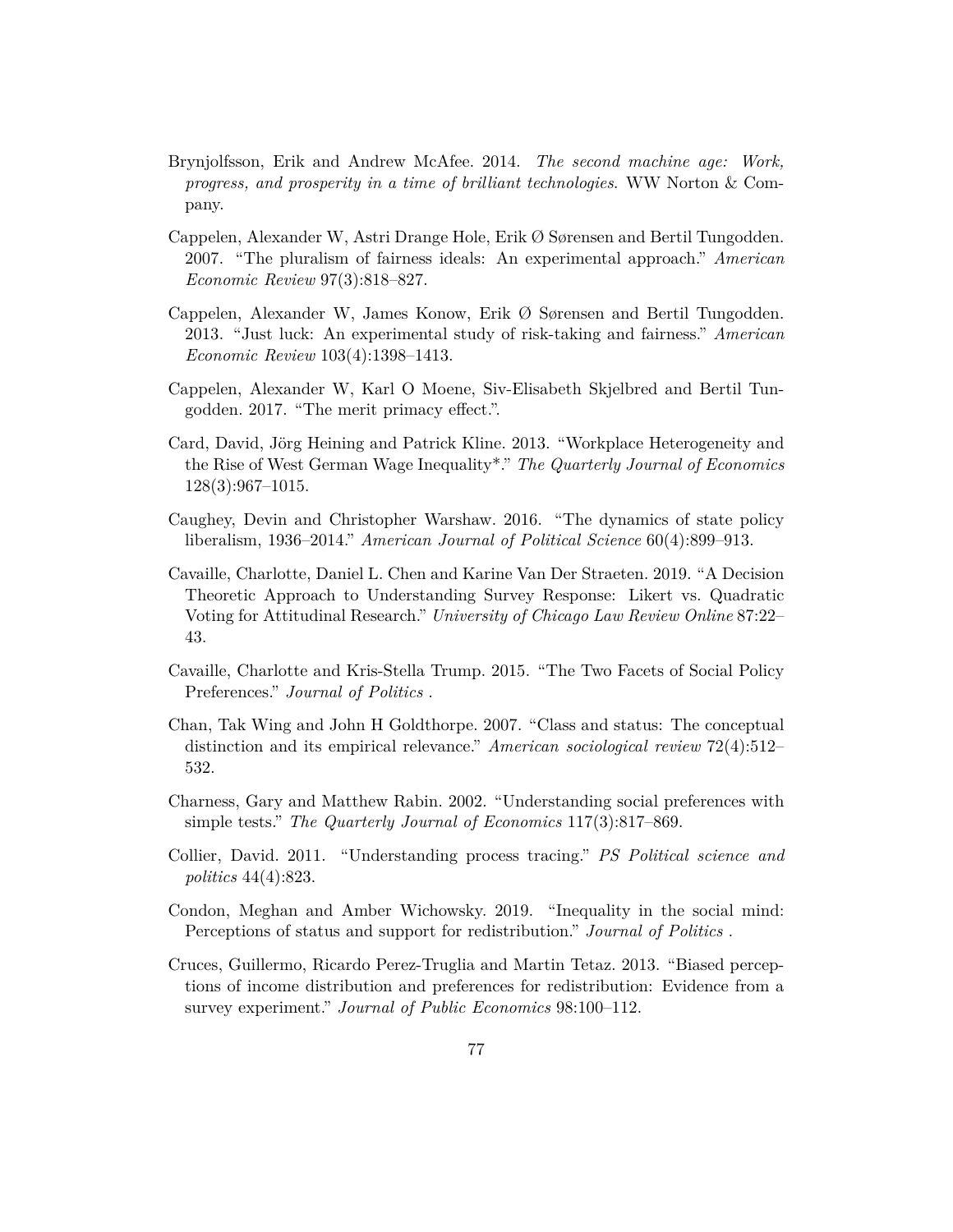- <span id="page-37-0"></span>Curry, Oliver Scott, Daniel Austin Mullins and Harvey Whitehouse. 2019. "Is it good to cooperate? Testing the theory of morality-as-cooperation in 60 societies." *Current Anthropology* 60(1).
- <span id="page-37-8"></span>Delton, Andrew W, Leda Cosmides, Marvin Guemo, Theresa E Robertson and John Tooby. 2012. "The psychosemantics of free riding: dissecting the architecture of a moral concept." *Journal of personality and social psychology* 102(6):1252.
- <span id="page-37-2"></span>Durante, Ruben, Louis Putterman and Joël Van der Weele. 2014. "Preferences for redistribution and perception of fairness: An experimental study." *Journal of the European Economic Association* 12(4):1059–1086.
- Enders, Adam M and Jamil S Scott. 2019. "The increasing racialization of American electoral politics, 1988-2016." *American Politics Research* 47(2):275–303.
- Enke, Benjamin, Ricardo Rodríguez-Padilla and Florian Zimmermann. 2020. "Moral universalism and the structure of ideology." *NBER Working Paper* (w27511).
- <span id="page-37-1"></span>Esping-Andersen, G. 1990. *The three worlds of welfare capitalism*. Polity Pr.
- <span id="page-37-3"></span>Falk, Armin, Ernst Fehr and Urs Fischbacher. 2003. "On the nature of fair behavior." *Economic inquiry* 41(1):20–26.
- Fehr, Ernst and Klaus M Schmidt. 1999. "A theory of fairness, competition, and cooperation." *The quarterly journal of economics* 114(3):817–868.
- <span id="page-37-7"></span>Fehr, Ernst and Klaus M Schmidt. 2006. "The economics of fairness, reciprocity and altruism–experimental evidence and new theories." *Handbook of the economics of giving, altruism and reciprocity* 1:615–691.
- <span id="page-37-4"></span>Fehr, Ernst and Simon Gächter. 2000. "Cooperation and punishment in public goods experiments." *American Economic Review* pp. 980–994.
- Feldman, Stanley and Marco R Steenbergen. 2001. "The humanitarian foundation of public support for social welfare." *American Journal of Political Science* pp. 658– 677.
- <span id="page-37-6"></span>Fischbacher, Urs and Simon Gachter. 2010. "Social preferences, beliefs, and the dynamics of free riding in public goods experiments." *American economic review*  $100(1):541-56.$
- <span id="page-37-5"></span>Fischbacher, Urs, Simon Gächter and Ernst Fehr. 2001. "Are people conditionally cooperative? Evidence from a public goods experiment." *Economics Letters* 71(3):397–404.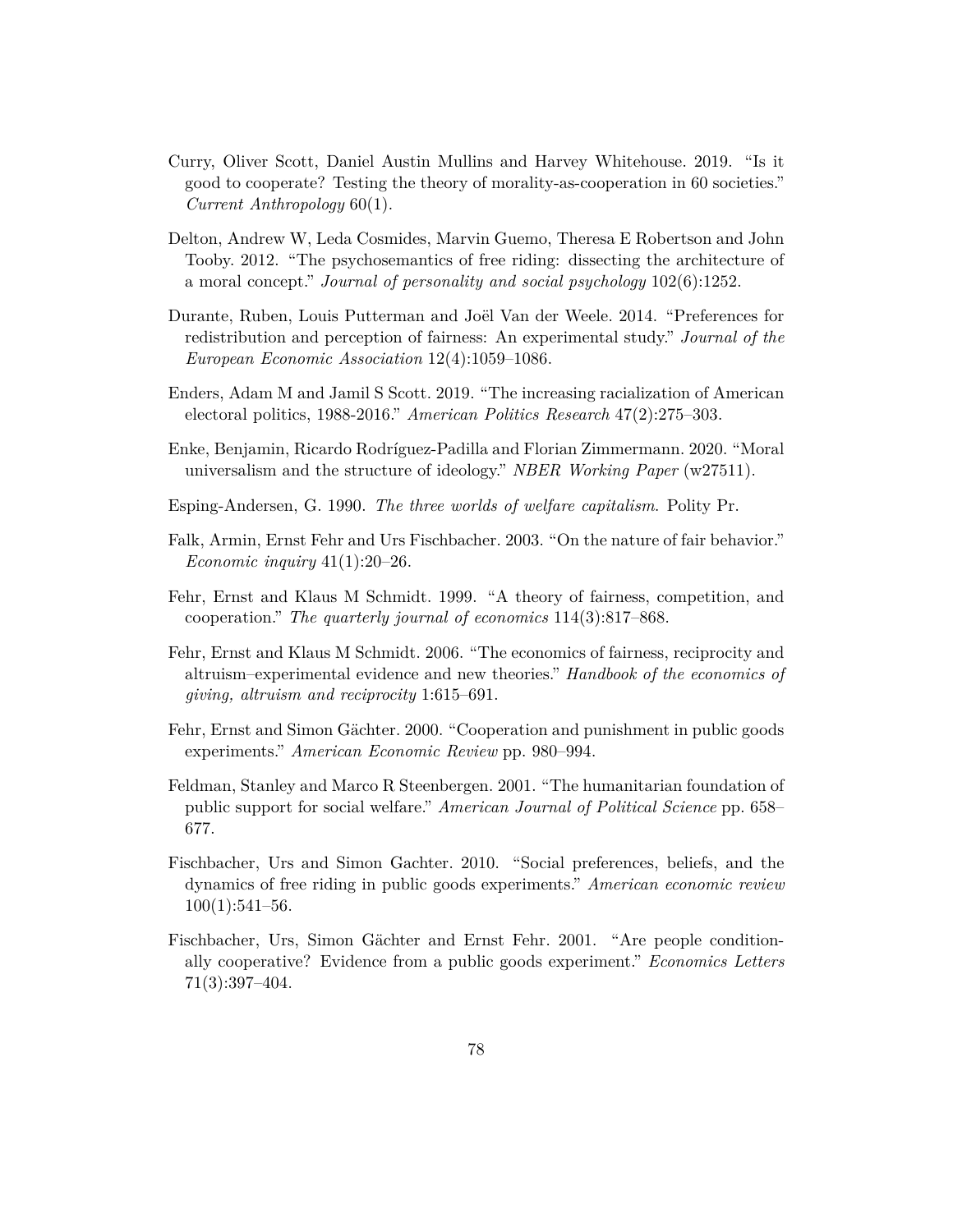- <span id="page-38-0"></span>Fong, Christina. 2001. "Social preferences, self-interest, and the demand for redistribution." *Journal of Public Economics* 82(2):225–246.
- Fong, Christina M and Erzo FP Luttmer. 2009. "What determines giving to Hurricane Katrina victims? Experimental evidence on racial group loyalty." *American Economic Journal: Applied Economics* 1(2):64.
- <span id="page-38-8"></span>Fong, Christina M and Erzo FP Luttmer. 2011. "Do fairness and race matter in generosity? Evidence from a nationally representative charity experiment." *Journal of Public Economics* 95(5):372–394.
- <span id="page-38-6"></span>Fong, Christina M, Samuel Bowles and Herbert Gintis. 2006. "Strong reciprocity and the welfare state." *Handbook of the Economics of Giving, Altruism and Reciprocity* 2:1439–1464.
- <span id="page-38-3"></span>Forst, Rainer. 2014. *Justifcation and critique: towards a critical theory of politics*. Polity.
- <span id="page-38-5"></span>Frohlich, Norman, Joe Oppenheimer and Anja Kurki. 2004. "Modeling otherregarding preferences and an experimental test." *Public Choice* 119(1-2):91–117.
- Georgiadis, A. and A. Manning. 2012. "Spend it like Beckham? Inequality and redistribution in the UK, 1983–2004." *Public choice* 151(3-4):537–563.
- Gidron, Noam and Peter A Hall. 2017. "The politics of social status: economic and cultural roots of the populist right." *The British journal of sociology* 68:S57–S84.
- <span id="page-38-7"></span>Gilens, Martin. 1999. *Why Americans hate welfare: Race, media, and the politics of antipoverty policy*. University of Chicago Press.
- Gilens, Martin. 2012. *Afuence and infuence: Economic inequality and political power in America*. Princeton University Press.
- <span id="page-38-9"></span>Gintis, Herbert. 2016*a*. "Homo Ludens: Social rationality and political behavior." *Journal of Economic Behavior & Organization* 126:95–109.
- <span id="page-38-4"></span>Gintis, Herbert. 2016*b*. *Individuality and entanglement: the moral and material bases of social life*. Princeton University Press.
- <span id="page-38-2"></span>Gintis, Herbert, Samuel Bowles, Robert T Boyd, Ernst Fehr et al. 2005. *Moral sentiments and material interests: The foundations of cooperation in economic life*. Vol. 6 MIT press.
- <span id="page-38-1"></span>Graham, Jesse, Jonathan Haidt and Brian A Nosek. 2009. "Liberals and conservatives rely on diferent sets of moral foundations." *Journal of personality and social psychology* 96(5):1029.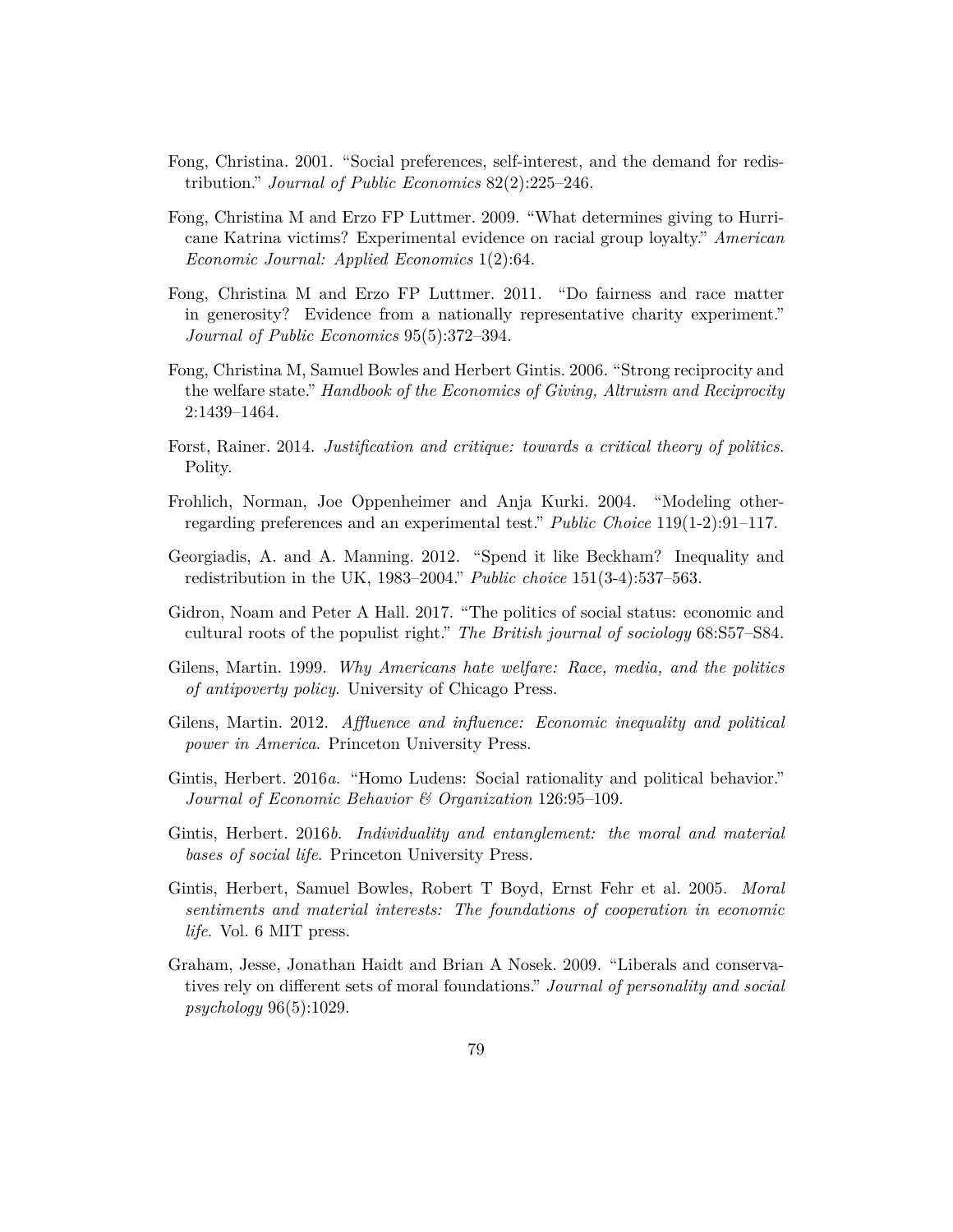- <span id="page-39-3"></span>Graham, Jesse, Jonathan Haidt, Sena Koleva, Matt Motyl, Ravi Iyer, S Wojcik and Peter H Ditto. 2013. "Moral foundations theory: The pragmatic validity of moral pluralism." *Advances in experimental social psychology* 47:55–130.
- <span id="page-39-1"></span>Gramsci, Antonio, Quitin Hoare et al. 1971. *Selections from the prison notebooks*. Lawrence and Wishart London.
- Grasso, Maria Teresa, Stephen Farrall, Emily Gray, Colin Hay and Will Jennings. 2019. "Thatcher's children, Blair's babies, political socialization and trickle-down value change: An age, period and cohort analysis." *British Journal of Political Science* 49(1):17–36.
- <span id="page-39-4"></span>Güth, Werner, Rolf Schmittberger and Bernd Schwarze. 1982. "An experimental analysis of ultimatum bargaining." *Journal of economic behavior & organization* 3(4):367–388.
- Hacker, Jacob S and Paul Pierson. 2011. *Winner-Take-All Politics: How Washington Made the Rich Richer–and Turned Its Back on the Middle Class*. Simon and Schuster.
- Haidt, Jonathan. 2012. *The righteous mind: Why good people are divided by politics and religion*. Random House LLC.
- Hall, Peter A. 1993. "Policy paradigms, social learning, and the state: the case of economic policymaking in Britain." *Comparative politics* pp. 275–296.
- Häusermann, Silja, Georg Picot and Dominik Geering. 2013. "Rethinking party politics and the welfare state: Recent advances in the literature." *British Journal of Political Science* 43(1):221–240.
- <span id="page-39-2"></span>Henrich, Joseph, Robert Boyd, Samuel Bowles, Colin Camerer, Ernst Fehr, Herbert Gintis and Richard McElreath. 2001. "In search of homo economicus: behavioral experiments in 15 small-scale societies." *American Economic Review* pp. 73–78.
- <span id="page-39-0"></span>Hochschild, Jennifer L. 1981. *What's fair?: American beliefs about distributive justice*. Harvard University Press.
- IMF. 2017. "Tackling Inequality." *Monitor, IMF Fiscal, October* .
- Jacobs, Alan M and J Scott Matthews. 2017. "Policy attitudes in institutional context: Rules, uncertainty, and the mass politics of public investment." *American Journal of Political Science* 61(1):194–207.
- Jacobs, Lawrence R and Theda Skocpol. 2005. *Inequality and American democracy: What we know and what we need to learn*. Russell Sage Foundation.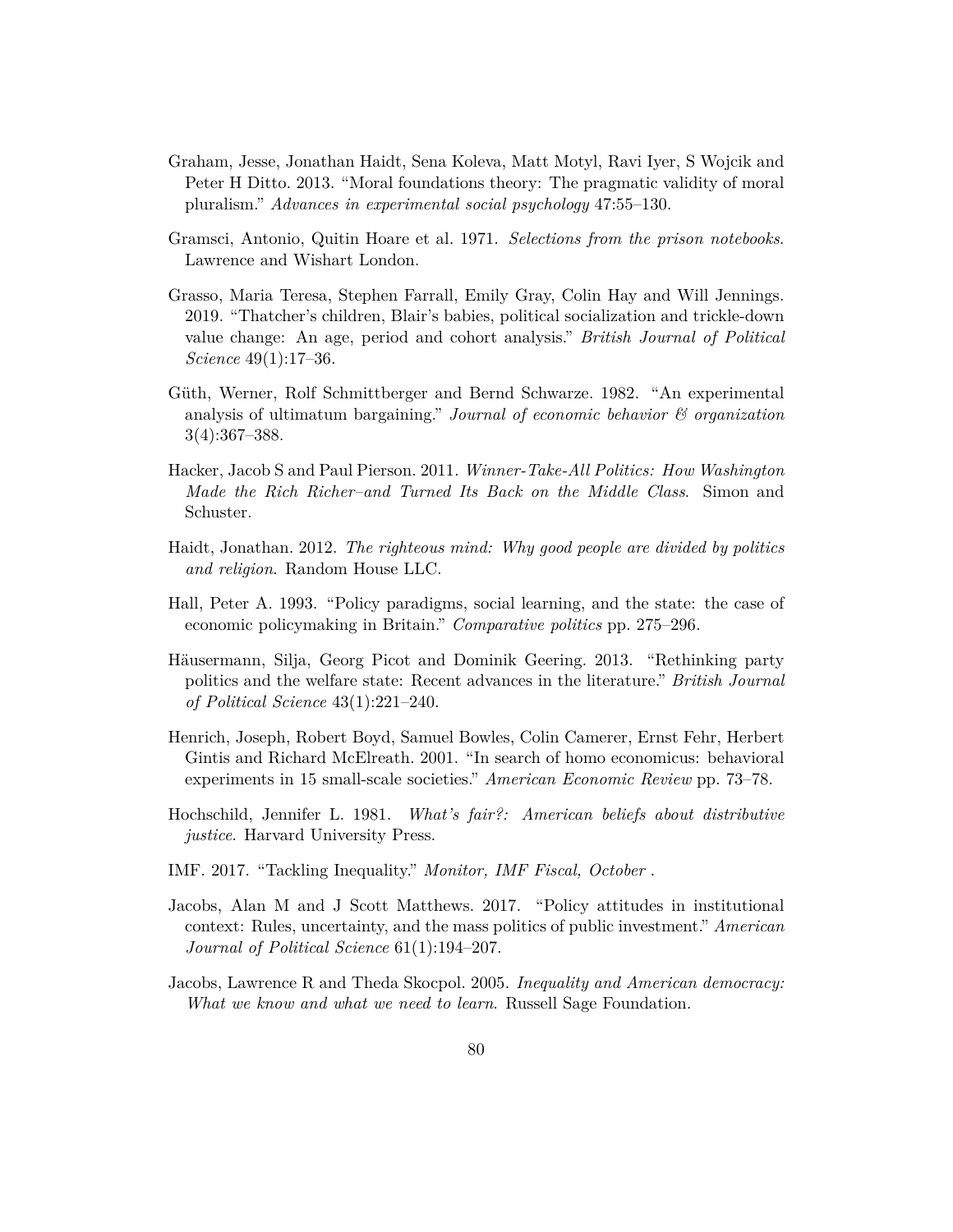- Jacoby, William G. 2006. "Value choices and American public opinion." *American Journal of Political Science* 50(3):706–723.
- <span id="page-40-3"></span>Jensen, carsten and Michael Bang Petersen. 2017. "The Deservingness Heuristic and the Politics of Health Care.".
- Karabarbounis, Loukas and Brent Neiman. 2014. "The global decline of the labor share." *The Quarterly journal of economics* 129(1):61–103.
- <span id="page-40-9"></span>Kato, Junko. 2003. *Regressive taxation and the welfare state: path dependence and policy difusion*. Cambridge University Press.
- <span id="page-40-5"></span>Konow, James. 2003. "Which is the fairest one of all? A positive analysis of justice theories." *Journal of economic literature* 41(4):1188–1239.
- <span id="page-40-7"></span>Konow, James, Tatsuyoshi Saijo and Kenju Akai. 2008. Morals and mores? Experimental evidence on equity and equality from the US and Japan. Technical report David K. Levine.
- <span id="page-40-8"></span>Kootstra, Anouk. 2016. "Deserving and Undeserving Welfare Claimants in Britain and the Netherlands: Examining the Role of Ethnicity and Migration Status Using a Vignette Experiment." *European Sociological Review* .
- <span id="page-40-4"></span>Korpi, Walter and Joakim Palme. 1998. "The paradox of redistribution and strategies of equality: Welfare state institutions, inequality, and poverty in the Western countries." *American sociological review* pp. 661–687.
- Kuziemko, Ilyana, Michael I Norton, Emmanuel Saez and Stefanie Stantcheva. 2013. How elastic are preferences for redistribution? Evidence from randomized survey experiments. Technical report National Bureau of Economic Research.
- <span id="page-40-0"></span>Lamont, Michèle and Virag Molnar. 2002. "The study of boundaries in the social sciences." *Annual review of sociology* 28:167–195.
- Lerner, Melvin J. 1980. The belief in a just world. In *The Belief in a just World*. Springer pp. 9–30.
- <span id="page-40-1"></span>Levi, Margaret. 1991. *Consent, dissent, and patriotism*. Cambridge University Press.
- <span id="page-40-6"></span>List, John A. 2007. "On the interpretation of giving in dictator games." *Journal of Political economy* 115(3):482–493.
- <span id="page-40-2"></span>Lukes, Steven. 2004. *Power: A radical view*. Macmillan International Higher Education.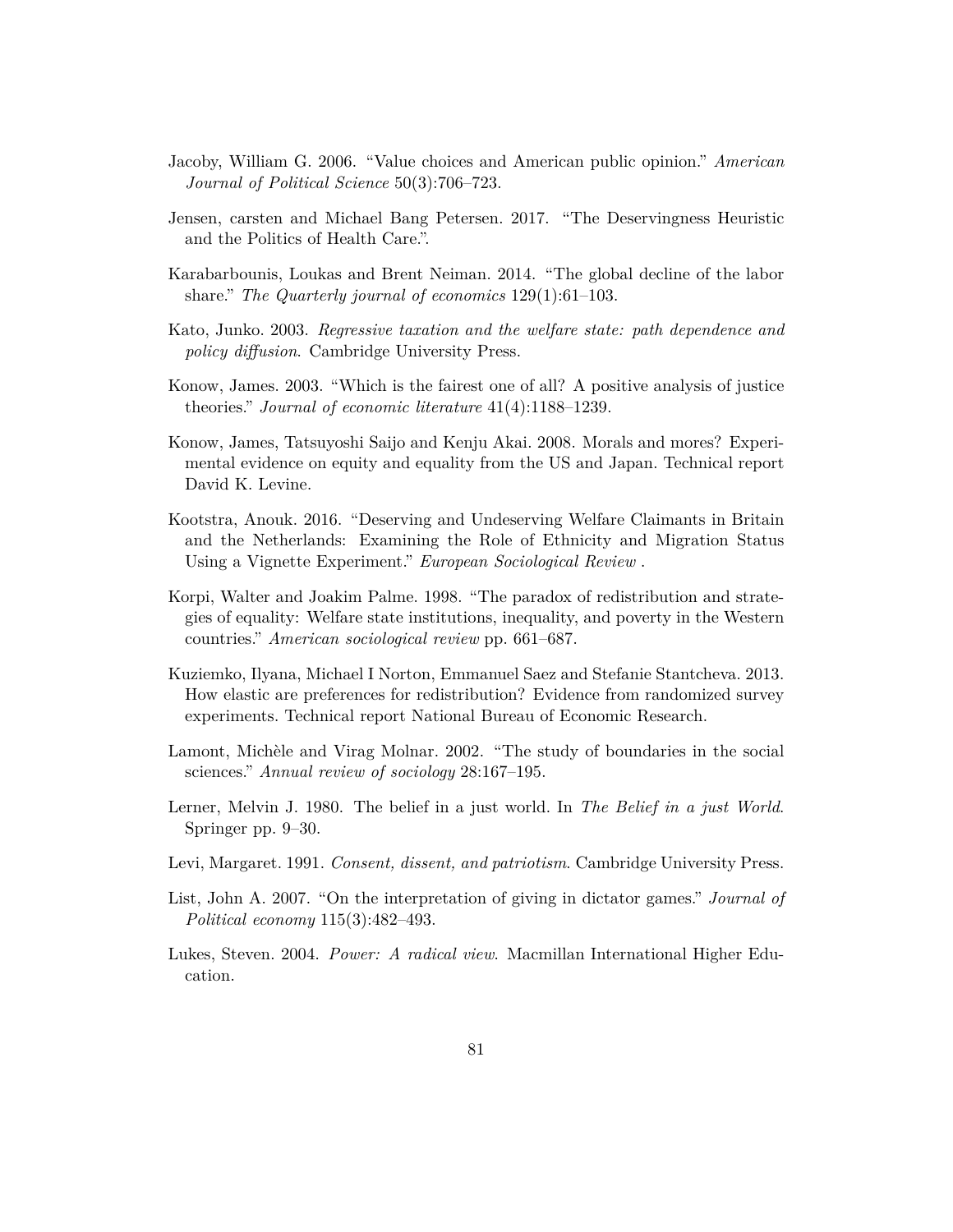- Lynch, Julia. 2020. *Regimes of inequality: the political economy of health and wealth*. Cambridge University Press.
- <span id="page-41-0"></span>Lynch, Julia and Sarah E Gollust. 2010. "Playing fair: fairness beliefs and health policy preferences in the United States." *Journal of Health Politics, Policy and Law* 35(6):849–887.
- Mahoney, James. 2012. "The logic of process tracing tests in the social sciences." *Sociological Methods & Research* 41(4):570–597.
- Mahoney, James and Gary Goertz. 2006. "A tale of two cultures: Contrasting quantitative and qualitative research." *Political Analysis* 14(3):227–249.
- Margalit, Yotam. 2013. "Explaining social policy preferences: Evidence from the Great Recession." *American Political Science Review* 107(01):80–103.
- Margalit, Yotam. 2019. "Political Responses to Economic Shocks." *Annual Review of Political Science* 22.
- McCarty, N.M., K.T. Poole and H. Rosenthal. 2008. *Polarized America*. MIT Press.
- McClosky, Herbert and John Zaller. 2013. *The American ethos: Public attitudes toward capitalism and democracy*. Harvard University Press.
- <span id="page-41-3"></span>Meier, Stephan. 2006. "A survey of economic theories and feld evidence on prosocial behavior.".
- Meltzer, A.H. and S.F. Richard. 1981. "A rational theory of the size of government." *The Journal of Political Economy* pp. 914–927.
- Mettler, Suzanne. 2011. *The submerged state: How invisible government policies undermine American democracy*. University of Chicago Press.
- <span id="page-41-2"></span>Miller, Charles E and Samual S Komorita. 1995. "Reward allocation in taskperforming groups." *Journal of Personality and Social Psychology* 69(1):80.
- Moene, K.O. and M. Wallerstein. 2001. "Inequality, social insurance, and redistribution." *American Political Science Review* 95(04):859–874.
- Oorschot, Wim van. 2000. "Who should get what, and why? On deservingness criteria and the conditionality of solidarity among the public." *Policy & Politics*  $28(1):33-48.$
- <span id="page-41-1"></span>Ostrom, Elinor. 1998. "A behavioral approach to the rational choice theory of collective action: Presidential address, American Political Science Association, 1997." *American Political Science Review* pp. 1–22.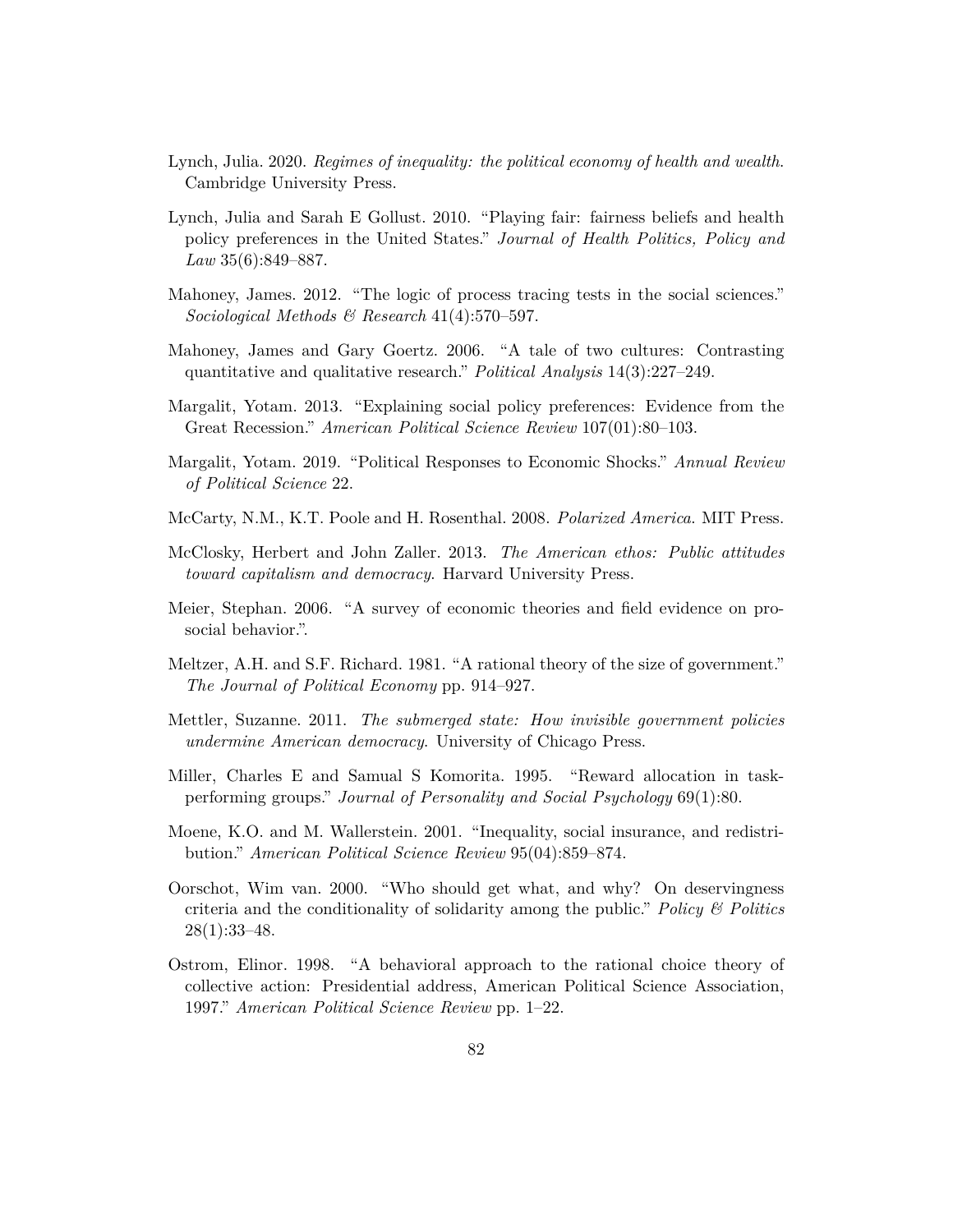- <span id="page-42-0"></span>Ostrom, Elinor and James Walker. 2003. *Trust and reciprocity: Interdisciplinary lessons for experimental research*. Russell Sage Foundation.
- <span id="page-42-5"></span>Oxoby, Robert J and John Spraggon. 2008. "Mine and yours: Property rights in dictator games." *Journal of Economic Behavior & Organization* 65(3-4):703–713.
- <span id="page-42-6"></span>Petersen, Michael Bang, Daniel Sznycer, Leda Cosmides and John Tooby. 2012. "Who deserves help? evolutionary psychology, social emotions, and public opinion about welfare." *Political psychology* 33(3):395–418.
- Petersen, Michael Bang, Rune Slothuus, Rune Stubager and Lise Togeby. 2011. "Deservingness versus values in public opinion on welfare: The automaticity of the deservingness heuristic." *European Journal of Political Research* 50(1):24–52.
- Pierson, Paul. 2004. *Politics in Time: History, Institutions, and Political Analysis*. Princeton, NJ: Princeton University Press.
- <span id="page-42-1"></span>Piketty, Thomas. 2019. *Capital et idéologie*. Le Seuil.
- <span id="page-42-4"></span>Polanyi, Karl. 1957. "The economy as instituted process." *Trade and market in the early empires* 243.
- <span id="page-42-3"></span>Przeworski, Adam and John Sprague. 1988. "Paper stones: A history of electoral socialism.".
- Rabin, Matthew. 1993. "Incorporating fairness into game theory and economics." *The American economic review* pp. 1281–1302.
- Rueda, David and Daniel Stegmueller. 2019. *Who Wants What?: Redistribution Preferences in Comparative Perspective*. Cambridge University Press.
- Sandel, Michael. 2020. "The Tyranny of Merit: What's Become of the Common Good." *Farrar, Straus and Giroux* .
- Sands, Melissa L. 2017. "Exposure to inequality afects support for redistribution." *Proceedings of the National Academy of Sciences* 114(4):663–668.
- Sands, Melissa L and Daniel de Kadt. 2020. "Local exposure to inequality raises support of people of low wealth for taxing the wealthy." *Nature* 586(7828):257–261.
- Scheidel, Walter. 2018. *The great leveler: Violence and the history of inequality from the stone age to the twenty-frst century*. Princeton University Press.
- <span id="page-42-2"></span>Scheve, Kenneth and David Stasavage. 2016. *Taxing the Rich: A History of Fiscal Fairness in the United States and Europe*. Princeton University Press.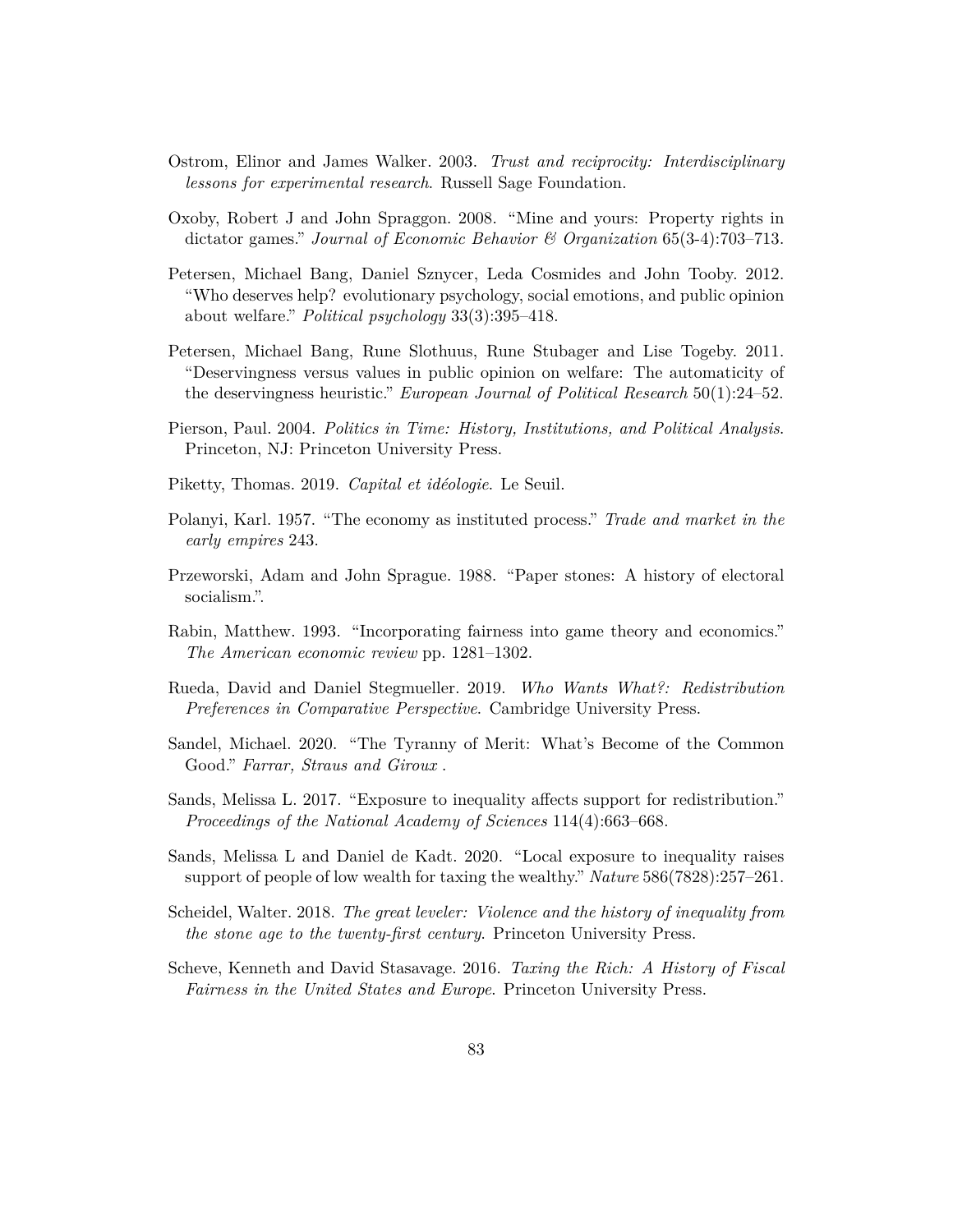- Schwartz, Olivier. 2011. "La pénétration de la «culture psychologique de masse» dans un groupe populaire: paroles de conducteurs de bus." *Sociologie* 2(4):345– 361.
- Sears, David O and Carolyn L Funk. 1991. "The role of self-interest in social and political attitudes." *Advances in experimental social psychology* 24(1):1–91.
- Sears, D.O. and C.L. Funk. 1990. "The limited efect of economic self-interest on the political attitudes of the mass public." *Journal of Behavioral Economics* 19(3):247– 271.
- Shayo, Moses. 2009. "A model of social identity with an application to political economy: Nation, class, and redistribution." *American Political Science Review* 103(2):147–174.
- Sherman, Jennifer. 2009. *Those who work, those who don't: Poverty, morality, and family in rural America*. U of Minnesota Press.
- <span id="page-43-4"></span>Skitka, Linda J and Philip E Tetlock. 1993. "Providing public assistance: Cognitive and motivational processes underlying liberal and conservative policy preferences." *Journal of Personality and Social Psychology* 65(6):1205.
- <span id="page-43-3"></span>Sniderman, Paul M, Michael Bang Petersen, Rune Slothuus and Rune Stubager. 2014. *Paradoxes of liberal democracy: Islam, Western Europe, and the Danish cartoon crisis*. Princeton University Press.
- <span id="page-43-5"></span>Sniderman, Paul M, Phillip E Tetlock and Richard A Brody. 1993. *Reasoning and choice: Explorations in political psychology*. Cambridge University Press.
- <span id="page-43-1"></span>Thévenot, Laurent and Luc Boltanski. 1991. "De la justifcation. Les économies de la grandeur." *P.: Gallimard* .
- <span id="page-43-0"></span>Tomasello, Michael. 2016. *A natural history of human morality*. Harvard University Press.
- <span id="page-43-6"></span>Tomasello, Michael and Amrisha Vaish. 2013. "Origins of human cooperation and morality." *Annual review of psychology* 64:231–255.
- <span id="page-43-2"></span>Tooby, John and Leda Cosmides. 2010. "Groups in mind: The coalitional roots of war and morality." *Human morality and sociality: Evolutionary and comparative perspectives* pp. 91–234.
- Trump, Kris-Stella. 2016. "Income inequality infuences perceptions of legitimate income diferences." *British Journal of Political Science, Forthcoming* .